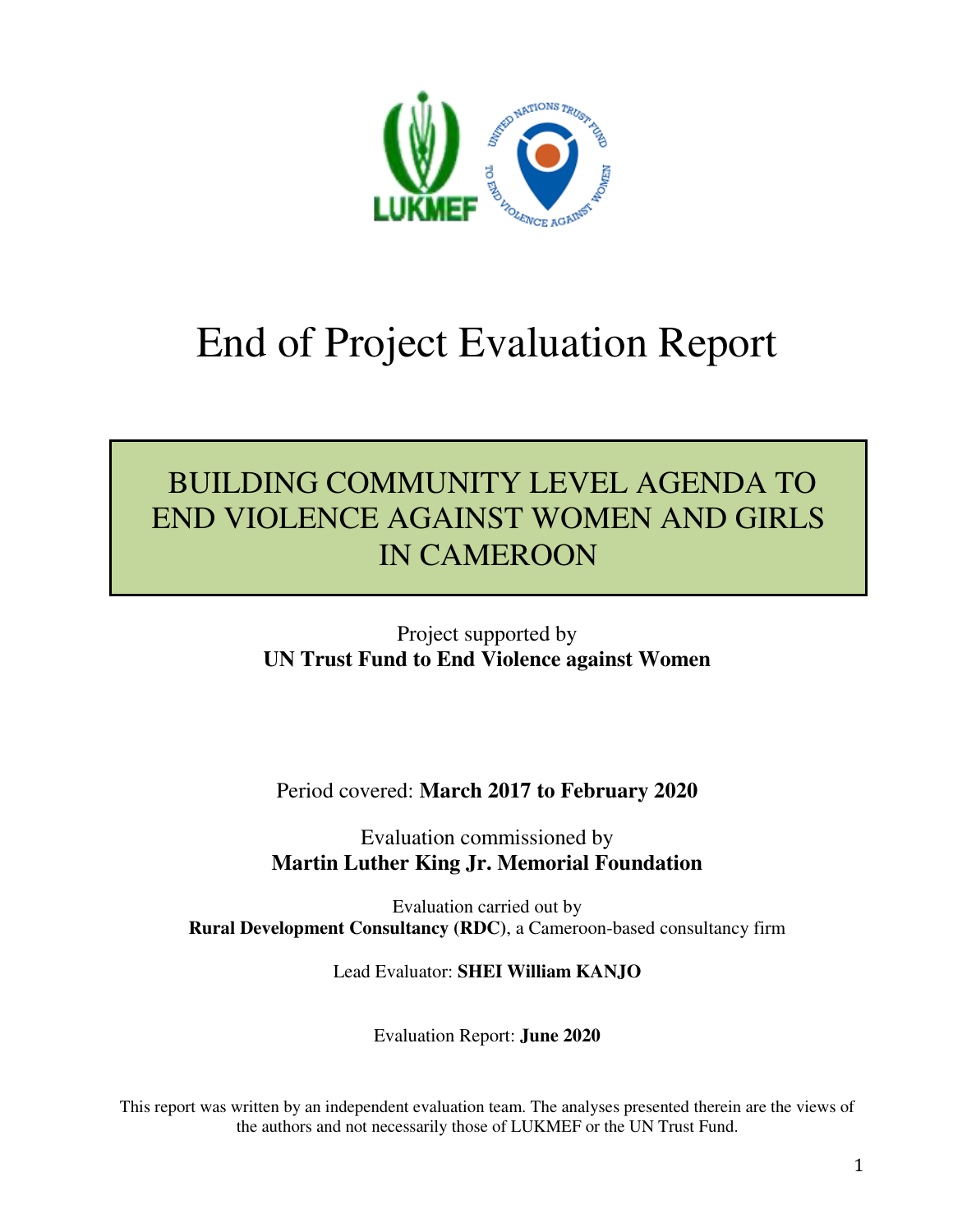| 1.    |                                                                                                     |  |
|-------|-----------------------------------------------------------------------------------------------------|--|
| 1.1   |                                                                                                     |  |
| 1.2   |                                                                                                     |  |
| 1.2.1 |                                                                                                     |  |
| 1.2.2 |                                                                                                     |  |
| 1.2.3 |                                                                                                     |  |
| 1.2.4 |                                                                                                     |  |
| 1.2.5 |                                                                                                     |  |
|       |                                                                                                     |  |
| 2.1   |                                                                                                     |  |
| 2.2   |                                                                                                     |  |
| 2.3   |                                                                                                     |  |
| 2.4   |                                                                                                     |  |
|       |                                                                                                     |  |
| 3.1   |                                                                                                     |  |
| 3.2   |                                                                                                     |  |
| 3.3   |                                                                                                     |  |
| 3.4   |                                                                                                     |  |
| 3.5   |                                                                                                     |  |
| 3.5.1 |                                                                                                     |  |
| 3.5.2 |                                                                                                     |  |
| 3.5.3 |                                                                                                     |  |
| 3.6   |                                                                                                     |  |
| 3.7   |                                                                                                     |  |
| 3.8   |                                                                                                     |  |
|       |                                                                                                     |  |
| 4.1   |                                                                                                     |  |
|       | 4.1.1                                                                                               |  |
|       |                                                                                                     |  |
|       |                                                                                                     |  |
|       |                                                                                                     |  |
|       | 4.2.2                                                                                               |  |
|       | 4.2.3                                                                                               |  |
|       | 4.2.4                                                                                               |  |
|       | 4.2.5                                                                                               |  |
|       |                                                                                                     |  |
|       | 4.3.1                                                                                               |  |
|       | 4.3.2                                                                                               |  |
| 4.4   |                                                                                                     |  |
|       | 4.4.1                                                                                               |  |
|       | 4.4.2                                                                                               |  |
|       | Capacity of national and local actors/partners to maintain/replicate project benefits  31<br>4.4.3  |  |
|       | Availability of funds/other resources to maintain/replicate the benefits of the project 32<br>4.4.4 |  |
| 4.5   |                                                                                                     |  |
| 4.6   |                                                                                                     |  |
| 4.7   |                                                                                                     |  |
| 5.    |                                                                                                     |  |
|       |                                                                                                     |  |
| 6.    |                                                                                                     |  |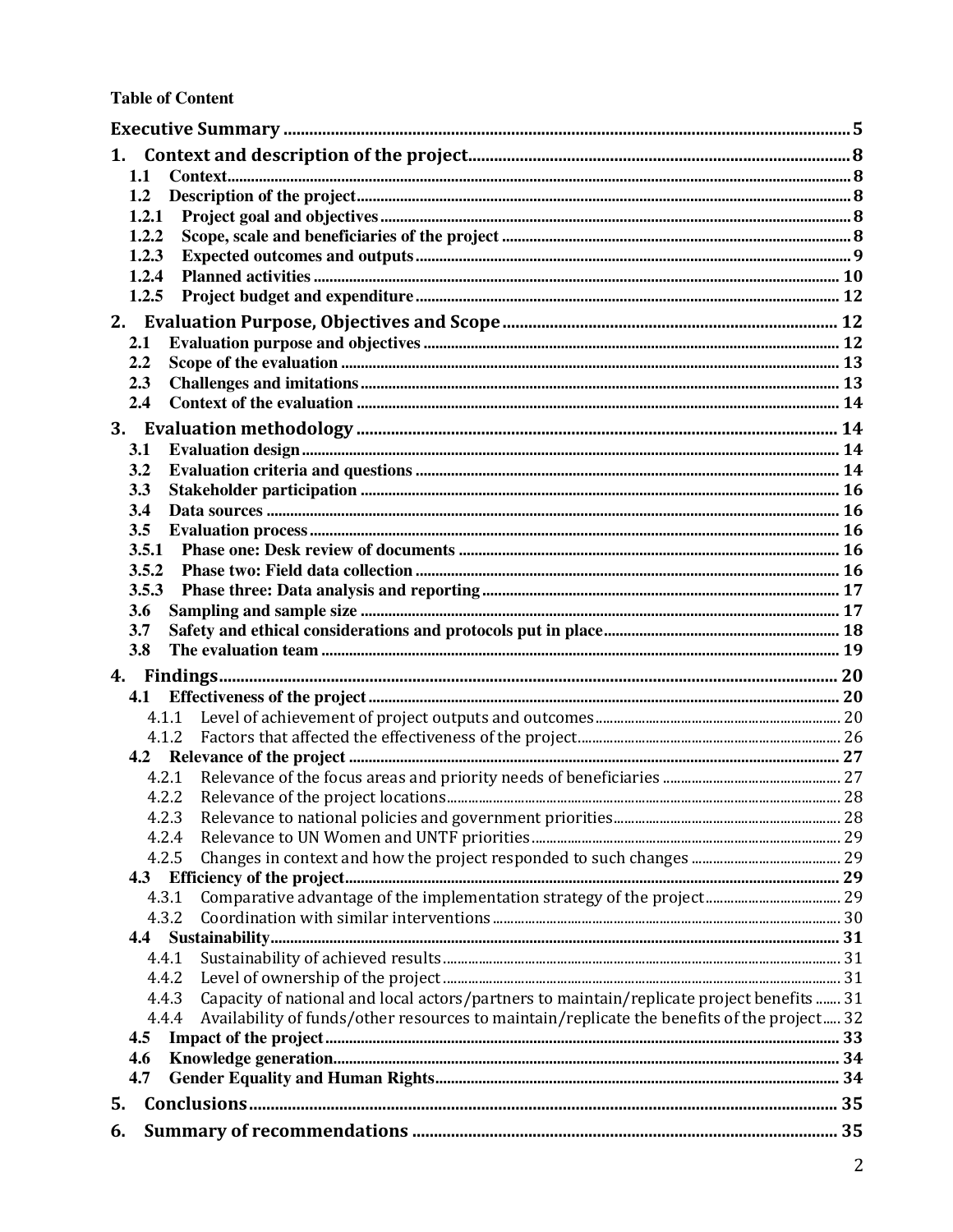| Annex 1: Summary of data to be collected and data collection methods per evaluation criteria 37 |  |
|-------------------------------------------------------------------------------------------------|--|
|                                                                                                 |  |
|                                                                                                 |  |
|                                                                                                 |  |
|                                                                                                 |  |
|                                                                                                 |  |
|                                                                                                 |  |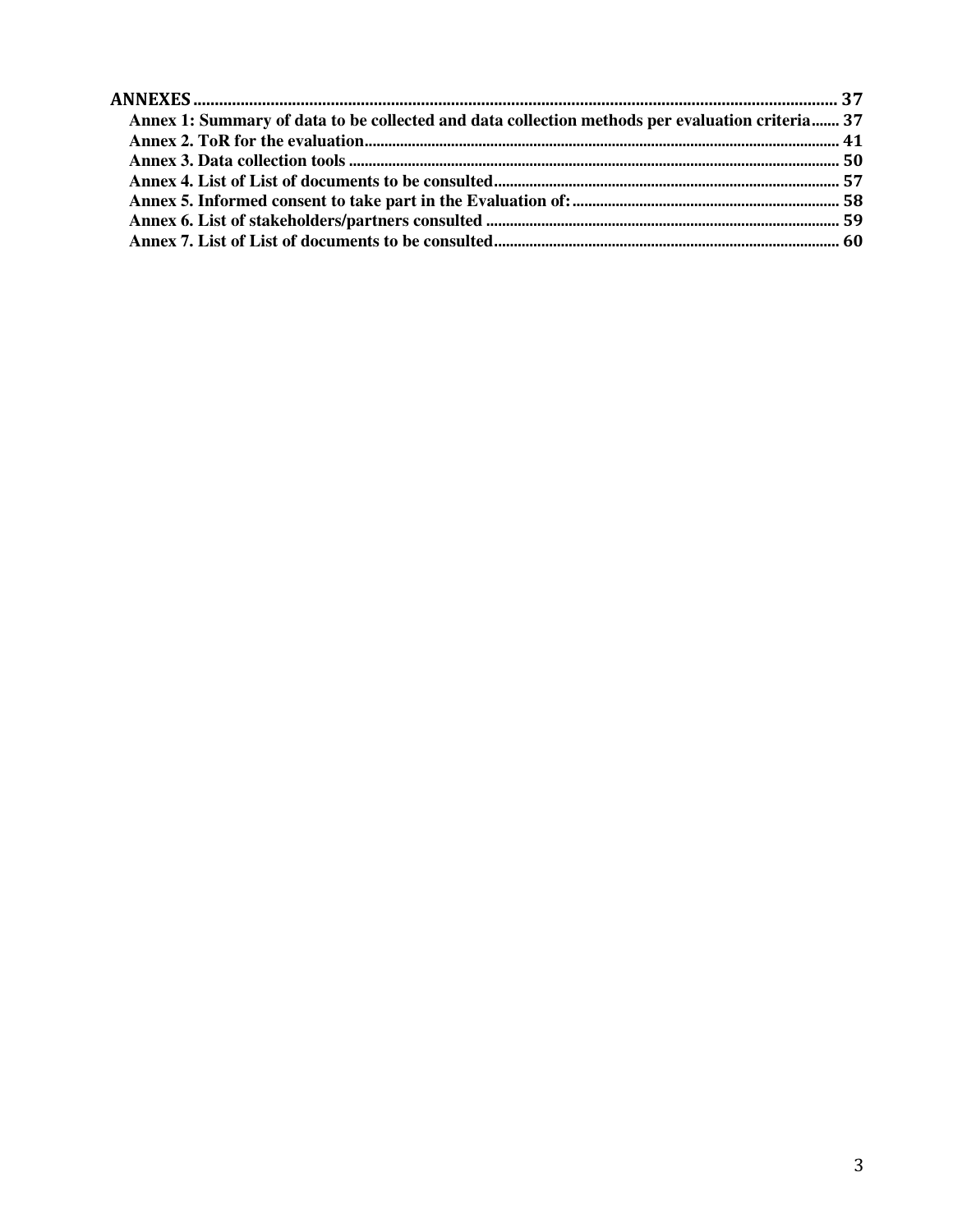## **List of acronyms and abbreviations**

| CAR             | Central African Republic                             |  |  |  |
|-----------------|------------------------------------------------------|--|--|--|
| CBOs            | Community-based Organization                         |  |  |  |
| CSOs            | <b>Civil Society Organizations</b>                   |  |  |  |
| <b>CEPROJEF</b> | Centre d'Education et de Promotion des Jeunes Filles |  |  |  |
|                 | Déshéritées                                          |  |  |  |
| <b>FIDA</b>     | <b>Fideration of Female lawyers</b>                  |  |  |  |
| <b>GBV</b>      | <b>Gender Based Violence</b>                         |  |  |  |
| GoC             | Government of Cameroon                               |  |  |  |
| IDPs            | <b>Internally displaced Persons</b>                  |  |  |  |
| <b>MINPROFF</b> | Ministry of Women's Empowerment and the Family       |  |  |  |
| <b>MPRS</b>     | Minimum Package of Response Services                 |  |  |  |
| <b>NW</b>       | North West Region                                    |  |  |  |
| <b>SOPs</b>     | Standard operating procedures                        |  |  |  |
| <b>SOW</b>      | Scope of Work                                        |  |  |  |
| <b>SW</b>       | South West Region                                    |  |  |  |
| <b>UNTF</b>     | <b>UN Trust Fund</b>                                 |  |  |  |
| VAW/G           | Violence Against Women and Girls                     |  |  |  |
| <b>VoW</b>      | Voices of Women                                      |  |  |  |
| <b>YAPCEC</b>   | Youth Advocates For Peace And Community Empowerment  |  |  |  |
|                 | Cameroon                                             |  |  |  |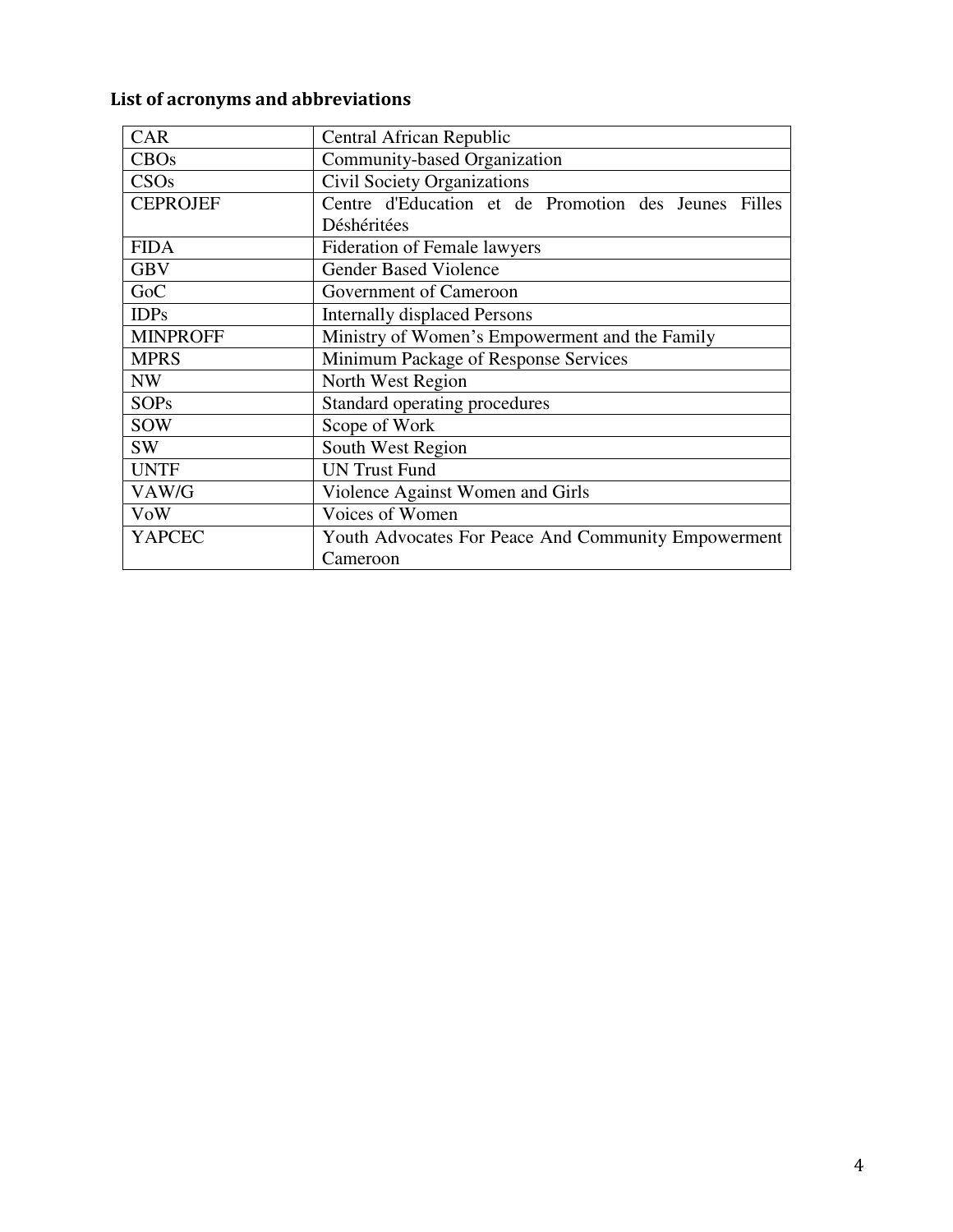## **EXECUTIVE SUMMARY**

The purpose of the final evaluation of the UNTF/LUKMEF Project "Building Community Level Action to end Violence against Women and Girls in Cameroon" is to (i) inform programming decisions of other GBV projects, ii) document the feasibility of community-led efforts towards the sustainability of multi-sectoral VAW/G response services and (iii) capture lessons and make recommendations for future actions required in the national response to ending VAW/G.

The main users of the evaluation outcomes include:

- GBV service providers in Cameroon seeking to rely on evidence to enhance networking and collaboration for multi-sectoral VAW&G response and support service delivery;
- Other national stakeholders (MINPROFF, CSOs, local institutions) implementing GBV prevention and advocacy activities specifically related to VAW/G with a diverse audience (boys, men, women, girls, traditional leaders, community leaders, influential leaders, etc.) and a socio-culturally diverse context;
- LUKMEF alongside other implementing partners of the project for support to learning, strategic planning and advocacy efforts of their organizations in the domain of VAW&G;
- United Nations agencies (UN Women/UNTF) and their international partners in their future efforts to end VAW/G in Cameroon.

The evaluation was participatory and made use of the mixed method approach to consult direct and indirect beneficiaries. The evaluation started with a desk review of project-related documents and followed by consultation of project beneficiaries who were selected through criteria-based purposive sampling. The evaluation team organized 17 focus group discussion sessions for a total of 166 participants and conducted 68 key informant interviews across the six regions where the project intervened. The data collected were triangulated for different data sources and data collection methods to validate findings. At the end of the data collection and analysis process, a one-day debriefing and validation workshop was organized at the project office in Buea.

This evaluation has found that the project effectively achieved most of its planned outputs leading to significant positive changes at the level of both primary and secondary beneficiaries. Key achievements include:

- An increase (from 54% at baseline to 80% at the end of the project) in the percentage of beneficiary women and girls who know that VAW/G in all its forms is a human rights violation under national and international laws;
- An increase (from 10% at baseline to 87% at the end of the project) in the percentage of beneficiary women and girls who know about available multi-sectoral services for survivors of VAW/G and persons at risk;
- An increase (from 23% at baseline to 61% at the end of the project) in the percentage of women and girls survivors of VAW/G who are seeking GBV services (with about 87% of those seeking such services effectively accessing them),
- The stimulation and facilitation of six functional networks of GBV service providers through which 369 GBV service providers have been engaged and are actively providing all the services listed in the MPRS;
- The engagement of 150 local actors (out of a target of 400) in the fight against VAW/G across the six regions where the project intervened.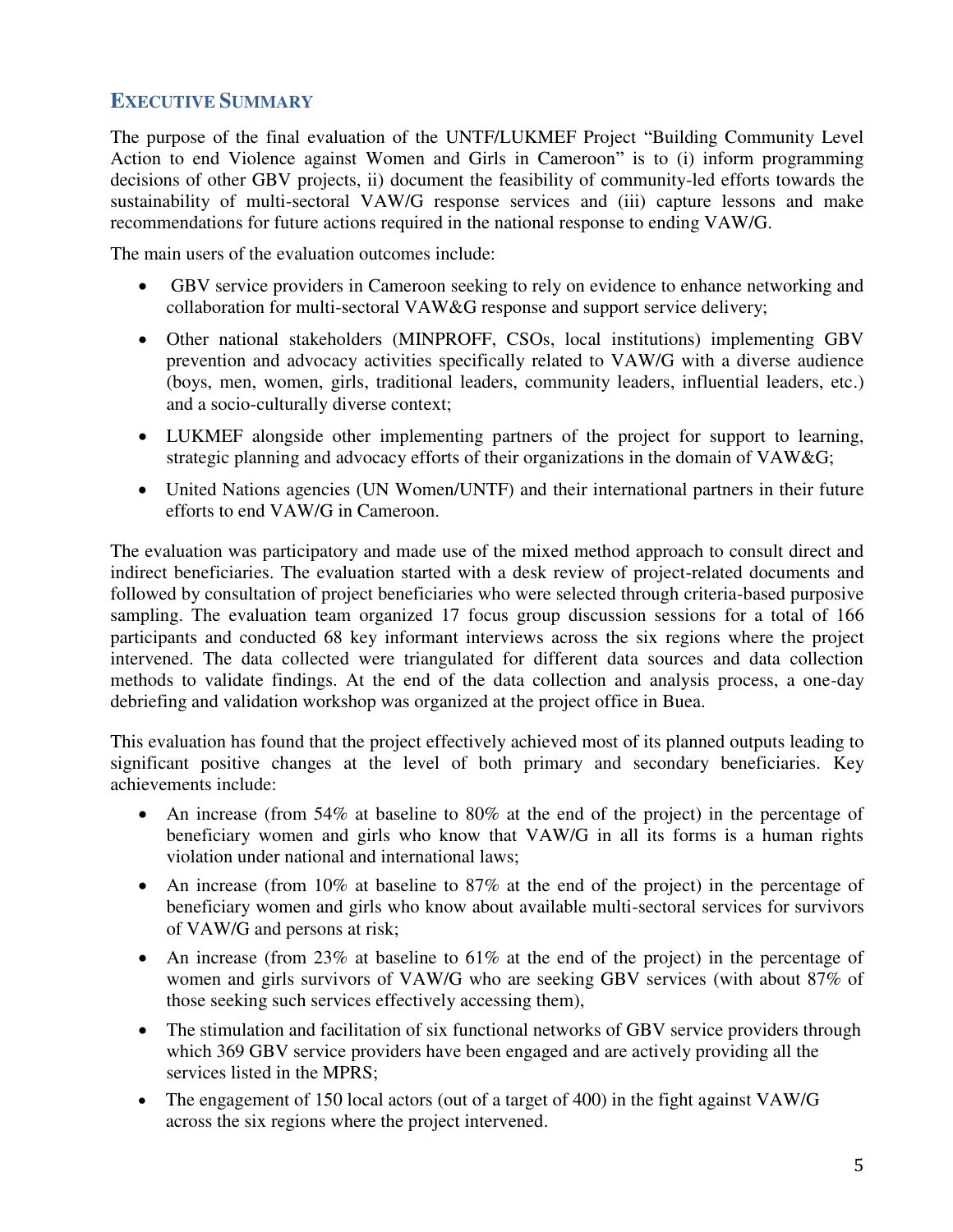Throughout the implementation period, the interventions of the project remained relevant and responded effectively to the needs and priorities of the target population. The humanitarian crisis in two of the six regions of intervention of the project led to a major change in the project context in these two regions. This change strengthened the relevance of the project in these two regions considering that the crisis exacerbated VAW/G in the area.

By seeking to strengthen networks of multi-sectoral service providers that target survivors while facilitating access to their services, the project was in line with Cameroon's Action Plan to end VAW/G and UNTF's strategic plan for 2015 – 2020.

The project was efficiently implemented thanks to its community-based approach and collaboration with relevant government technical services and CSOs working in the domain. First, the community-based approach allowed for more beneficiaries to be reached through the engagement of community actors as rights crusaders. Second, this approach enabled the project to benefit from the services of community leaders and peer group members at very little or no cost. Collaboration with relevant government technical services and CSOs reduced non-activity project costs and enabled the project to benefit from the expertise of these implementing partners.

The establishment of regional VAW/G Zero Tolerance Networks was key to ensuring coordination and synergy with other initiatives in the domain. The evaluation however found that more coordination and synergy could have been achieved if the planning phase of the project adequately involved the implementing partners and other stakeholders of the project communities.

The project effectively caused a change of behaviour especially at the level of the target groups. This is expected to contribute significantly to the sustainability of the observed changes resulting from the implementation of the project. Evidence of this change is the fact that more women and girls survivors of VAW/G are seeking GBV services while more men, boys and community leaders are engaging themselves as rights crusaders.

The community-based approach of the project and the stimulation and facilitation of the regional networks were very useful in ensuring ownership of the project. The knowledge gained through capacity building could be used by beneficiaries to maintain the benefits of the project well beyond the project lifespan. Also, the regional networks have empowered and strengthened participating service providers to maintain and replicate the results of the project. However, this evaluation has found that most of the stakeholders are very likely to face difficulties in finding funding/resources to maintain or replicate project results where necessary.

Stakeholders consulted during this evaluation have testified that the project has effectively contributed in reducing the incidence of VAW/G in the target communities. This has been achieved through increased awareness of the various forms of VAW/G, and the engagement of more actors including women and girls survivors, men, boys and community leaders in the fight against VAW/G.

The project effectively promoted gender and human rights by including both women/girls and men/boys in the target group. The project was implemented in line with national and international human rights frameworks considering that it expressly sought to address the needs of rights-holders and duty-bearers.

On the basis of the findings of this evaluation, it can be concluded that the project was relevant and successful in meeting its objectives. The following recommendations were however formulated towards ensuring greater success in future similar projects: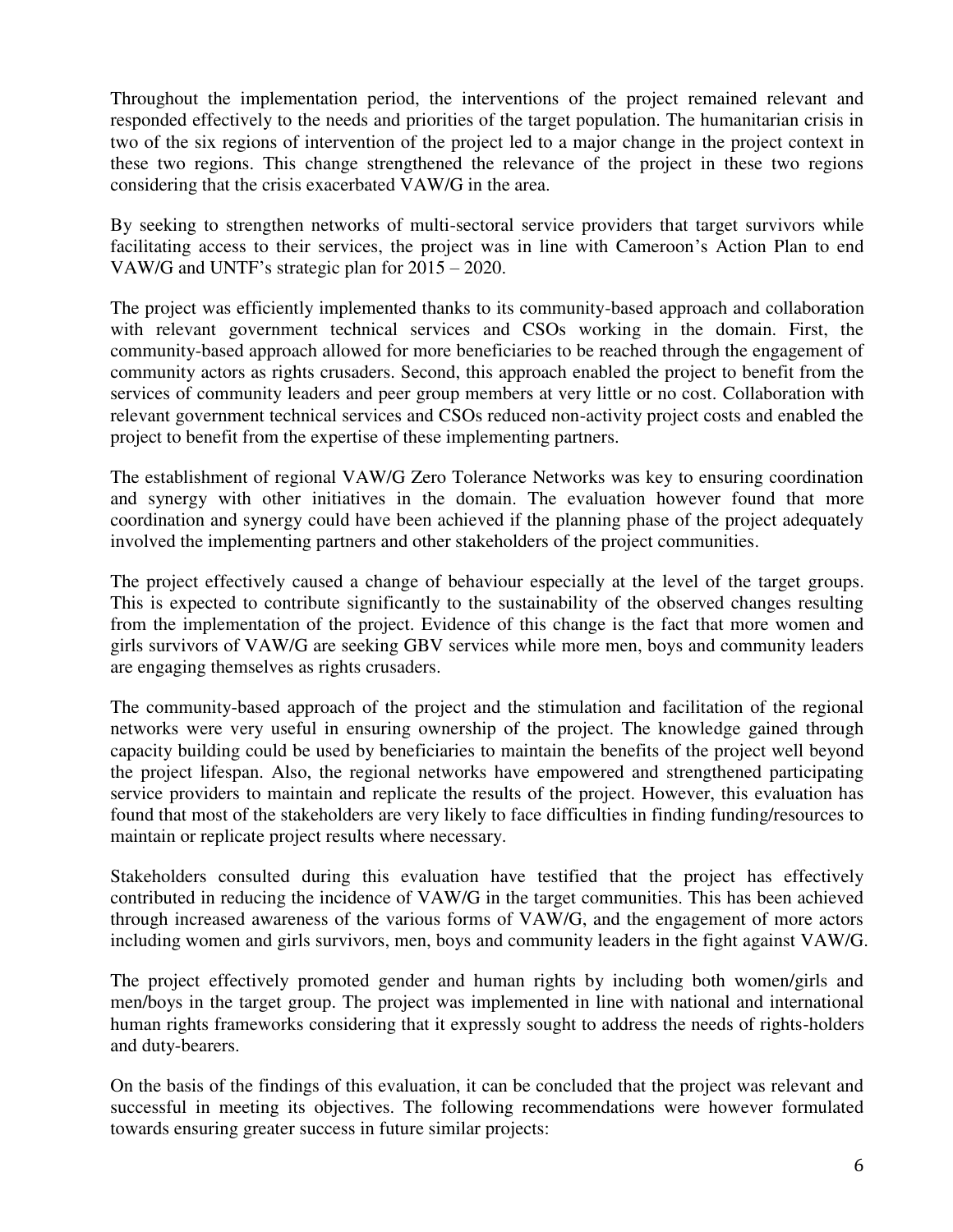**Recommendation 1:** Ongoing sensitization actions initiated by the project, which are continuing beyond the project lifespan, should lay emphasis on knowledge and understanding of psychosocial and economic violence as forms of human rights violation.

**Recommendation 2:** Future projects should seek to incentivise service providers to establish in rural areas. Also, future projects should consider providing android phones to community facilitators to facilitate their use of the application and sensitization of community members to also use it. Providing community facilities with smartphones could also serve as a motivation for them to continue to vulgarise and educate others on the use of the application beyond the project lifespan.

**Recommendation 3:** In subsequent projects, partners should consider including specific activities to stimulate local level mechanisms for the fight against VAW/G

**Recommendation 4:** In subsequent similar initiatives, consider carrying out an organizational assessment of potential local implementing partners and subletting activities to them on the basis of the results of the assessment

**Recommendation 5**: In subsequent project, consider involving partners in the planning stage to ensure proper understanding of roles and responsibilities as well as the allocation of funds in order to avoid unrealistic expectations

**Recommendation 6:** In order to ensure stronger ownership at local community level in subsequent similar initiatives, consider engaging relevant local institutions rather than just their leaders. This will ensure that ownership is institutionalized thereby ensuring sustainability. Also consider extending capacity building to youth associations and engaging them through social media

**Recommendation 7**: In subsequent projects, partners should consider strengthening and increasing multi-sectoral and partner collaborations right from the onset. Building strong multi-sectoral and partner synergies from the beginning and working consistently on coordination and collaboration is likely to ensure that the referral pathways are sustained

**Recommendation 8**: Consider advocating for the Ministry of women's affairs and the family to adopt the mobile application and hotlines as national tools for the fight against VAW/G

**Recommendation 9:** Organisations that have put in place structures within the framework of the project should consider elaborating and implementing business plans, including internal and external resource mobilization strategies, in view of ensuring the sustainability of these structures.

**Recommendation 10:** Provide community level actors with durable working material within the framework of protocols with implementing partner organizations, which would serve as incentives for them to continue working towards the maintenance of project results in their respective communities.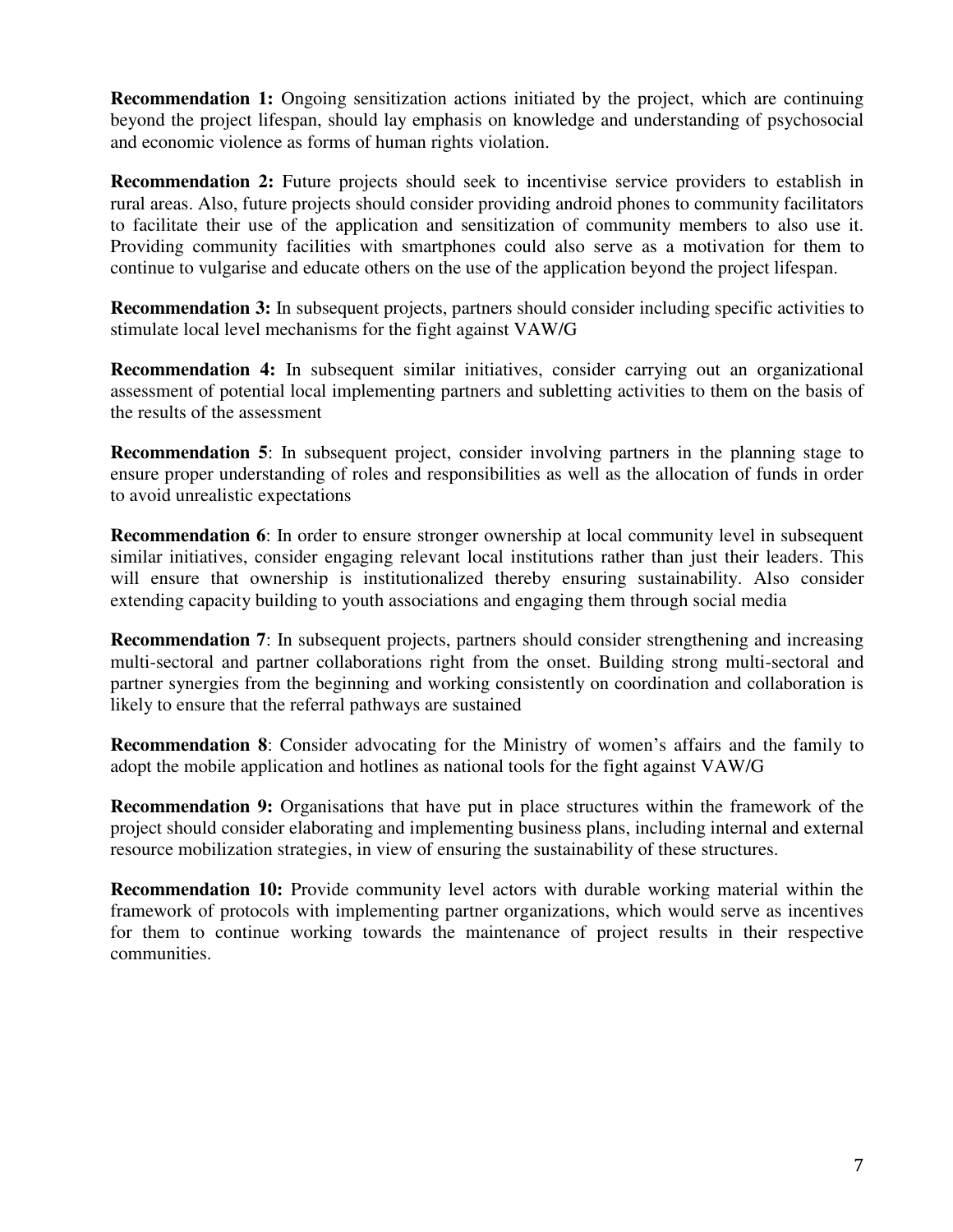#### **1. CONTEXT AND DESCRIPTION OF THE PROJECT**

#### **1.1 Context**

The Preamble of Cameroon's constitution states that "The state shall guarantee all citizens of either sex the rights and freedoms set forth in the Preamble of the constitution; the human person, without distinction as to race, religion, sex or belief, possesses inalienable and sacred rights; all shall have the same equal rights and obligations." Yet many discriminatory written laws violating women's and girls' rights and hence subjecting them to many forms of violence exist. Examples include articles in the Civil Code, the Trade Code and Penal codes that give men a lot of rights over how the women/girls conduct their lives and aspirations.

In 2006, some provisions of the Penal Code were modified strengthening gender equality and justice for women and girls. However, violence against women and girls (VAW/G) remains a major problem in Cameroon and fully recognized as such by the Government within the framework of its national action plan to end VAW/G.

In 2016, findings from a Gender analysis conducted by a US based organization FHI360/LINKAGE concluded that cultural gender norms are still very strong and that criminalization of LGBT/Sex work and related stigmatization and discrimination against survivors, and frequent arrest and detention limit gender-based violence (GBV) disclosures leading to poor access to related services. Poverty, corruption and VAW/G limit the ability to take up HIV/AIDS services and access to justice for sex workers/LBT. 55% of women against 41% of men said they suffered violence since age 15.

The Cameroon Action plan to end VAW/G focuses on preventive, protective and repressive aspects. The major gap within this government plan is the lack of sustainable, functional and accessible nationwide networks of multi-sectoral services that target survivors. Nationwide state and non-state VAW/G coordination, support, monitoring and reporting systems are lacking, leading to insufficient information, education, awareness raising and assistance to survivors and other women/girls to know and access services when needed.

#### **1.2 Description of the project**

#### **1.2.1 Project goal and objectives**

The project "Building community level agenda to end violence against women and girls in Cameroon" was a three-year project funded by the UNTF. It was implemented by the Martin Luther King Jr. Foundation (LUKMEF) from March 2017 to February 2020. The goal was to improve access to essential, safe and adequate multi-sectorial services for women and girls in order to end VAW/G in Cameroon. The specific objectives were:

- To improve access to quality and adequate services for VAW/G survivors;
- To improve awareness amongst survivors (women and girls) of violence and those at risk of VAW/G, and
- To improve on existing policies and laws in order to guarantee friendly environments for women and girls.

#### **1.2.2 Scope, scale and beneficiaries of the project**

Thematically, the project sought to address all forms of violence against women and girls that in Cameroon. These include physical assault, sexual violence, economic violence (including commercial exploitation), and emotional and psychological violence.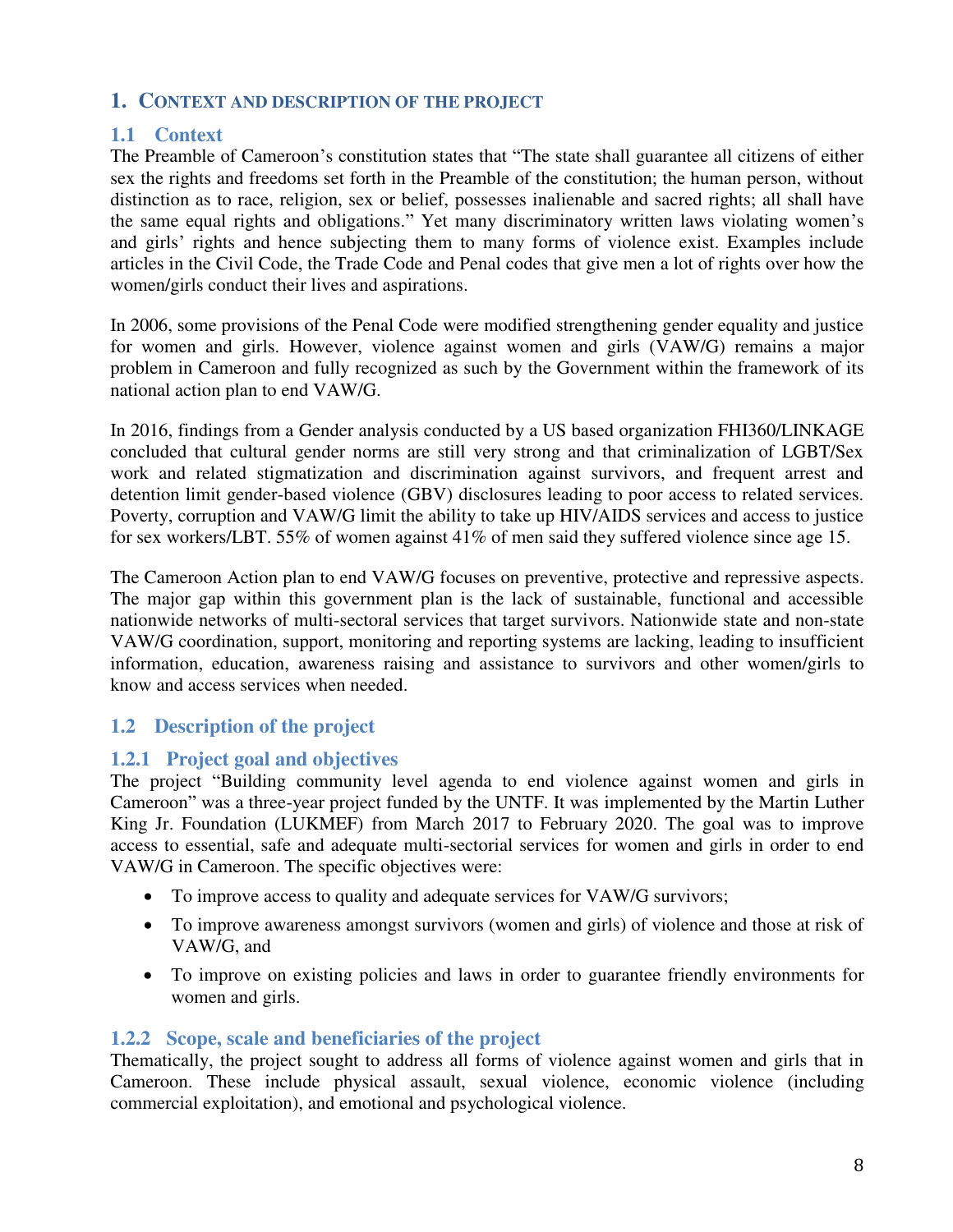Six out of Cameroon's 10 administrative regions were covered. These are the North West, South West, West, Littoral, Centre and East Regions. While VAW/G is widespread in the country, these six regions were selected for the following specific reasons:

- The North West, South West and West Regions are characterised by cultural norms and practices that lead to various forms of violations of the rights of women and girls. The strong traditional leadership in these three regions is an opportunity to advocate for and effectively work towards ending VAW/G by targeting traditional authorities and other key stakeholders.
- The strategic economic position of the Littoral Region is one of the main reasons why there is a high rate of child trafficking, child sexual exploitation, and forced and early marriages in the Region.
- The Centre Region was selected for two main reasons. First, it is a transition zone for child trafficking and is characterised by a high incidence of many other forms of violence against women and girls. Second, it is the capital region of the country and is therefore strategic for all projects with national level advocacy components. It hosts some of the country's major media organs and is therefore strategic for communication and media coverage.
- The East Region currently hosts a large number of refugees and IDPs from the internal conflict in the Republic of Central Africa. There is a high rate of VAW/G in the region and an accessible VAW/G continuum of multi-sectoral services is lacking.

The three northern regions (Adamawa, North and Far North) where there is a high prevalence rate of the above-mentioned forms of violence against women and girls were not included in the project's area of coverage for two main reasons. Firstly, they are very vast and too far from LUKMEF's headquarters and consequently could not be effectively covered with the available budget. Secondly, many other NGOs are already implementing similar initiatives towards ending VAW/G in the said regions.

The project targeted two categories of beneficiaries: primary and secondary beneficiaries. Primary beneficiaries were 3100 women and girls at risk or survivors of violence aged 10 to 60+. Specifically, the project targeted 500 female refugees/IDPs, 1000 women/girls living with HIV, 1000 women/girls survivors and 600 women in detention. Secondary beneficiaries were 400 legal officers, 300 traditional and religious leaders and 200 journalists /media practitioners.

#### **1.2.3 Expected outcomes and outputs**

**Outcome 1:** Vulnerable Women/girls and the general community have quality knowledge and information on VAW/G as a Human Rights Violation, provisions of national and International laws as well as knowledge and information on available support/response services to survivors and those at risk.

- **Output 1.1:** Knowledge on national and international laws relating to VAW/G as a Violation of the Human Rights of women/girls is improved by 60-70% among our primary and secondary beneficiaries in 3years
- **Output 1.2:** 50-70% of vulnerable women/girls in the targeted communities in the six regions covered by project within three years know their rights and actively advocating for and protecting rights, and accessing available multi-sectoral services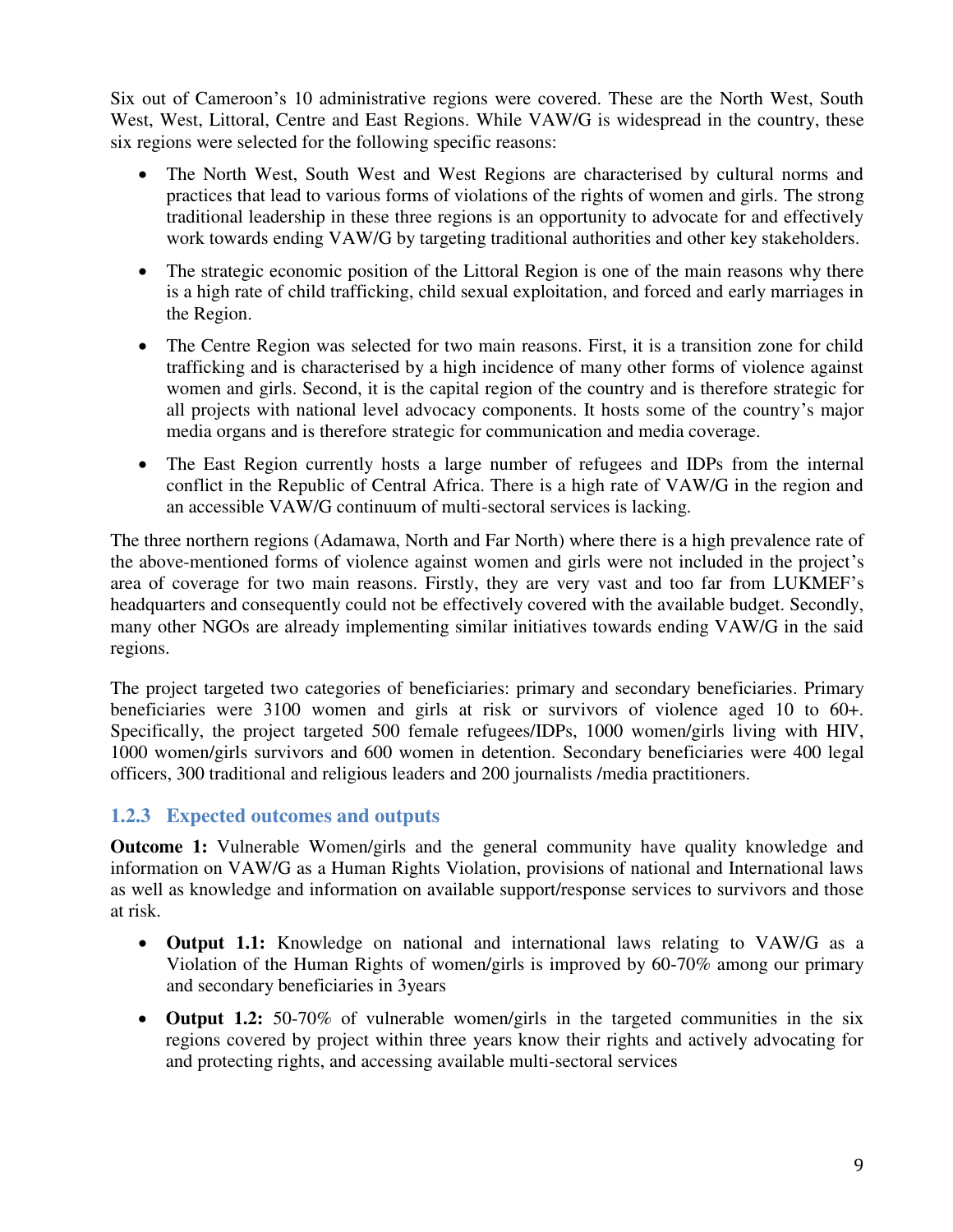**Outcome 2:** Women and girls including the most vulnerable have access to essential, safe and adequate multi-sectoral services to end VAW/G offered through a functional referral network of multi-sectoral service Providers (health, psychosocial, legal, police) active in all six project regions

- **Output 2.1:** National continuum of VAW/G Minimum Package of Response services (MPRS) is Developed and adopted by Cameroon outlining services and provision mechanisms to serve VAW/G survivors and those at risk in the six regions of Cameroon
- **Output 2.2:** Six functional regional (1/region) multi-sectoral referral networks of service providers providing services to VAW/G survivors and those at risk are established
- **Output 2.3:** 3100 women/girls including 1000 survivors accessing comprehensive/complete multi-sectoral services and when desire is expressed, get further support to become activists

**Outcome 3**: Cameroon has a favourable environment for the fight to end VAW/G with an active civil society and Media platform working in collaboration with local communities, community/religious leaders, political and national administrative institutions as well as UN Systems and other actors working on the thematic to end VAW/G

- **Output 3.1**: A national civil society platform of Community based Organizations (CBOs) to end VAW/G is established in six regions of Cameroon
- **Output 3.2:** 300 Political, administrative and traditional leaders are engaged in the fight to end VAW/G with well elaborated traditional and political agenda that include clear indicators and a peer monitoring and evaluation mechanisms
- **Output 3.3:** 10,000 men/boys in schools and communities are mobilized and have joined the HeForShe Campaign in the six regions. In collaboration with the 10,000+ HeForShe members, the civil society platform conducts an independent ongoing monitoring, data collection and reporting on state of VAW/G in Cameroon with a yearly shadow Report produced.

#### **1.2.4 Planned activities**

In order to achieve the above outputs, the following key activities were planned:

- Organize official project launch to increase project visibility
- Translate key provisions of national/international laws/conventions/treaties into local languages and use for mass awareness raising
- Organize media and community awareness raising campaign on VAW/G as human right violation and informative sessions on available services that include poster pasting and distribution of informative leaflets
- Develop and deploy a mobile Application for VAW/G anonymous reporting, information/education, service access and VAW/G data collection
- Organize community/school educative programs with women, girls, men/boys on the rights of women/girls while mobilizing men/boys to take-up membership in the HeForShe Campaign
- Design and produce communication/awareness raising and visibility tools
- Elaboration of the Cameroon VAW/G Minimum Package of Response Service (MPRS) and the Standard Operating Procedures (SOP) following consultations with stakeholders in the six regions covered by the project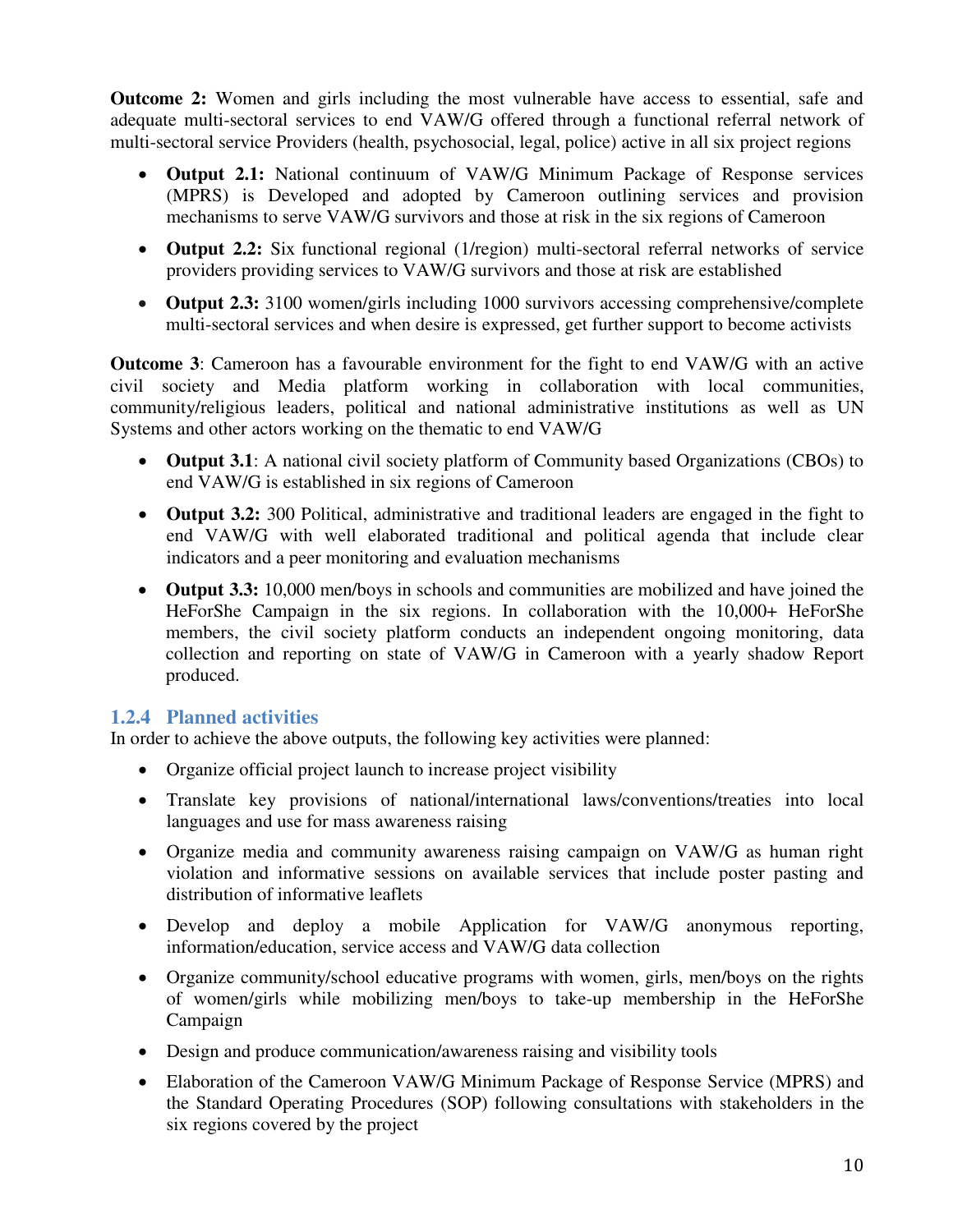- organize a National workshop for 50 stakeholders (Health, legal, social police, policy makers etc.) to validate the elaborated MPRS/SOPs
- Elaborate a cartography of existing and/or potential VAW/G service providers in the six project regions and conduct their need assessment (SWOT) for eventual reinforcement and inclusion in the referral network of service providers
- put in place six regional multi-sectoral referral network of VAW/G service providers(health, legal, social, police, psycho-social support and community peer support groups)
- Establish a detailed and widely distributed national directory of VAW/G service providers (health, psycho social, legal, police, community support systems) responding to services listed within and beyond the MPRS for VAW/G survivors and those at risk
- Based on identified needs, build the capacity of 700 service providers (health, legal, social, police, journalists, lawyers, judges, etc.) based on the identified needs as they deliver service to the survivors and those at risk
- Setup 36 community based support/referral units serving women/girls (HIV+, women in detention, refugees, LBT) survivors and those at risk through active referral to the established network of service providers
- Train 72 support unit personnel on VAW/G first line Response, care, support, referral/accompaniment and secured documentation
- Establish 6 regional Hotlines (access numbers) to allow users to get
- 24h/7 days useful information and access to available services and support networks
- Provide ongoing service access assistance, referral/accompaniment to1000 women/girls (HIV+, Refugees, those in detention, survivors and those at risk) through the 36 established regional VAW/G support units working in collaboration with the Referral network of service providers
- Train 200 women/girls ( HIV+, refugees, women/girls in detention, queen mothers, ) as peer mobilizers towards service access and protection of rights
- Establish and/or reinforce 6 regional VAW/G Zero Tolerance networks of CBOs with multisector actors.
- Train leaders of the Civil society platforms as trainers to eventually train 300 women(VAW/G survivors, HIV+ persons and female inmates) as peer leaders to end VAW/G
- Train/support 500 community leaders (300traditional/religious leaders, 200mayors/ Councillors)
- Provide Support to the six regional CBO networks towards community based mobilization, awareness raising and recruitment of10,000 men/boys as activists to end VAW/G through the HeforShe campaign
- Produce bi annual zero tolerance newsletters and an annual shadow report
- Conduct a final external project evaluation.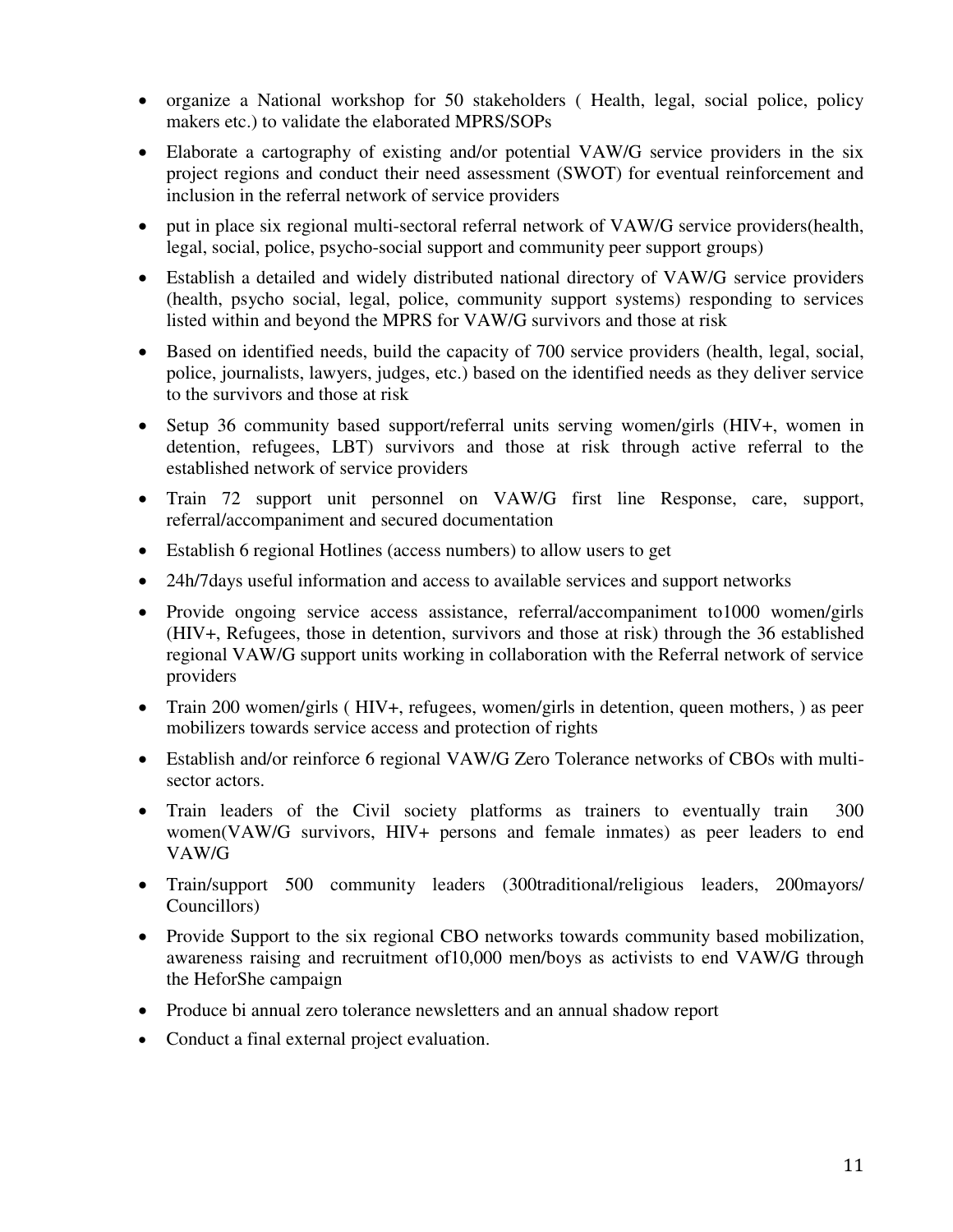#### **1.2.5 Project budget and expenditure**

Table 1 presents a summary of the project budget and expenditure per funding source.

*Table 1. Project budget and expenditure* 

| <b>Funding source</b>     | <b>Budget amount</b><br>(USD) | <b>Expenditure</b><br>(USD) |
|---------------------------|-------------------------------|-----------------------------|
| Grant amount              | \$514,000                     |                             |
| Contribution from grantee | \$45,000                      |                             |
| <b>Total</b>              | \$559,000                     |                             |

#### **2. EVALUATION PURPOSE, OBJECTIVES AND SCOPE**

#### **2.1 Evaluation purpose and objectives**

The purpose of this evaluation is to assess the project in order to inform other programming decisions as far as the project is concerned and draw lessons for future actions to end VAW/G in Cameroon. The evaluation therefore aims to provide guidance for future interventions. The objectives are:

- To evaluate the entire project (three years from start to end date), against the effectiveness, relevance, efficiency, sustainability and impact criteria, as well as the cross-cutting gender equality and human rights criteria;
- To identify key lessons and promising or emerging good practices in the field of ending violence against women and girls, for learning purposes*.*

The specific objectives are:

- To assess the degree to which project goal and objectives were achieved.
- To assess the impact of the project in the use of project hotline or support to access Multisartorial services by women and girls;
- To assess the impact of the CBOs as focal points in improving referrals for women and girls
- To assess the changes on community awareness/communities' and changes that resulted on service providers who benefited from the project.
- To identify any gaps or needs for GBV response capacity building;
- To document the lessons learned and record opportunities and gaps;
- To provide recommendations for project development and improvement;
- To evaluate key cross cutting issues and success of coordination with stakeholders;
- To assess the added value of the project;
- To assess collaboration between service providers and key stakeholders on information and data sharing to strengthen services or reduce VAW/G;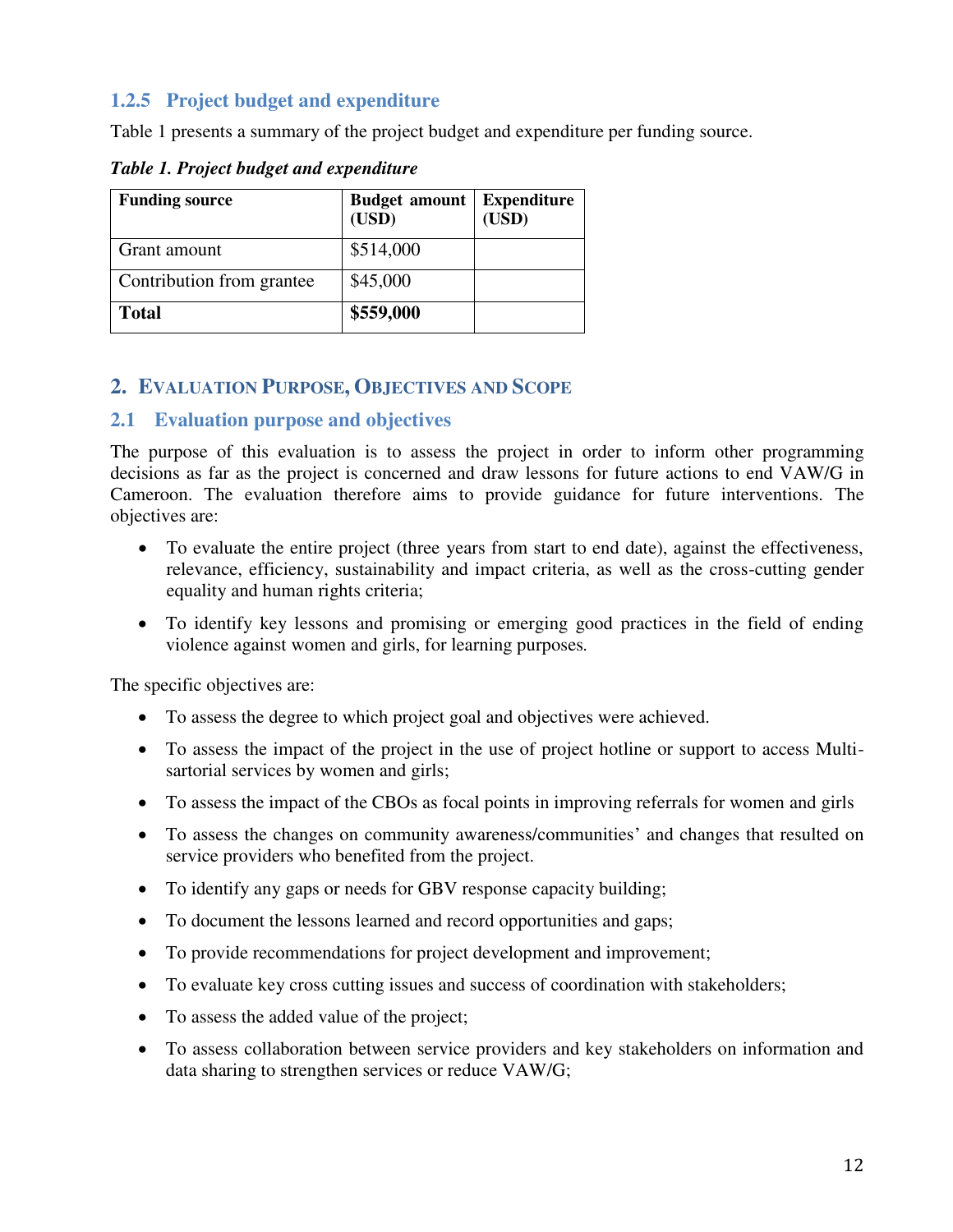#### **2.2 Scope of the evaluation**

The evaluation covered the entire project duration (March 2017 to February 2020) and was carried out in all six regions where the project was implemented (West, Littoral, South West, East, North West and Centre Regions).

The main target groups for this evaluation were the primary beneficiaries (women and girls at risk or survivors of VAW/G including female refugees/IDPs, women/girls living with HIV and women in detention), secondary beneficiaries, implementing organizations and other stakeholders of the project.

The evaluation focused on key VAW/G prevention and response interventions to include:

- Key provisions of national/international laws/conventions/treaties;
- Media and community awareness raising campaign on VAW/G as human right violation;
- Membership in the HeForShe Campaign;
- VAW/G Minimum Package of Response Services (MPRS) and the SOP;
- Capacity building of GBV service providers;
- Access and use of regional hotlines;
- Access to GBV referral pathways;
- Cross- cutting issues.

The evaluation centred on four of the five standard evaluation criteria: Relevance, efficiency, effectiveness and sustainability. Though efforts were made regarding the identification of early signs of impact, we found that it was too early to fully analyse the negative and positive long-term effects of the project during this evaluation, considering that the project just ended.

#### **2.3 Challenges and imitations**

The evaluation team faced a few challenges during the evaluation exercise resulting mainly from the socio-political crisis in the North West and South West Regions of the country and the corona virus pandemic (both situations are described in Section 3.1 below).

First, the high rate of insecurity resulting from the socio-political crisis in the North West and South West Regions limited field visits to some parts of these two regions, notably the rural areas where insecurity is more acute. Visits to rural communities in the two regions could have strengthened the assessment of the effects of the crisis on the project and its target population. In these two regions, field visits were limited to the urban centres, which were relatively safe. Interviews with key informants in places that could not be visited were carried out through telephone calls.

The evaluation team also found it difficult to reach all categories of stakeholders due to restrictive government and individual measures to prevent the spread of the corona virus. For example, the evaluation team found it too risky to organise discussions with beneficiary girls and boys as well as women in detention as planned. Some of the stakeholders simply turned down the invitation to participate in focus group discussions planned within the framework of the evaluation. To deal with this situation, many stakeholders were also interviewed through telephone calls.

Since interviews for some locations were conducted through telephone calls, direct observation by the evaluation team could not be made in those locations.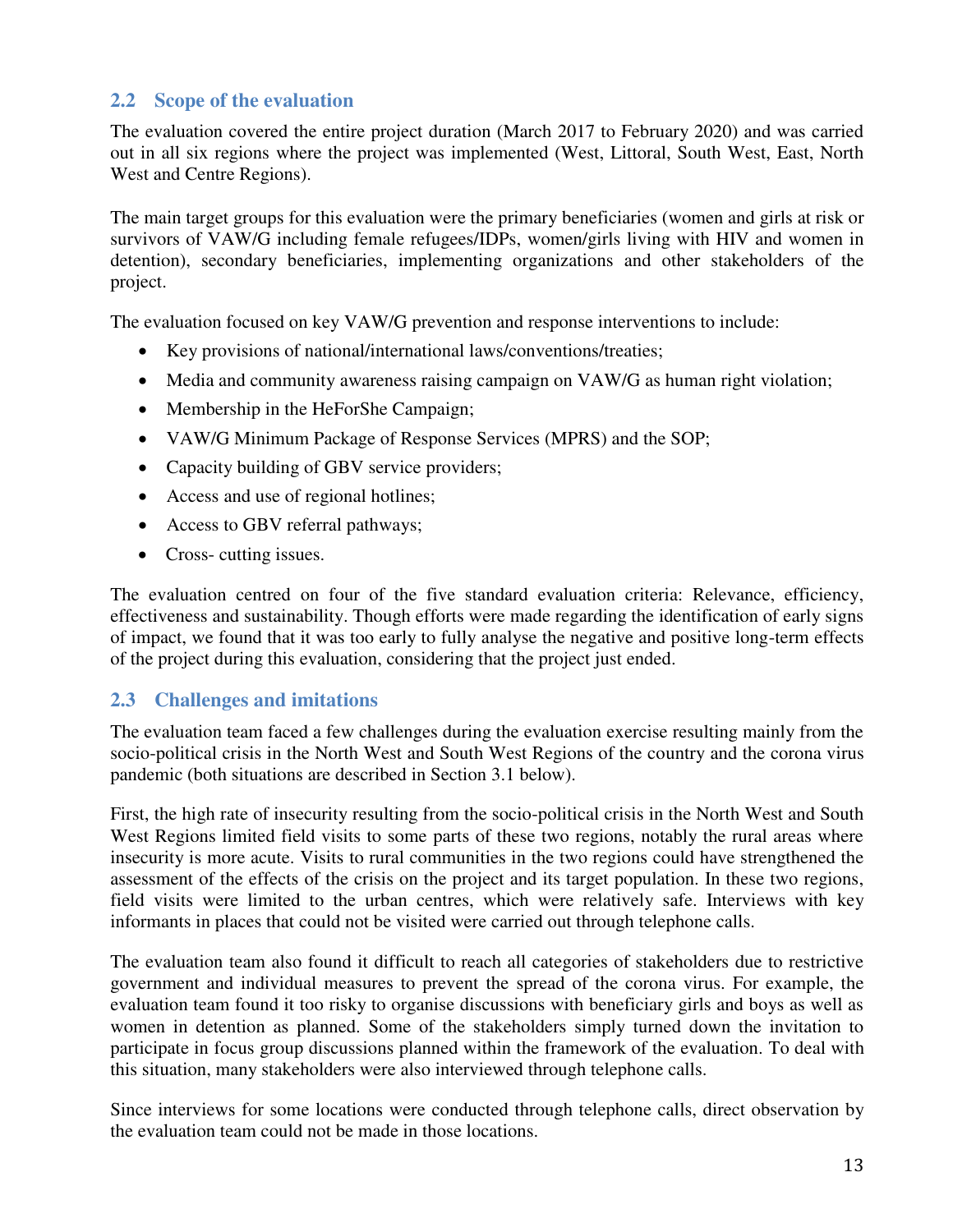Despite these limitations, the evaluation exercise was successful thanks to a number of mitigation measures put in place by the evaluation team. The main measure taken in relation to insecurity was the limitation of field visits to safe urban areas in the two Anglophone regions (Bamenda and Buea) and the use of telephone calls to consult stakeholders in unsafe zones.

#### **2.4 Context of the evaluation**

This evaluation was carried out within a context characterised by two major happenings in the project area, namely the socio-political crisis in the North West (NW) and South West (SW) Regions and the COVID 19 pandemic.

The socio-political crisis in Cameroon's predominantly Anglophone NW and SW Regions of Cameroon began in 2016 as a series of protests by associations of Anglophone lawyers and teachers demanding better working conditions and reforms in their respective sectors. The conflict militarized starting in October 2017, with the emergence of several Non-state Armed Groups (NSAGs) created by separatist factions of the Anglophone community. The Anglophone community in Cameroon had been complaining about collective as well as individual rights abuses, inequalities and marginalization in the management of state affairs and the distribution of resources.

This crisis has led to an alarming number of human casualties and massive displacements of civilians starting early 2018. These casualties and displacements have continued to date as armed clashes, kidnappings, killings, the burning of houses and other forms of human rights abuses continue in most parts of the two regions. With this violence from the belligerent groups, the evaluation was carried out within a context characterised by a high level of insecurity in two of the six regions covered by the project.

Concerning COVID 19, Cameroon confirmed its first case on March 6, 2020. The evaluation was thus carried out within the context of the COVID 19 pandemic, with the Government of Cameroon implementing a number of measures to curb the spread of the virus in the country. These measures included a limitation in interurban movements, the banning of gatherings of more than 50 persons and the temporal closure of schools.

#### **3. EVALUATION METHODOLOGY**

#### **3.1 Evaluation design**

The overall design of this evaluation was post-test only without a comparison group. The target for consultations consisted mainly of the primary and secondary beneficiaries of the project.

The evaluation was highly interactive. The evaluation team prioritized the use of participatory tools/methods to consult the stakeholders of the project on the implementation approach, processes and outcomes. The project was therefore evaluated mainly from the perspectives of the beneficiaries and other key stakeholders (boys and men in general, local administrative and traditional authorities and officials of relevant technical services). The evaluation team focused more on an in-depth analysis and interpretation of the assessment made by these stakeholders.

#### **3.2 Evaluation criteria and questions**

The following table defines the standard and specific evaluation criteria against which the project was evaluated including the evaluation questions per criterion specified in the TOR and those added in the course of the evaluation exercise.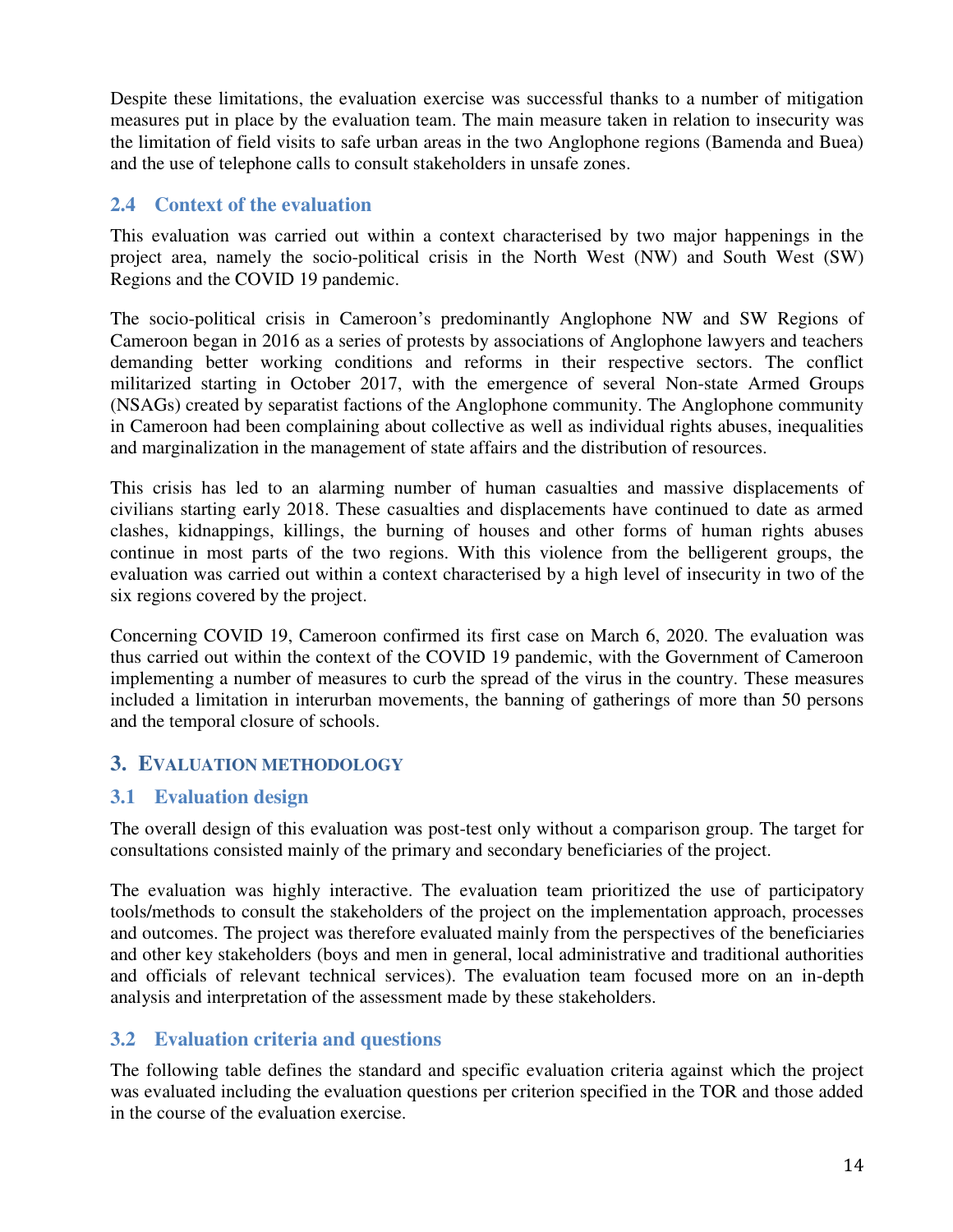*Table 2. Evaluation criteria and questions* 

| N <sub>o</sub>   | <b>Evaluation criteria</b>                                                   |                | <b>Evaluation questions</b>                                                                        |
|------------------|------------------------------------------------------------------------------|----------------|----------------------------------------------------------------------------------------------------|
| $\boldsymbol{l}$ | <b>Effectiveness</b>                                                         | $\blacksquare$ | To what extent were the intended project goal, outcomes                                            |
|                  | This criterion assesses the extent to<br>which the objectives of the project | Ξ              | and outputs (project results) achieved and how?<br>What internal and external factors affected the |
|                  | have been achieved                                                           |                | achievement of the objectives of the project?                                                      |
| $\overline{2}$   | Relevance                                                                    | ٠              | To what extent do the achieved results (project goal,                                              |
|                  | This criterion assesses the extent to                                        |                | outcomes and outputs) continue to be relevant to the needs                                         |
|                  | which the project responded to the                                           |                | of women and girls?                                                                                |
|                  | needs and priorities of the<br>beneficiaries, and its consistency with       | ٠              | To what extent does the project respond to priority needs of<br>women and girls/children?          |
|                  | the context                                                                  | $\blacksquare$ | To what extent is the project consistent with UN Women,<br>UNTF and Government priorities?         |
|                  |                                                                              | ٠              | Were there significant changes in the context of the project                                       |
|                  |                                                                              |                | during implementation, and how did the project respond to<br>such changes?                         |
|                  |                                                                              | $\blacksquare$ | Were the selected locations the most affected in the area of                                       |
|                  |                                                                              |                | VAW/G?                                                                                             |
| $\mathfrak{z}$   | <b>Efficiency</b>                                                            | $\blacksquare$ | To what extent was the project efficiently and cost-                                               |
|                  | This is a measure of the outputs of the                                      |                | effectively implemented?                                                                           |
|                  | project in comparison to the inputs,<br>and the extent to which coordinated  | ٠              | To what extent did the project coordinate with similar                                             |
|                  | with other initiatives in the focus area                                     |                | interventions to encourage synergies and avoid overlaps?                                           |
| $\boldsymbol{4}$ | <b>Sustainability</b>                                                        | $\blacksquare$ | To what extent will the achieved results, especially any                                           |
|                  | This criterion measures the extent to                                        |                | positive changes in the lives of women and girls (project                                          |
|                  | which the outcomes of the project are                                        |                | goal level), be sustained after this project ends?                                                 |
|                  | likely to continue benefitting the                                           | ٠              | What is the level of national and local ownership of the                                           |
|                  | target communities beyond its                                                |                | project?                                                                                           |
|                  | lifespan                                                                     | ٠              | To what extent has the project enhanced the capacity of                                            |
|                  |                                                                              |                | national and local partners to maintain/replicate project<br>benefits?                             |
|                  |                                                                              | $\blacksquare$ | Are funds and other resources likely to be made available                                          |
|                  |                                                                              |                | to maintain/replicate benefits? If so, by whom?                                                    |
| 5                | <b>Impact</b>                                                                | $\blacksquare$ | To what extent has the project contributed to ending                                               |
|                  | This criterion assesses the long-term                                        |                | violence against women, gender equality and/or women's                                             |
|                  | contributions of the project in the                                          |                | empowerment (both intended and unintended impact)?                                                 |
| 6                | domain (VAW/G in this case)<br>Knowledge generation                          | $\blacksquare$ | To what extent has the project generated knowledge,                                                |
|                  | This criterion seeks to identify new                                         |                | promising or emerging practices in the field of EVAW/G                                             |
|                  | knowledge and best practices that                                            |                | that should be documented and shared with other                                                    |
|                  | can be shared or used to improve on                                          |                | practitioners?                                                                                     |
|                  | interventions in the domain                                                  | п              | What are the gaps or identified training needs for the                                             |
|                  |                                                                              |                | project team?                                                                                      |
|                  |                                                                              | п              | What are the lessons learned, opportunities and gaps                                               |
| $\overline{7}$   | <b>Gender Equality and Human Rights</b>                                      | $\blacksquare$ | recorded by the project<br>To what degree has gender and human rights been                         |
|                  | This assesses the extent to which                                            |                | considered in implementing the project?                                                            |
|                  | gender and human rights approaches                                           |                |                                                                                                    |
|                  | have been taken into consideration                                           |                |                                                                                                    |
|                  | during the implementation of the                                             |                |                                                                                                    |
|                  | project                                                                      |                |                                                                                                    |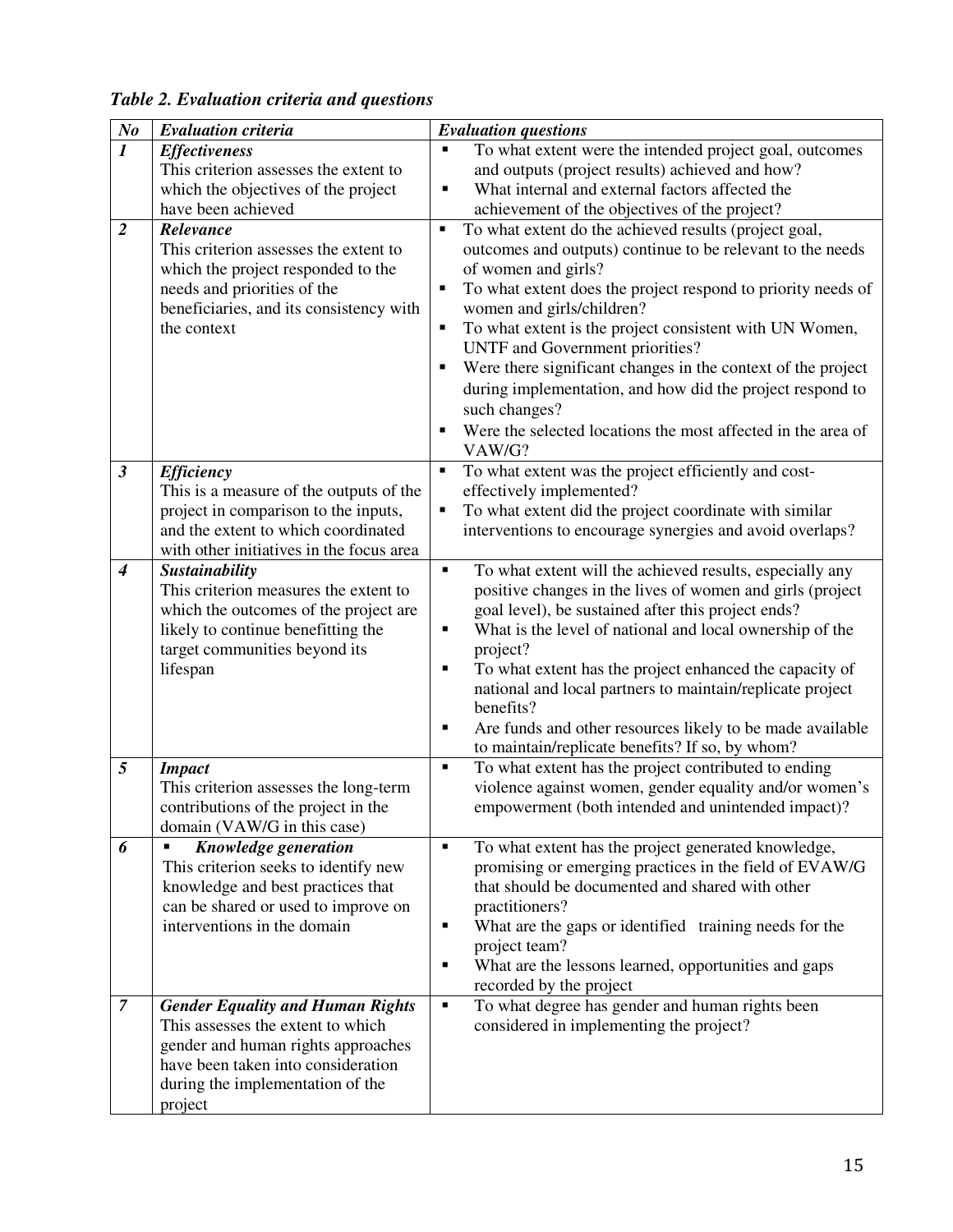#### **3.3 Stakeholder participation**

The evaluation took into consideration the strong role of the multiple stakeholder groups in the success of the project. The evaluation approach was therefore expressly designed to ensure the participation of representatives of the various stakeholder groups through individual interviews and group discussions. These participatory methods effectively enabled the evaluation team to integrate the perspectives of the various stakeholder groups.

Details of the methods and tools, and the stakeholder categories who participated in the evaluation process are provided in the methodology section of this report.

#### **3.4 Data sources**

Qualitative and quantitative data were collected from several primary and secondary sources in view of responding to the evaluation questions. Key sources included the following:

- Existing documents including project plans and reports, national policy documents and action plans, and internal instruments and action plans;
- Primary and secondary beneficiaries of the project;
- Local administrative, traditional and religious authorities;
- Officials of relevant technical services at regional and local level;
- Staff of the implementing organizations.

#### **3.5 Evaluation process**

The evaluation was carried out using both quantitative and qualitative techniques including a desk review of documents, key informant interviews, focus group discussions and analysis of monitoring data. The evaluation process was organized in three phases as follows:

#### **3.5.1 Phase one: Desk review of documents**

The objective of this desk review was to find answers to some of the evaluation questions and to triangulate qualitative data collected from primary sources with information contained in the reviewed documents. The documents concerned included the project document, activity reports, the M&E reports, and other document that provided relevant information on the situation of Violence on Women/Girls in Cameroon in general and the project zones in particular.

Desk review was carried out from 2-15 April 2020. The key output was an inception report that detailed the final evaluation methodology, the final timeframe and data collection tools.

#### **3.5.2 Phase two: Field data collection**

Field data collection was conducted during the period from 18-29 May 2020. The following data collection tools were applied during field visits:

- **Key informant interviews (KII)**: These were semi-structured in-depth interviews with representatives of the main categories of stakeholders of the project. These included media practitioners, legal officers, traditional authorities and implementation partners. A distinct interview guide was developed for each category.
- **Focus group discussions**: The targets for this method were the primary beneficiaries of the project (Refugees, IDPs Women/Girls survivors of VAW/G, Women in detention and Women/Girls living with HIV). A total of 6-10 focus group sessions was organized in the six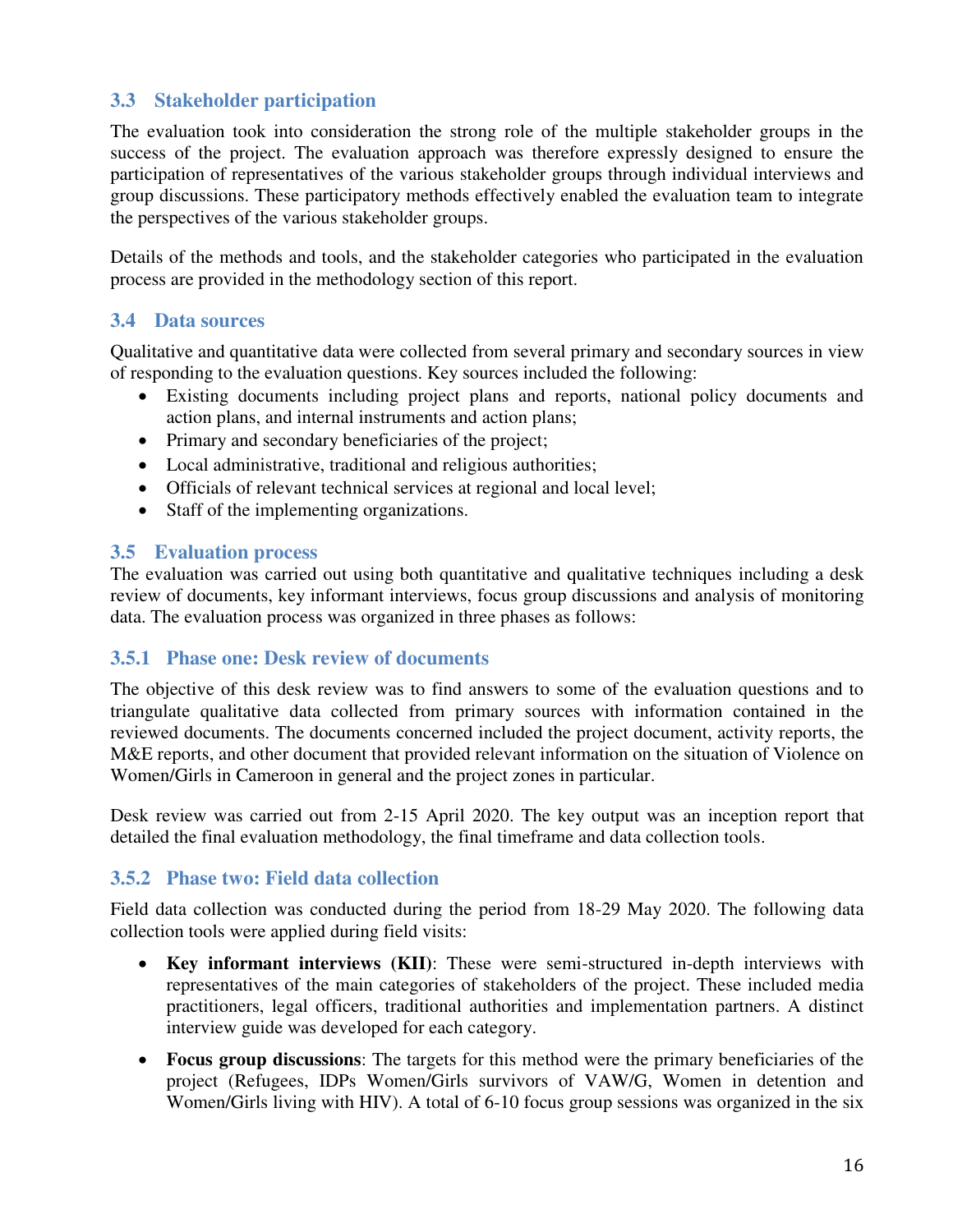regions and categories of primary beneficiaries targeted. Each focus group discussion was facilitated in each region by the enumerator concerned.

- *Stakeholder polling*: The aim of the stakeholder polling was to enable the evaluation team assess stakeholders' quantitative ratings of some of the processes and results of the project. This method was applied to primary and secondary beneficiaries as well as implementing partners. To achieve this, polling questions were formulated and systematically posed to respondents during key informant interviews and focus group discussions. While polling questions for implementing partners, community facilitators and LUKMEF staff sought to assess ratings of processes and results, those developed for primary and secondary beneficiaries was concerned only about the results obtained.
- *Analysis of monitoring data*: Monitoring data was extracted from various reports and databases and analysed to provide systematic information on the performance of the indicators of the project.

#### **3.5.3 Phase three: Data analysis and reporting**

- *Analysis of qualitative data:* Evidences and emerging findings from qualitative data was organized on evidence tables. These evidences and findings were triangulated for different sources to arrive at conclusions and recommendations against each evaluation question. Where relevant, qualitative evidences and findings were triangulated not only for different sources but also with quantitative findings to support the evidences and findings.
- *Analysis of quantitative data:* The results of the stakeholder polling were tabulated in Excel and analysed to come out with frequencies on stakeholder ratings of some of the results and processes. In addition to this, available monitoring data was used to assess the level of attainment of the indicators of the project. This assessment was triangulated with findings from the analysis of qualitative data to further strengthen and validate the findings and conclusions arrived at.
- **Reporting:** The reporting process started with a presentation of the findings of the evaluation to stakeholders for input and validation. This was done during a one-day workshop that took place on 19 June 2020 in Buea. A draft report was then submitted and a final report prepared on the basis of inputs and comments on the draft report by LUKMEF, UNTF and implementing partners.

#### **3.6 Sampling and sample size**

Stratified criteria-based purposive sampling was used to select beneficiaries and other stakeholders who were consulted during the evaluation. This sampling approach aimed to ensure that all categories of primary and secondary beneficiaries and stakeholders were effectively consulted. We also ensured that men, women, boys and girls were included in the final sample.

The following table shows the planned as well as final sample size per category of beneficiaries and stakeholders, and the data collection methods that were used for each category: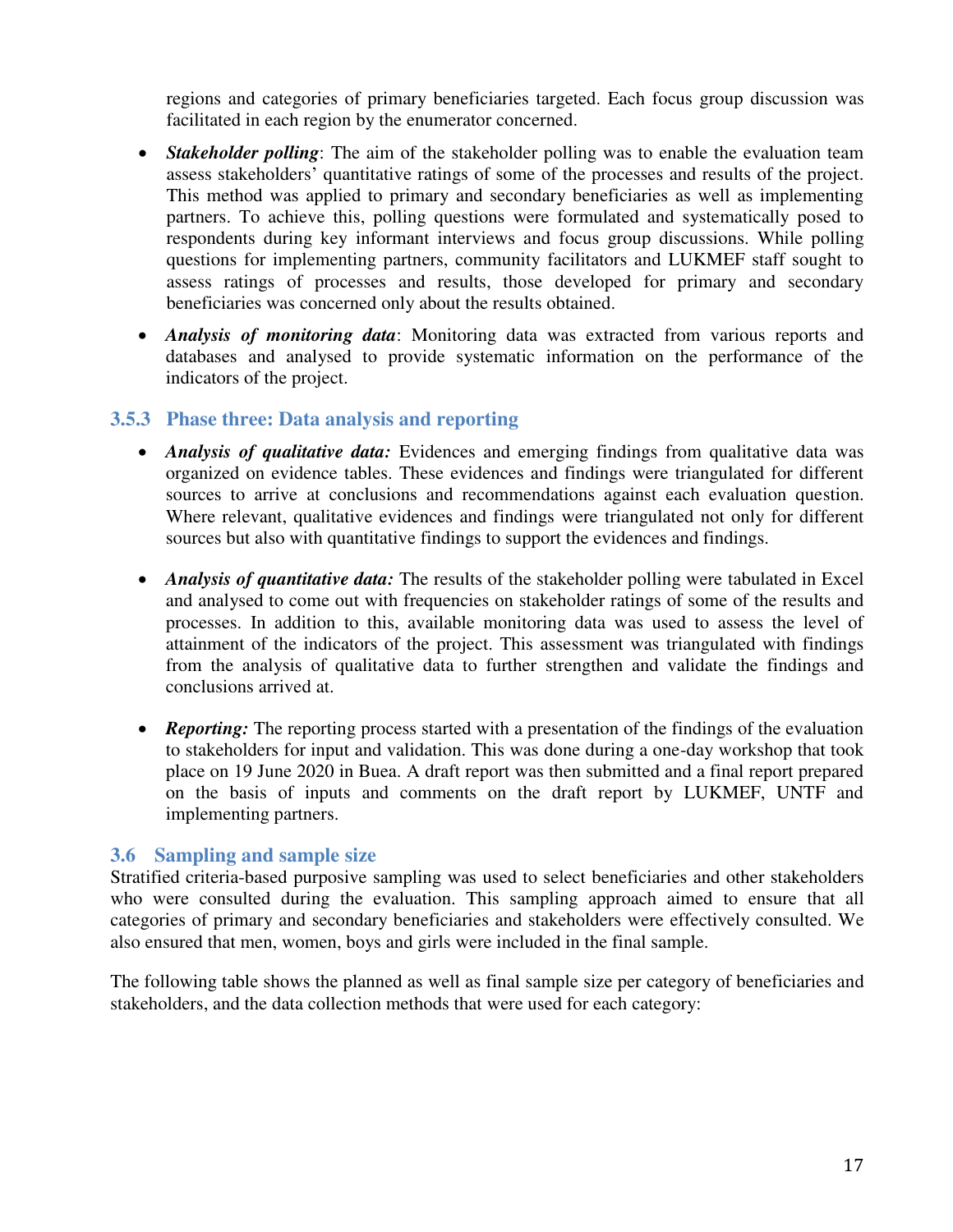| No             | <b>Stakeholder</b><br>category     | Data collection<br>method         | <b>Envisaged sample (with targets)</b><br>per region                                                                               | <b>Final sample</b>                                                                                                                         |
|----------------|------------------------------------|-----------------------------------|------------------------------------------------------------------------------------------------------------------------------------|---------------------------------------------------------------------------------------------------------------------------------------------|
| $\mathbf{1}$   | Refugees/<br><b>IDPs</b>           | Focus group<br>discussions        | 20 IDPs/refugees in 5 focus groups<br>(1 per region with IDPs in the NW,<br>SW, West and Littoral; 1 with<br>refugees in the East) | 4 focus group sessions with 36<br>IDPs in the NW, SW, West and<br>Littoral (1 focus group per region)<br>and 1 with 10 refugees in the East |
| $\overline{2}$ | Women/<br>girls living<br>with HIV | Focus group<br>discussions        | 50 women and girls in 6 regions (1<br>focus group per region)                                                                      | 5 FGD with a total of 50<br>women/girls living with HIV (1<br>FDG per region in the NW, SW,<br>West, Littoral and East Regions)             |
| 3              | Women/<br>girls<br>survivors       | Focus group<br>discussions        | 50 women and girls in 6 regions (1<br>focus group per region)                                                                      | 6 focus groups with a total of 61<br>women/girls survivors (1 focus<br>group per region)                                                    |
| $\overline{4}$ | Women in<br>detention              | Focus group<br>discussions        | 30 women in 3 focus groups in                                                                                                      | None                                                                                                                                        |
| 5              | Media<br>professionals             | Key informant<br>interviews       | 10 media professionals (2 per<br>region in the NW, SW, West and<br>Centre; 1 per region in the Littoral<br>and East Regions)       | 11 KIIs (1 in the Littoral and 2 per<br>region in the 5 other regions                                                                       |
| 6              | Legal<br>officers                  | Key informant<br>interviews       | 20 legal officers (3 per region in<br>the NW, SW, West and East; 4 per<br>region in the Littoral and Centre)                       | 20 (3 per region in the NW, SW,<br>West and East; 4 per region in the<br>Littoral and Centre Regions)                                       |
| $\tau$         | Traditional<br>authorities         | Key informant<br>interviews       | 15 traditional authorities (3 per<br>region in the NW, West and East; 2<br>per region in the SW, Littoral and<br>Centre)           | 13 (3 per region in the NW, West<br>and East; 2 per region in the<br>Littoral and Centre)                                                   |
| 8              | Men and<br>boys                    | Focus group<br><b>Discussions</b> | 50 men and boys in 6 focus groups<br>(focus group per region)                                                                      | 19 men in 2 focus groups (1 in the<br>SW with 10 men and 1 in the East<br>with 9 men)                                                       |
| 9              | Implementin<br>g partners          | Key informant<br>interviews       | 12 representatives of<br>implementing partners (2 per<br>region)                                                                   | 13 representatives of implementing<br>partners (3 in the Centre and 2 each<br>in the other 5 regions)                                       |
| 10             | Technical<br>services              | Key informant<br>interviews       | 6 representatives of relevant<br>technical services (1 per region)                                                                 | 8 representatives (3 in the East and<br>1 per region in the other 5 regions)                                                                |
| 11             | Religious<br>authorities           | Key informant<br>interviews       |                                                                                                                                    | 3 religious authorities in the South<br><b>West Region</b>                                                                                  |

*Table 3. Sample distribution (envisaged and final sample)* 

#### **3.7 Safety and ethical considerations and protocols put in place**

The evaluation team ensured specific safeguards and protocols to protect the safety (both physical and psychological) of respondents and those collecting the data as well as to prevent harm. This ensured that the rights of individuals were protected and participation in the evaluation did not result in further violation of their rights. The following specific measures were taken:

- i) Informed consent was obtained, including parental concern for children under 18. An informed consent form was designed for the purpose, but this could only be used for stakeholders who were contacted physically. For stakeholders who were interviewed through telephone calls, their informed consent was obtained verbally.
- ii) The evaluation team understood that stakeholders were not obliged to respond. Respondents were duly informed about this.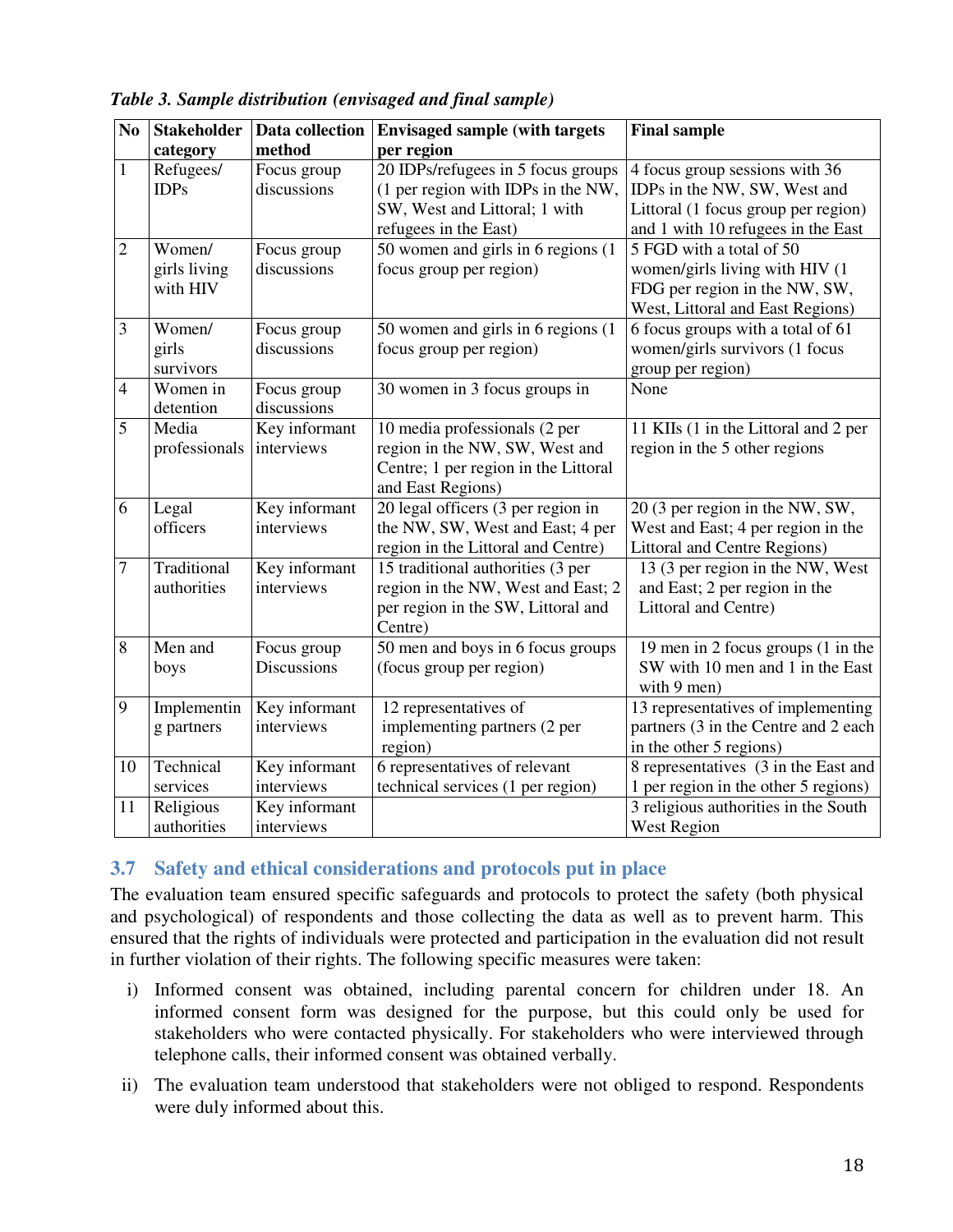- iii) The evaluation team ensured that the names of individuals consulted during data collection were not made public;
- iv) Data collection tools were designed in a way that was culturally appropriate and did not create distress for respondents. The evaluation team was conscious and ready to suspend interviews in case signs of distress were noticed.
- v) In choosing time and venue for interviews, the evaluation team consulted with respondents to ensure they were comfortable with these, and potential risk to respondents were considered in making these choices.
- vi) During discussions with the project team and focal points prior to the start of data collection in the field, the evaluation team was able to identify available support services for persons at risk at or near the locations that were visited during the evaluation. This enabled the evaluation team to be in a position to provide adequate information to respondents at risk during data collection in the field. Specifically, the evaluation team was well informed and could provide information to individuals at risk about referral pathways, including local organisations and government services at or near their locations.
- vii) The evaluation team strongly encouraged the use of facemasks and hand sanitizers, and ensured that social distancing was observed during physical meetings in order to prevent the spread of the corona virus during the evaluation exercise.
- viii) Remote interviews were carried out mainly through telephone calls and WhatsApp messaging in cases where target participants turned down invitations for physical meetings due to fear of being infected with the corona virus.

## **3.8 The evaluation team**

*Table 3. Qualification and experience data sheet of proposed evaluation team* 

| $\overline{N_0}$ | <b>Profile</b>                                                                                                                                                                                                                                                                                                                                                       | Role in this evaluation                                                                                                                                              |
|------------------|----------------------------------------------------------------------------------------------------------------------------------------------------------------------------------------------------------------------------------------------------------------------------------------------------------------------------------------------------------------------|----------------------------------------------------------------------------------------------------------------------------------------------------------------------|
| 1                | Name: SHEI WILLIAM KANJO                                                                                                                                                                                                                                                                                                                                             | Responsible for the overall                                                                                                                                          |
|                  | <b>Position in this evaluation:</b> Lead Evaluator                                                                                                                                                                                                                                                                                                                   | conduct of the evaluation,                                                                                                                                           |
|                  | <b>Qualifications:</b> Holder of an MSc in Integrated Rural Development; 23<br>years professional experience; Individual consultant and lead evaluator<br>for more than 20 projects in covering 10 regions of Cameroon during<br>the last 10 years (including projects funded by UNHCR, the Africa<br>Development Bank, Islamic Development Bank and the World Bank) | including review of<br>literature, preparation of<br>data collection guides,<br>orientation and supervision<br>of other team members, data<br>analysis and reporting |
| $\overline{2}$   | Name: DJIMELI TCATA NADEGE FLORE                                                                                                                                                                                                                                                                                                                                     | Facilitate FGD and KII in                                                                                                                                            |
|                  | <b>Position in this evaluation:</b> Enumerator for Center and East Regions<br><b>Qualifications:</b> Post Graduate Diploma in Development Studies; 9 years<br>working experience, co-evaluator during four evaluations, including the<br>evaluation of a project funded by the World Bank                                                                            | the Center and East Regions<br>Participate in data analysis<br>and reporting                                                                                         |
| 3                | Name: NDONGMO TEJIONA SIMEON                                                                                                                                                                                                                                                                                                                                         | Facilitate FGD and KII in                                                                                                                                            |
|                  | <b>Position in this evaluation:</b> Enumerator for West and Littoral Regions                                                                                                                                                                                                                                                                                         | the West and Littoral                                                                                                                                                |
|                  | <b>Qualifications:</b> Agronomist, 30 years experience including participation<br>in more than 20 evaluations and surveys (including as supervisor)                                                                                                                                                                                                                  | Regions<br>Participate in data analysis<br>and reporting                                                                                                             |
| $\overline{4}$   | Name: TAMFU GERALD SAMBA                                                                                                                                                                                                                                                                                                                                             | Facilitate FGD and KII in                                                                                                                                            |
|                  | <b>Position in this evaluation:</b> Enumerator for NW and SW Regions                                                                                                                                                                                                                                                                                                 | the NW and SW Regions                                                                                                                                                |
|                  | <b>Qualifications:</b> Holder of a BSc in Economics, 9 years experience<br>including participation in 8 evaluations as co-evaluator/enumerator                                                                                                                                                                                                                       | Participate in data analysis<br>and reporting                                                                                                                        |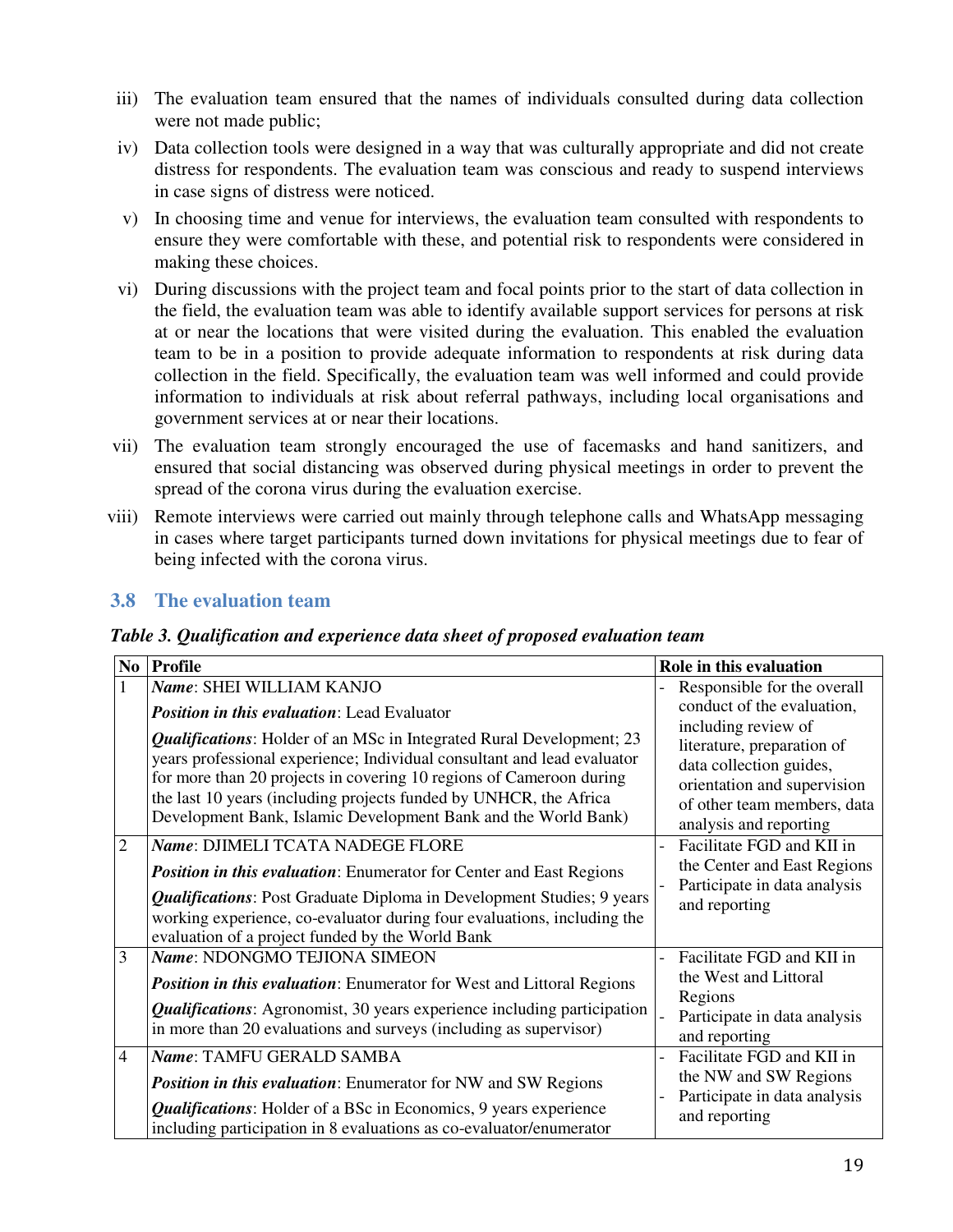## **4. FINDINGS**

#### **4.1 Effectiveness of the project**

The main evaluation questions for effectiveness were:

- To what extent were the intended project goal, outcomes and outputs (project results) achieved and how?
- What internal and external factors affected the achievement of the objectives of the project?

#### **4.1.1 Level of achievement of project outputs and outcomes**

The project set out to contribute towards ending violence against women and girls through the achievement of outcomes in relation to:

- Knowledge of, and access to information on VAW/G, related national and international legal instruments, and support/response services available to survivors and those at risk;
- Access to essential, safe and adequate multi-sectoral services, and
- The policy environment for the fight to end VAW/G

This evaluation assesses effectiveness by measuring the outputs achieved under each of these outcome areas and how these have contributed to the overall and specific objectives of the project. It also identifies positive and negative factors that affected the implementation of the project.

#### **Level of achievement of Outcome 1:** *Vulnerable Women/girls and the general community have quality knowledge and information on VAW/G as a Human Rights Violation, provisions of national and International laws as well as knowledge and information on available support/response services to survivors and those at risk*

The project has effectively reached out to about 1,700,000 persons with its sensitization and education interventions in the 6 project regions. Key project realizations that have contributed to this outreach include:

- The translation into 11 local languages and broadcast of the provisions of key national and international legal instruments on VAW/G through 17 media organs (mainly community radios), social media and Information, education and communication (IEC) material;
- Mass information and sensitization on VAW/G as a human rights violation in communities, churches, schools and hospitals, and
- The development and deployment of a mobile application (codenamed *ops4women*) for VAW/G anonymous reporting, information/education, service access and VAW/G data collection.

Considering that the IEC material distributed remained in the communities and that the community radios have continued to broadcast the information in the two official languages and the 11 local languages, it is possible that more people were reached through these information and sensitization interventions than the above estimate.

The immediate results of this sensitization and education efforts include:

- An increase in the percentage of beneficiary women and girls who know that VAW/G is a human rights violation under national and international laws, and
- An increase in the percentage of beneficiary women and girls with knowledge about available multi-sectoral services for survivors of VAW/G and persons at risk.

Results of focus group discussions and key informant interviews conducted during this evaluation indicate that beneficiaries are now more aware of the fact that VAW/G is a human rights violation.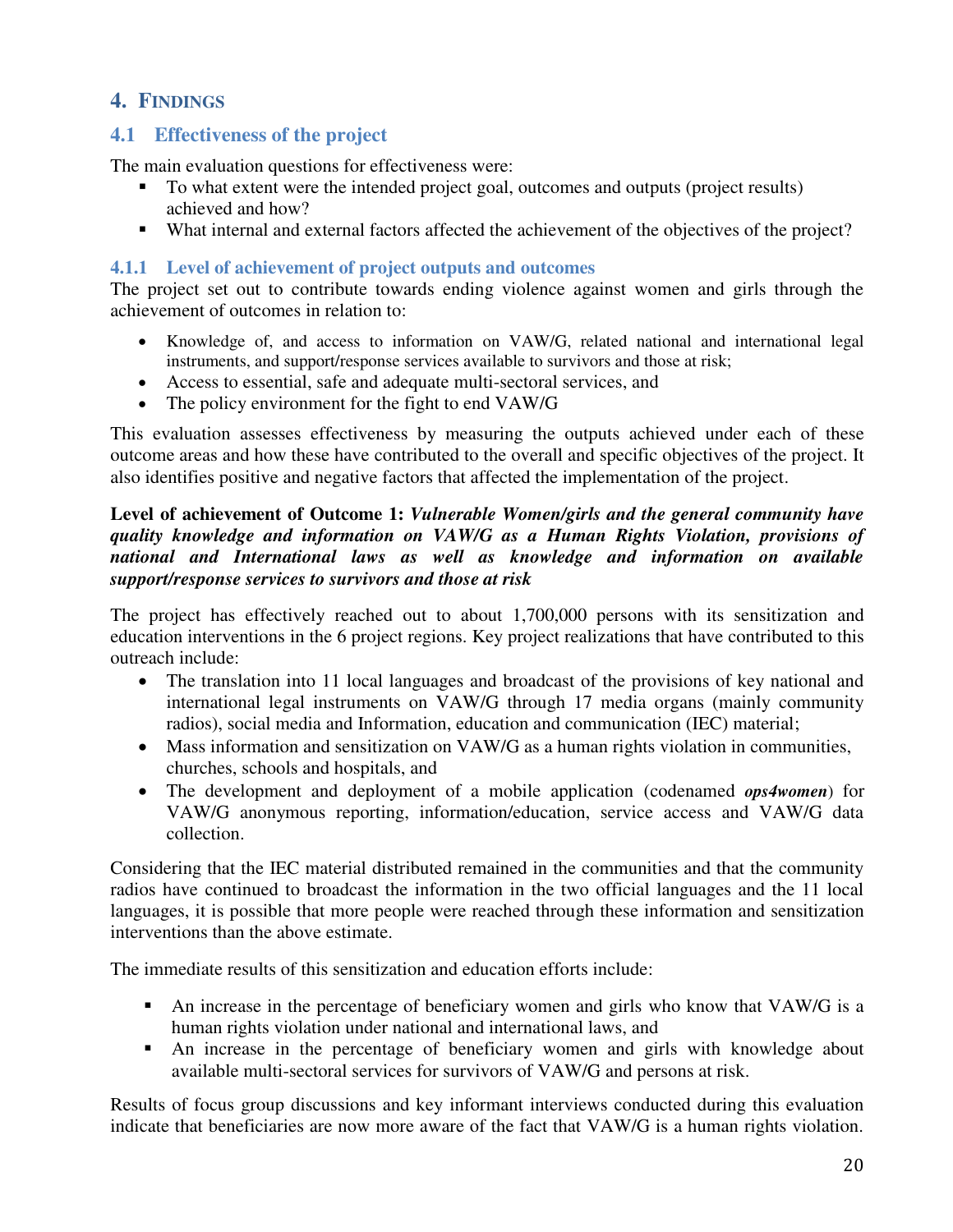Monitoring data and the results of a survey carried out in the project communities in March 2020 confirm these results. About 80% of the direct primary beneficiaries of the project (up from about 28% at baseline<sup>1</sup>) are now generally aware that VAW/G is a human rights violation (see figure 1 below). The highest proportions of beneficiaries who understand that VAW/G is a human rights violation are in the NW, Centre and SW Regions (88%, 84% and 82% respectively) while the lowest rates are in the East and Littoral Regions (72% and 73% respectively).



*Figure 1: Proportion of the population with knowledge of VAW/G as human rights violations* 

About 54% of women and girls are aware the VAW/G is a human rights violation as opposed to 16.7% at baseline. This shows an increase in the level of knowledge by 37.4% among beneficiary women and girls). The lowest percentage of women and girls who are aware that VAW/G is human rights violation are in the East region while the greater percentage are in the South west region



*Figure 2: Proportion of the persons at risk with knowledge of VAW/G as human rights violation* 

 $\overline{a}$ <sup>1</sup> This baseline figure is from an end line survey carried out by the project in March 2019 and refers to the general figure for the project communities.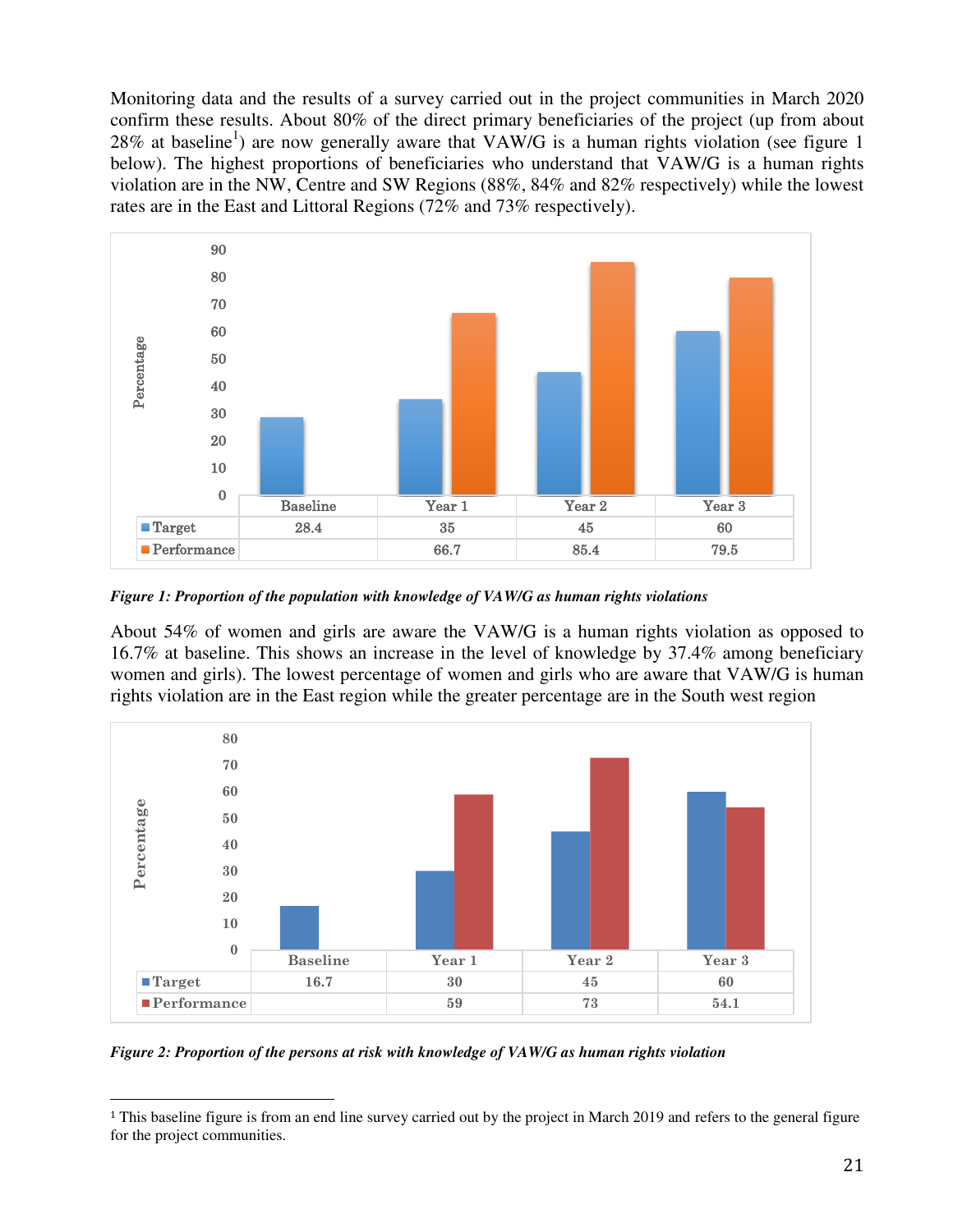It should however be noted that despite this increased knowledge of VAW/G as a human rights violation, knowledge and awareness of forms of VAW/G other than physical and sexual violence is still low among the beneficiaries. While knowledge of physical and sexual violence among primary beneficiaries stood at more than 85% and 90% respectively, knowledge of psychosocial and economic violence as forms of VAW/G stood at 36% and 41% respectively at the end of the project. This poor knowledge of psychosocial and economic violence as forms of VAW/G notwithstanding, monitoring and survey data indicate that there has been a significant increase (from 10% to 36% and from 9% to 41% respectively). More still needs to be done to improve beneficiaries' knowledge and understanding of psychosocial and economic violence as forms of VAW/G.

It should however be noted that despite this increased knowledge of VAW/G as a human rights violation, knowledge and awareness of forms of VAW/G other than physical and sexual violence is still low among the beneficiaries. While knowledge of physical and sexual violence among primary beneficiaries stood at more than 85% and 90% respectively, knowledge of psychosocial and economic violence as forms of VAW/G stood at 36% and 41% respectively at the end of the project. This poor knowledge of psychosocial and economic violence as forms of VAW/G notwithstanding, monitoring and survey data indicate that there has been a significant increase (from 10% to 36% and from 9% to 41% respectively). More still needs to be done to improve beneficiaries' knowledge and understanding of psychosocial and economic violence as forms of VAW/G.

#### *Recommendation: Ongoing sensitization actions initiated by the project, which are continuing beyond the project lifespan, should lay emphasis on knowledge and understanding of psychosocial and economic violence as forms of human rights violation.*

Concerning awareness and knowledge of national and international laws on VAW/G, the primary beneficiaries consulted during this evaluation have testified that their knowledge of national and international laws on GAW/G has effectively increased. About 76% of these beneficiaries are aware of national and international laws on VAW/G and are able to name some of the laws, treaties and protocols. The laws cited by most of the beneficiaries interviewed include the Convention on the Elimination of all Forms of Discrimination against Women and the Cameroon Penal Code.

Another indicator considered under Outcome 1 was the percentage of beneficiary women and girls with knowledge about available multi-sectoral services. Beneficiary women and girls have testified that they now know the most relevant services and organizations to turn to in case of need. One beneficiary in the NW Region testified that she and members of her community knew only about the police/gendarmerie and the legal department prior to the project. She stated that they now know there are other places such as the local services of the Ministry of Social Affairs, hospitals and specialized CSOs that are more appropriate for handling certain cases. This qualitative information has been confirmed through triangulation with monitoring data. The proportion of beneficiary women and girls who know about such available services has increased by a huge amount during the project period (from 10% at baseline to about 87% by the end of the project period).

It can therefore be concluded that the outputs for Outcome 1 were achieved and that these outputs effectively contributed to the attainment of the outcome though more sensitization is still needed to ensure that the target population is fully aware not only of sexual and physical violence against women and girls but also of the more subtle forms.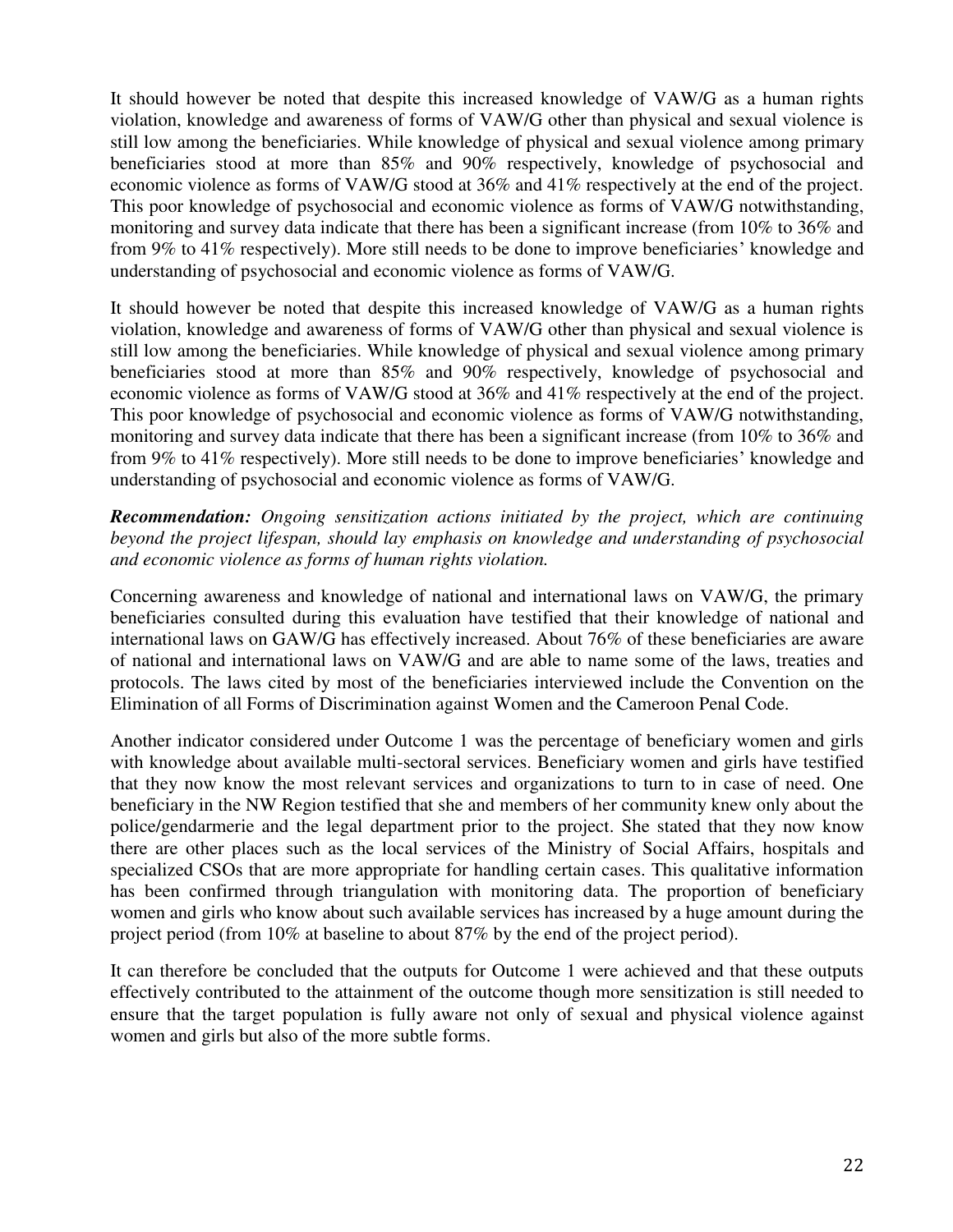

*Figure 3: Percentage of persons at risk with knowledge and information on available multi -<i>sectoral services* 

#### **Outcome 2:** *Women and girls including the most vulnerable have access to essential, safe and adequate multi-sectoral services to end VAW/G offered through a functional referral network of multi-sectoral service Providers (health, psychosocial, legal, police) active in all six project regions*

To attain outcome 2, the project stimulated and led the elaboration of a VAW/G MPRS and its SOPs and created six referral networks in the six regions of covered. The project also provided continuous support to survivors and persons at risk to ease their access to available services. The project has put in place a hotline through which survivors, persons at risk and community members are reaching service providers. In addition to its use to inform and sensitize stakeholders, survivors and persons at risk are also using the mobile application referred to under Outcome 1 (*ops4women*) to seek access to services. The capacity of service providers has been strengthened in order to improve on the quality of the services they are providing.

This evaluation has revealed that more women and girls are effectively seeking and accessing GBV services through the networks created within the framework of this project.

At baseline, reports show that the average percentage of survivors and persons at risk who sought GBV services in Cameroon stood at about  $23\%^2$ . More survivors and persons at risk of physical violence (about 32%) sought services than survivors or persons at risk of sexual violence. By the end of the project, the number of survivors and those at risk who are seeking GBV services had increased to about  $61\%$ <sup>3</sup> in project communities. In the specific case of the referral pathways put in place within the framework of the project, the target of providing services to 1500 women and girls survivors was slightly exceeded (1531 beneficiaries actually sought services through these referral mechanisms).

Monitoring data indicate that about 87% of women and girls who sought GBV services in the project communities effectively received them. About 84% of beneficiaries who responded to the

 $\overline{a}$ <sup>2</sup> This baseline figure is from an end line survey carried out by the project in March 2019 and refers to the general figure for the project communities

<sup>3</sup> Endline survey in project communities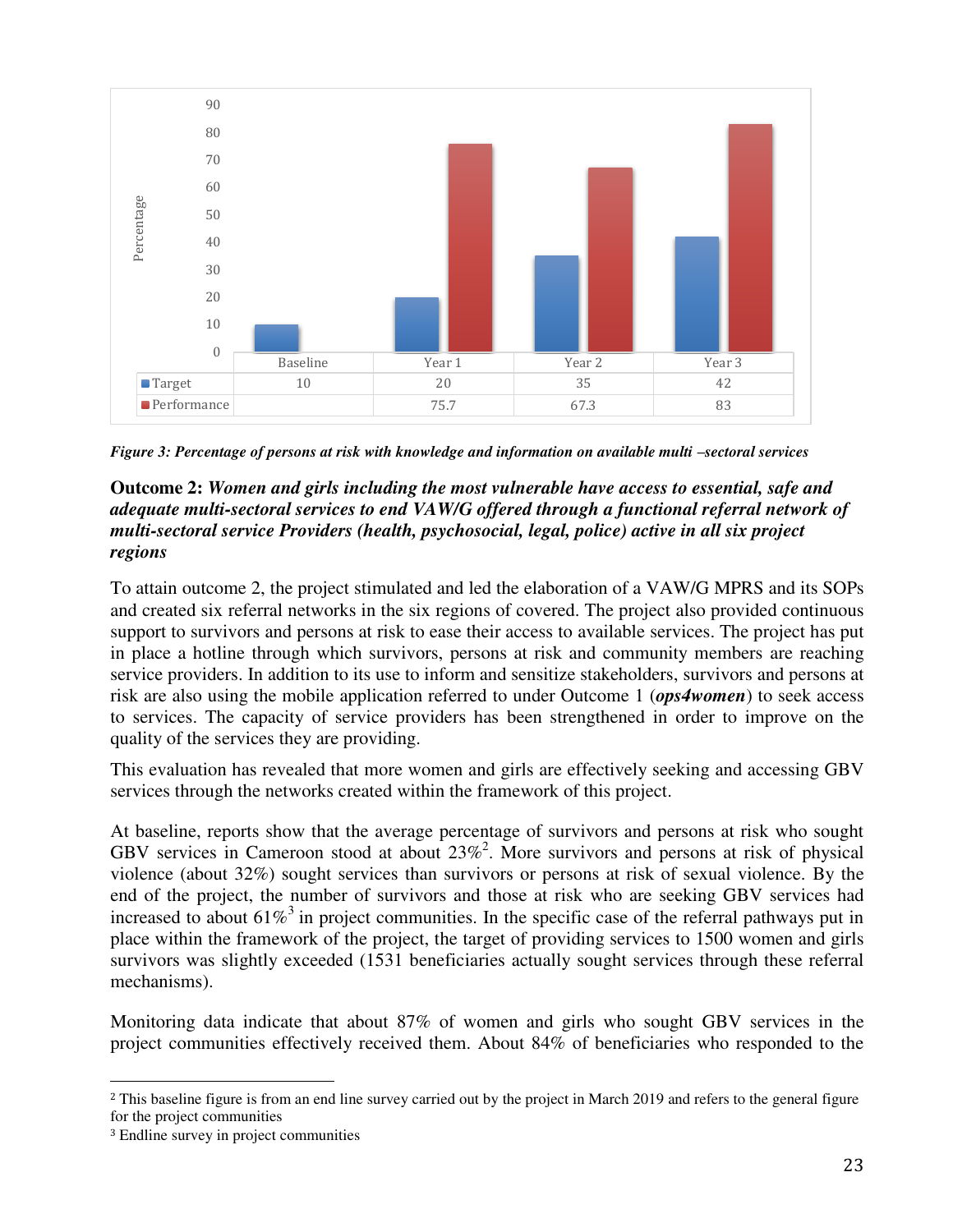poling questions posed during the evaluation agreed that the services they were accessing effectively addressed their priority needs in the area of VAW/G.

Figure 4 shows the evolution of the population the project area who have access to multi-sectoral GBV services from the start to the end of the project.



**Figure 4: Percentage of Women/girls survivors of VAW/G who have access to multi –sectoral services** 

It should however be noted that some beneficiaries in rural areas complained that most of the service providers are based in urban areas, which makes access to their services difficult. This complaint came more from the East, North West and South West Regions. The reason for this is probably the fact that the crisis in the NW and SW Regions has forced some of the service providers to move to the relatively secured urban areas. In the case of the East Region, the vast nature of some of the administrative divisions and consequently the long distances between the rural areas and urban centres makes movement to access services in urban centres or administrative headquarters expensive for poorer survivors and persons at risk.

It has also been observed that the use of the mobile application (*ops4women*) is still low. The application has registered just 100+ downloads on Play Store. This could be due to the fact that the Internet network coverage is poor in some communities, especially the rural areas. The absence of smart phones in these communities and little knowledge on the use of mobile applications could also be contributing to the under-utilization of the application.

*Recommendation: On the basis of these findings, it is recommended that future projects should seek to incentivise service providers to establish in rural areas. Also, future projects should consider providing android phones to community facilitators to facilitate their use of the application and sensitization of community members to also use it. Providing community facilities with smartphones could also serve as a motivation for them to continue to vulgarise and educate others on the use of the application beyond the project lifespan.*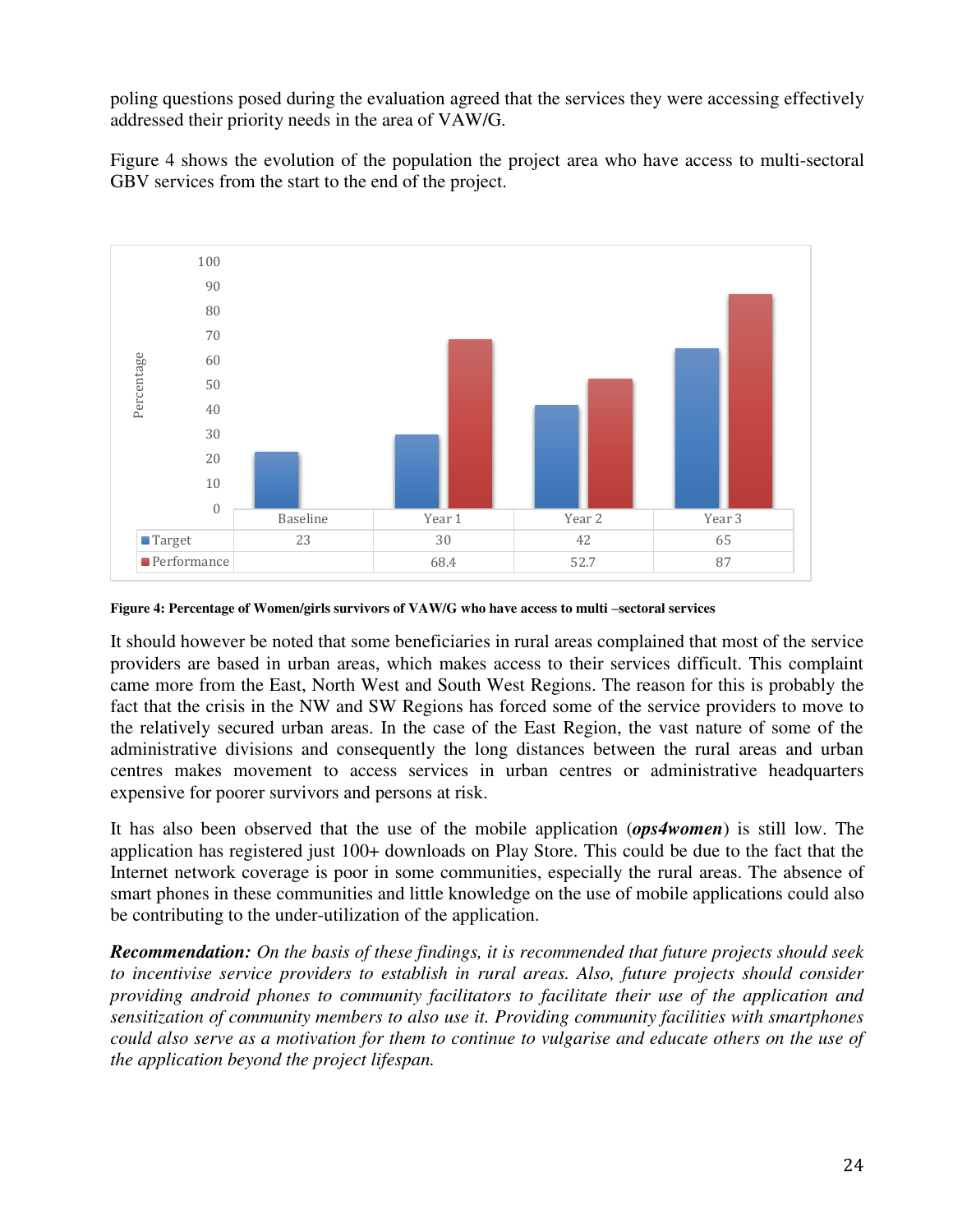#### **Outcome 3**: *Cameroon has a favourable environment for the fight to end VAW/G with an active civil society and Media platform working in collaboration with local communities, community/religious leaders, political and national administrative institutions as well as UN Systems and other actors working on the thematic to end VAW/G*

To achieve this outcome, the project effectively stimulated and operationalized VAW/G Zero Tolerance networks in all six regions covered. These networks were found to be effectively working in the six regions. Key activities consisted of meetings to assess the situation of VAW/G in the respective regions and collaboration towards the effective handling of cases along the referral networks. Community actors including traditional and religious leaders were trained and some of them are effectively using the acquired knowledge and skills to provide frontline support to survivors and those at risk of VAW/G. The envisaged biannual Zero Tolerance Newsletter and yearly VAW/G shadow report on Cameroon were effectively produced.

The level of attainment of this outcome have been measured by assessing the two indicators formulated, namely:

- Number of service providers enlisted into functional multi-sectoral referral networks of service providers to begin providing all services listed in the MPRS in all six regions covered by this project with full contacts made know to the public.
- Number of traditional leaders, political and administrative leaders, Men/boys engaged to end VAW/G

At baseline, there were no community level networks focusing on VAW/G in the regions covered. Through the activities of the project, six organized groups were effectively stimulated and are contributing towards ending VAW/G in the six project regions (1 per region as envisaged giving a realization rate of 100%). Through these networks, a total of 369 GBV service providers have been engaged and were actively providing all the services listed in the MPRS. The full contacts of these service providers have been made know to the public.

Under this outcome, it was also expected that about 300 relevant local actors would be stimulated, trained and engaged in initiatives to end VAW/G, with the emergence of local functional community-based mechanisms in the six regions. Monitoring data has shown that 483 local actors (out of a target of 300) were effectively engaged in the fight against VAW/G in the six regions, giving a realization rate of 161% for this indicator. A total of 116 of these leaders developed traditional and political agendas for the fight against VAW/G (see figure 5 below).



*Figure 5: Number of leaders engaged in the fight to end VAW/G with well elaborated traditional and political agenda*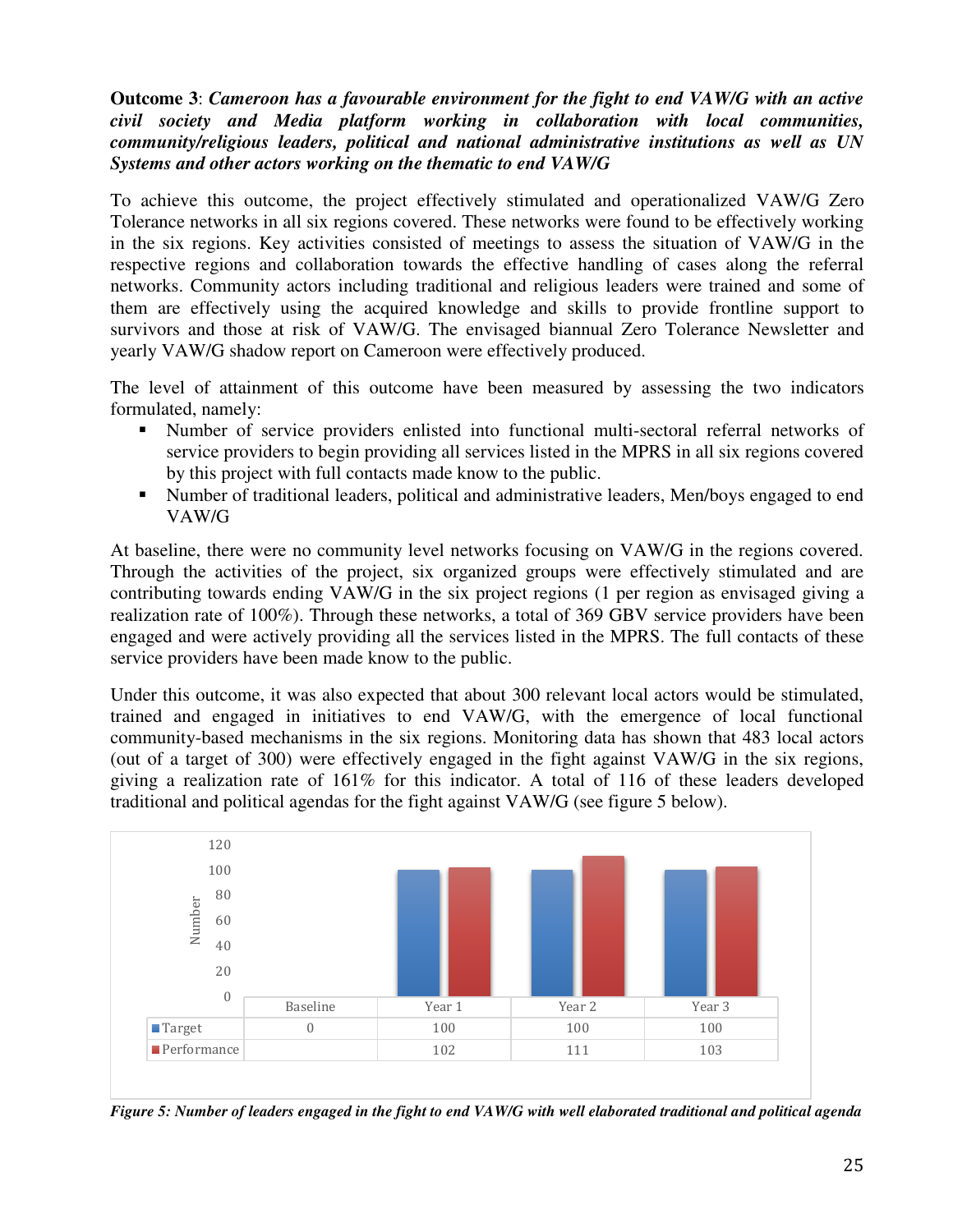While acknowledging that these outputs effectively contributed to advocacy outcomes at regional and local levels with the engagement of more community leaders in the fight against VAW/G, the evaluation team did not come across any local level functional mechanism resulting from the intervention of the project. The local community leaders who have been engaged are acting more on an individual basis than within the framework of mechanisms. Clear efforts to effectively stimulate mechanisms at local level, as was the case with the regional networks, do not seem to have been sufficiently.

*Recommendation: In subsequent projects, partners should consider including specific activities to stimulate local level mechanisms for the fight against VAW/G.* 

#### **4.1.2 Factors that affected the effectiveness of the project**

The effectiveness of the project was negatively affected by a number of factors leading to delays in some activities and the inability of partners to carry out some of the activities as planned. Key factors that affected the implementation of the project were the socio-political crisis in the North West and South West Regions, inadequate skills of some project partners in highly specialized domains, unrealistic expectations from, and slow implementation and reporting of activities by some of the implementing partners.

#### **Socio-political crisis in the NW and SW Regions**

This situation affected the implementation of the project through different channels leading to delays as well as incomplete implementation of some of the project activities. Specifically, the crisis affected the project in the following ways:

- The high level of insecurity in parts of the two affected regions resulting from violence between Cameroon's forces of law and order and non-state armed groups rendered access to, and the organization of activities in some of the project locations in these regions extremely difficult. Where possible, project partners were obliged to bring people from those areas to safer locations to train and orientate them so they could implement activities on return to their communities.
- The school boycott enforced by separatist groups as a means to pressurize the government and the international community made it difficult to effectively implement school activities as planned.
- The regular ghost town days and frequent lockdowns instituted by separatist groups reduced the time available to partners for the implementation of project activities
- The change in context required project staff and partners and service providers in the two regions to provide humanitarian GBV services. This rendered the implementation of project activities in the two regions more difficult.
- Non-state armed groups were hostile towards activities that showed links between the project and the Government of Cameroon. For example, they pulled down posters that carried the Cameroon flag and other national symbols. Project staff and other partners were reluctant to openly collaborate with government services for fear of being victimized by non-state armed groups.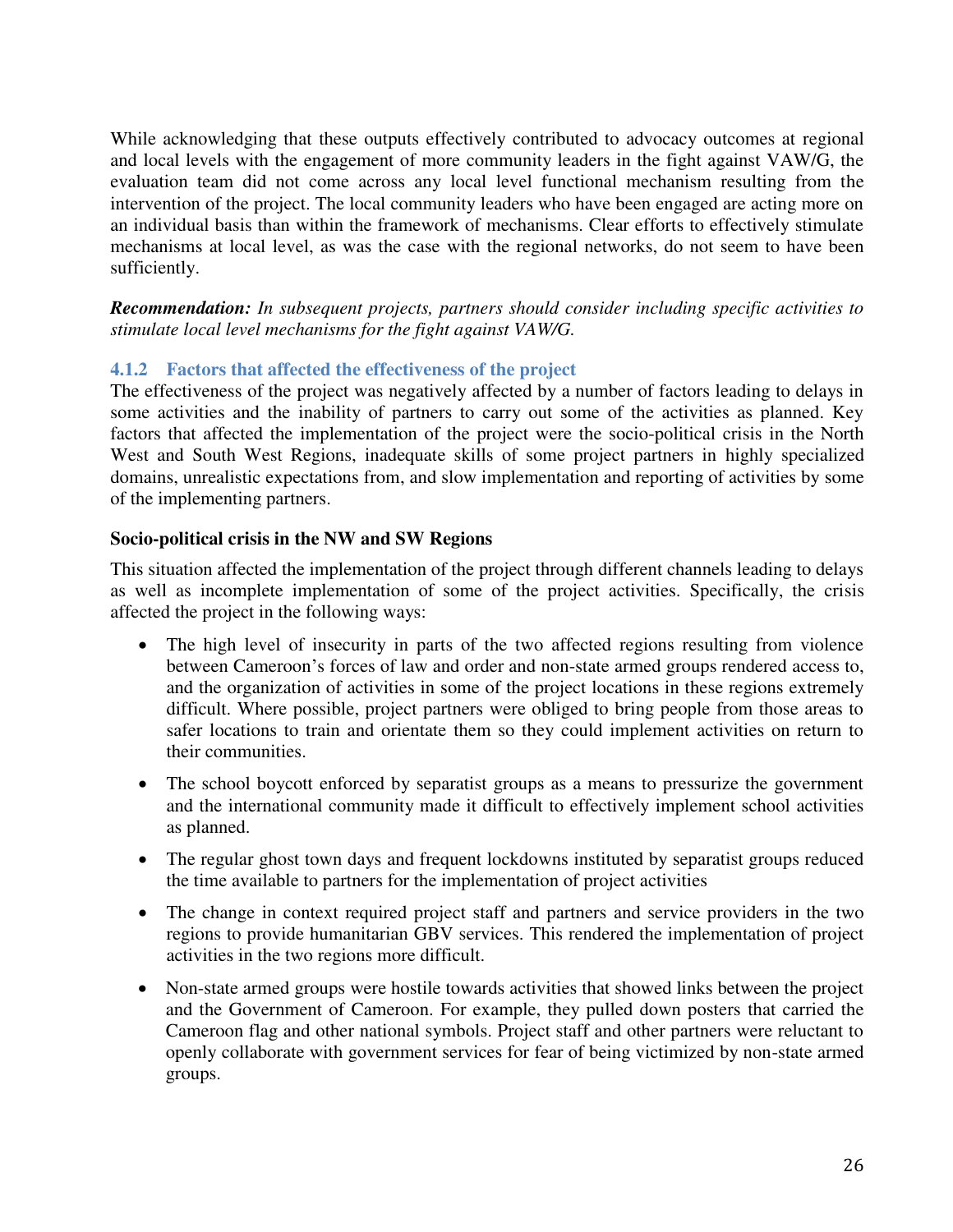#### **Inadequate skills of some project partners in highly specialized domains**

Some staff of the project, the implementing partners and service providers lacked skills in some of the key themes of the project. An example of such themes is psychosocial support. Also, the context in the two Anglophone regions changed, requiring project partners to provide humanitarian GBV response rather than normal GBV services. Most project staff, implementing partners and service providers lacked humanitarian skills and knowledge of humanitarian principles to effectively deliver in the two regions.

#### **Unrealistic expectations from some implementing partners**

Some of the implementing CBOs expected more resources from the project than they effectively received. This resulted from the fact that they were not sufficiently involved in the planning phase of the project. Some of them were disgruntled with the amount of funding they received and were consequently not as committed in the implementation of project activities as expected. This probably explains why some of them were slow with the implementation and reporting of project activities.

Despite these factors that affected the effectiveness of the project negatively, this evaluation has shown that the project objectives were satisfactorily attained. There is increased awareness and understanding of the various forms of VAW/G and the fact that VAW/G is a human rights violation under national and international law. Also, survivors and persons at risk are more informed about existing GBV services and are effectively seeking and accessing such services. More regional and local actors are engaged in initiatives to end VAW/G as a result of the interventions of the project.

#### **4.2 Relevance of the project**

The relevance of the project was assessed by seeking answers to the following evaluation questions:

- To what extent do the achieved results (project goal, outcomes and outputs) continue to be relevant to the needs of women and girls?
- To what extent does the project respond to priority needs of women and girls/children?
- To what extent is the project consistent with UN Women, UNTF and Government priorities?
- Were there significant changes in the context of the project during implementation, and how did the project respond to such changes?
- Were the selected locations the most affected in the area of  $VAW/G$ ?

#### **4.2.1 Relevance of the focus areas and priority needs of beneficiaries**

This project was designed on the basis of studies and situational analysis carried out by other structures, such as the US based organization FHI360/LINKAGE and UN Women Cameroon, which confirmed the high incidence of VAW/G in Cameroon. In an attempt to contribute towards ending VAW/G in the country, the project focused on improving knowledge and access to information for women/girls and other actors, improving access to quality services for survivors and those at risk and improving the policy environment for the fight against VAW/G.

Through key informant interviews and focus group discussions, both primary and secondary beneficiaries and other stakeholders of the project confirmed that these three key focus areas were relevant and aligned with the priority needs of the beneficiaries. 84% of stakeholders who responded to the polling questions agreed that the project addressed the most pressing issues in the domain of VAW/G.

During the project implementation period, the socio-political crisis in the NW and SW Regions deteriorated and significantly altered the project context of the project. This affected the project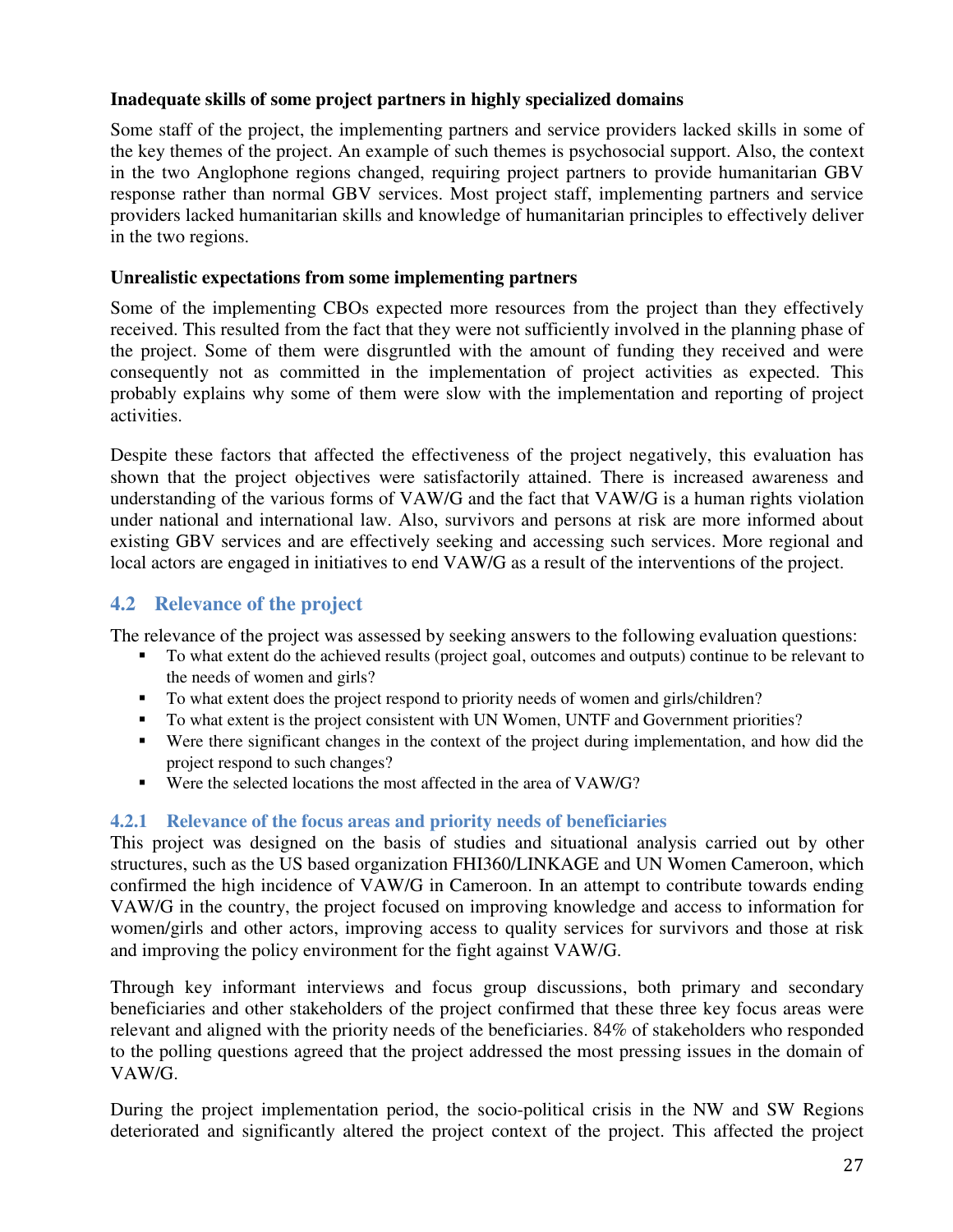context not only in the two regions concerned but also in the Littoral, West and Centre Regions where many people fleeing from insecurity in the two crisis-hit regions settled as IDPs. This change in context did not alter the needs and priorities of women and girls in the area of VAW/G, but rather exacerbated their needs. In the case of the East Region, the continues influx of refugees especially from the Central Africa Republic rendered the needs and priorities of women and girls in the area of VAW/G relevant from the beginning to the end of the project.

During focus group discussions and key informant interviews, both direct and indirect beneficiaries testified that the activities of the project were well chosen and that the project effectively addressed their needs by improving their access to quality information on VAW/G and existing GBV services leading to an improvement of their access to such services. The project results of improving women and girls' awareness of, and access to quality GBV services was therefore relevant to their needs within their socio-cultural environments.

#### **4.2.2 Relevance of the project locations**

Though VAW/G is a national human rights issue affecting the entire country, it was observed that the six project regions had some peculiar characteristics that rendered them even more relevant for this project.

The population of the North West, South West and West Regions are strongly attached to their cultural values and practices. Many of these cultural practices have negative effects on women and girls as they uphold and drive various forms of violence against them. The Anglophone crisis has exacerbated the situation in all three regions, which are either directly or indirectly affected through increased insecurity and displacement or the influx of female IDPs. These regions were therefore relevant and remained relevant through out the implementation period of the project.

The Littoral & Centre regions are made up of mixed cultures and are host to the main urban towns of the country. Both regions have received female IDPs from the NW and SW Regions and other parts of the country. Women and girls in the urban centres of Douala and Yaoundé have often been exposed to VAW/G as a result of hardship and urban crime in these towns. In addition to that, some of the cultures in these two regions also promote and drive VAW/G.

In the East Region, there are also many cultural practices that drive VAW. In addition to that, the region is host to a large number of refugee women and girls who are exposed to all kinds of VA/G.

On the basis of the above observations, it can be concluded that the project locations were among the most affected locations in Cameroon as far as VAW/G is concerned. It should however be noted that the three northern regions of Cameroon are highly affected by problems of VAW/G, but these regions were not included in the project. The main reasons for not including these regions were the fact that they are already being targeted by other organizations. Secondly the means available for the project was limited and would have made less impact if efforts were spread over too many regions.

#### **4.2.3 Relevance to national policies and government priorities**

The project was in line with Cameroon's Action plan to end VAW/G focuses on preventive, protective and repressive aspects. The project contributes towards complementing this action plan by seeking to strengthen networks of multi-sectoral services that target survivors while facilitating access to their service. The project also sought to contribute to state and non-state VAW/G coordination, support, monitoring and reporting systems thereby improving access to information, education, awareness raising and assistance to survivors and at risk. The project therefore relevant to national policies and government priorities as it came in to contribute in closing the gaps observed in Cameroon's Action Plan to end VAW/G.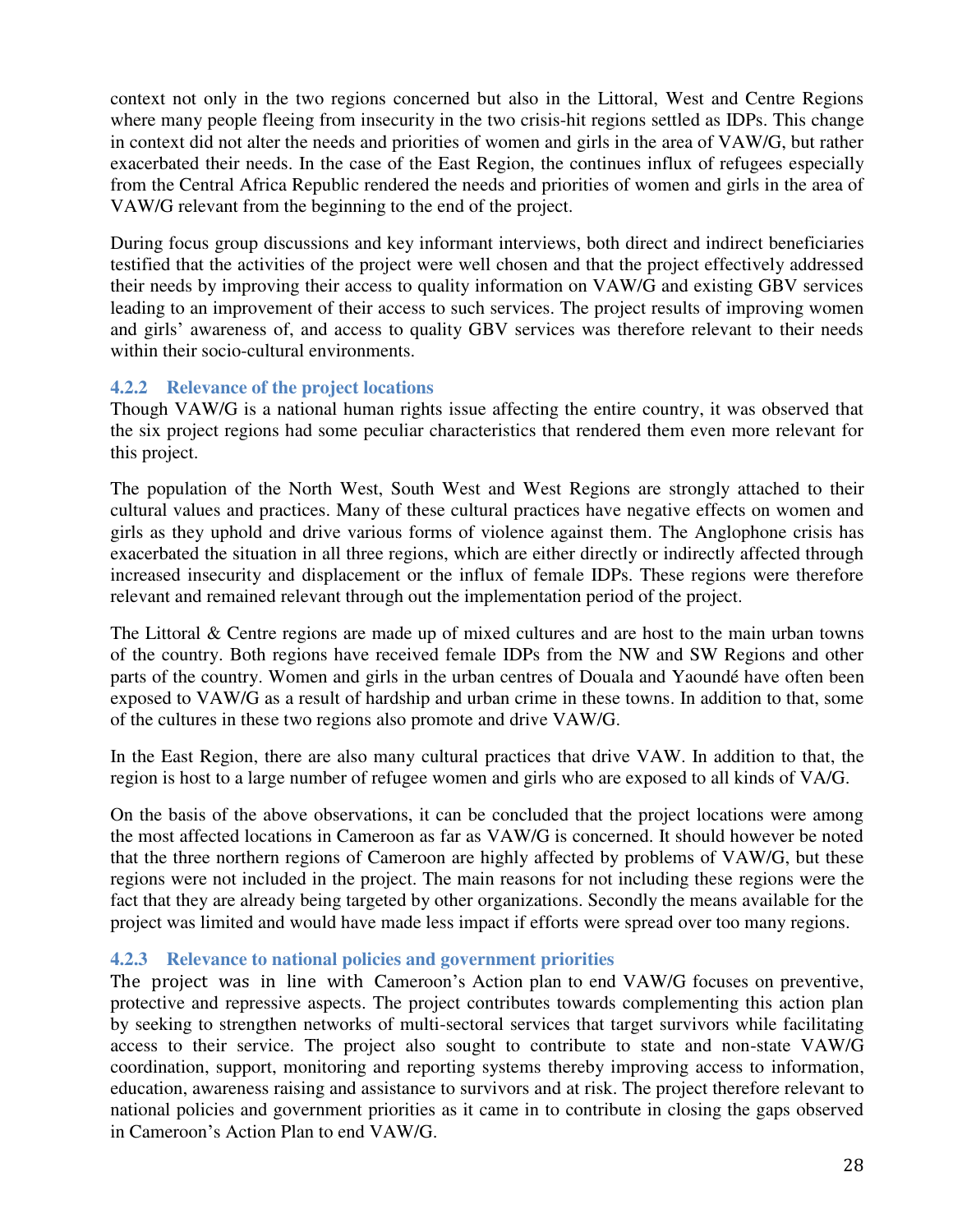#### **4.2.4 Relevance to UN Women and UNTF priorities**

Within the framework of its 2015-2020 strategic plan, UNTF prioritizes actions that contribute to:

- The expansion of access to multi-sectoral services;
- The prevention of violence against women and girls; and
- The strengthening of the implementation of laws, policies and national action plans.

This project was in line with above priority areas considering that it sought to strengthen networks of multi-sectoral services that target survivors and facilitate women's and girl's access to their services. The project sought to prevent VAW/G through awareness raising and the engagement of key actors including perpetrators. Its advocacy component was in line with the third priority area with the specific objective being to improve on the policy environment for the fight against VAW/G.

#### **4.2.5 Changes in context and how the project responded to such changes**

During the implementation period, there was a significant change in the project context resulting from the socio-political crisis in the NW and SW Regions. This crisis that started as strike actions by Anglophone lawyers' and teachers'' associations and later evolved to massive peaceful protests by the Anglophone community in 2016, became more violent as from late 2017, leading to an alarming number of human casualties and massive displacements of civilians to safer zones/regions. Many others took refuge in bushes while others crossed over to neighbouring Nigeria. These casualties and displacements continued during the rest of the implementation period of this project as armed clashes, the burning of houses, kidnappings and other forms of human rights abuses continued and even intensified in most parts of the two regions. The in the context of the project as a result of the crisis affected not only the two Anglophone regions but also the neighbouring West and Littoral Regions and the Centre Region, which all received large numbers of internally displaced persons (IDPs) from the two regions.

During key informant interviews and focus group discussions, stakeholders confirmed that this change of context did not lead to changes in the priority needs of the beneficiaries. Rather, the new humanitarian context exacerbated VAW/G in all its forms considering that the majority of IDPs and those hiding in the bushes were women and children (mainly girls).

The project adapted to this change in context by targeting IDPs as a major category of beneficiaries. However, the poor humanitarian skills and insufficient knowledge of some of the implementing partners of the project negatively affected the project's ability to adequately respond to this change in context.

#### **4.3 Efficiency of the project**

Efficiency has been considered in this evaluation mainly in terms of the advantages and disadvantages of the strategies of the project, including the cost effectiveness of these strategies. The evaluation questions for this criterion were:

- To what extent was the project efficiently and cost-effectively implemented? In other words, were the financial resources and other inputs efficiently used to achieve results?
- $\blacksquare$  To what extent did the project coordinate with similar interventions to encourage synergies and avoid overlaps?

#### **4.3.1 Comparative advantage of the implementation strategy of the project**

Several aspects of the strategy used in implementing this project contributed in ensuring its efficiency. These include the use of a community-based approach, collaboration with relevant government services and other local NGOs working in the domain and the use of the human resources of the implementing organizations.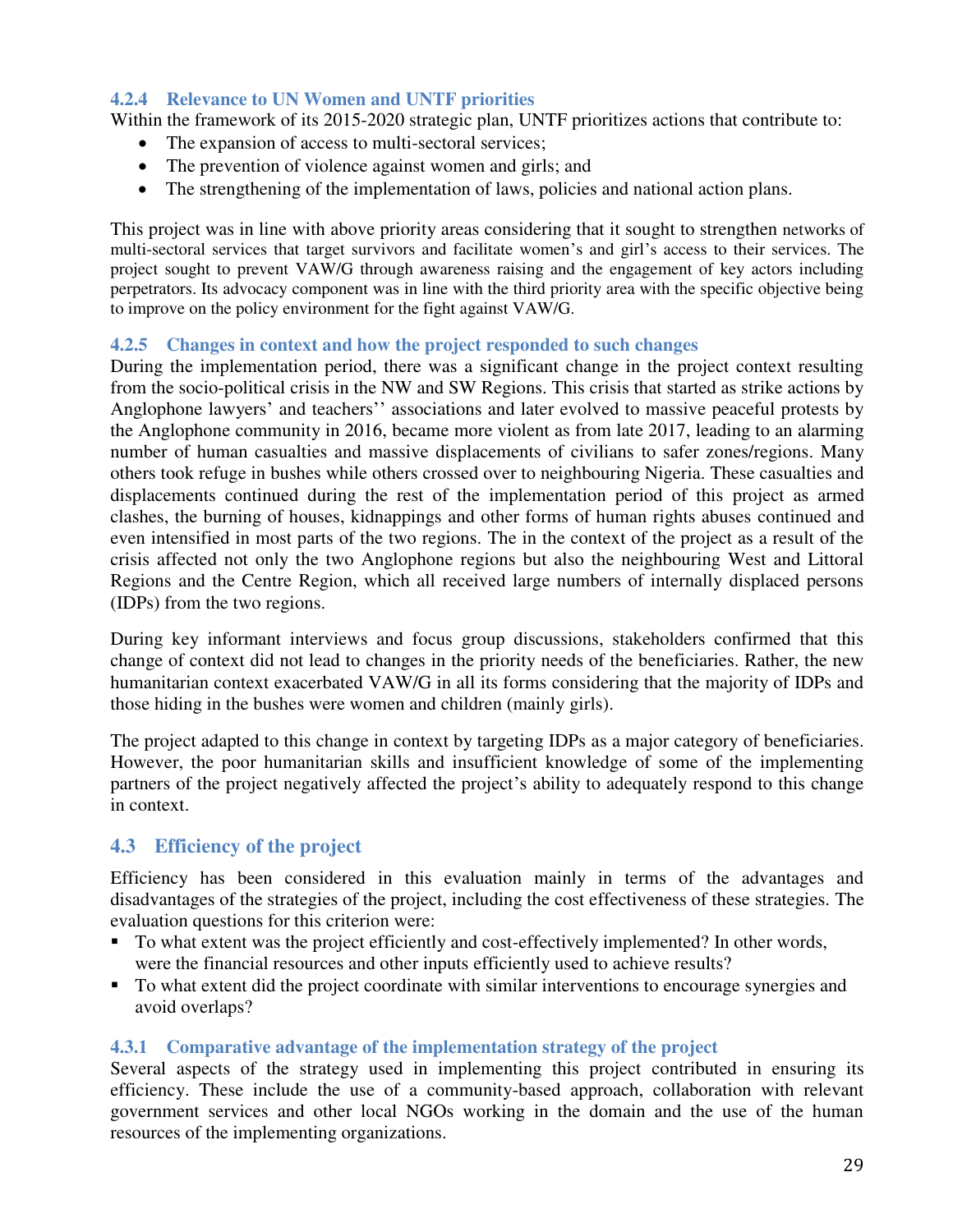The community-based approach of the project contributed to efficiency in two ways. First, the strategy of concentrating activities in the community and working with CBOs as well as community leaders such as traditional authorities and religious leaders was useful in ensuring that more women and other stakeholders were reached using the available resources. The collaboration with CBOs that were already implanted in the target community and working towards ending VAW/G was a major strength as far as efficiency is concerned. Second, the community-based approach enabled the project to benefit from the services of community leaders and peer groups at little or no costs. This enabled more to be achieved with the available resources than would have been possible if the project staff implemented these community-level activities.

Collaboration with relevant government technical services and CSOs operating in the project regions reduced non-activity project costs and enabled the project to benefit from the expertise of these implementing partners at very little additional cost. It should however be noted that in a few cases, there were staff quality issues within some of the implementing partner organizations, which forced LUKMEF programme staff to deploy additional efforts to ensure that activities were effectively and efficiently implemented. This led to additional supervisory costs. This shortcoming would have been avoided if the technical capacities of the local partners were carefully assessed and activities sublet on the basis of the assessment. Capacity building for local partners should also be a main sub component of project management.

*Recommendation: In subsequent similar initiatives, consider carrying out an organizational assessment of potential local implementing partners and subletting activities to them on the basis of the results of the assessment.* 

At the level of LUKMEF, the deployment of qualified existing staff with prior experience in protection in general and GBV in particular was useful in ensuring efficiency, as these staff did not need too much time for induction. Despite a few capacity gaps in relation to the delivery of PSS services and the implementation of GBV activities within the humanitarian context in the NW and SW Regions, project staff were generally knowledgeable and competent in the domain. However, the insufficient commitment of some implementing partners resulting from unmet unrealistic expectations from project funds contributed negatively to the efficiency of the project in terms.

#### **4.3.2 Coordination with similar interventions**

One of the activities of the project, the establishment and/or reinforce 6 regional VAW/G Zero Tolerance networks of CBOs with multi-sector actors, was very helpful in identifying and coordinating with other initiatives towards ending VAW/G in the project regions. Through these networks, actors who were already working towards ending VAW/G were able to concert and act in a more harmonious manner. 61% of beneficiaries agreed that there was synergy between the project and other initiatives to end VAW/G implemented by other actors in the communities.

The evaluation team is of the opinion that more coordination and synergy could have been achieved if the planning phase of the project adequately involved the implementing partners and other stakeholders of the project communities.

*Recommendation: Consider identifying and involving implementing partners and other stakeholders of the sector during the planning phase to enhance coordination and synergy during implementation.*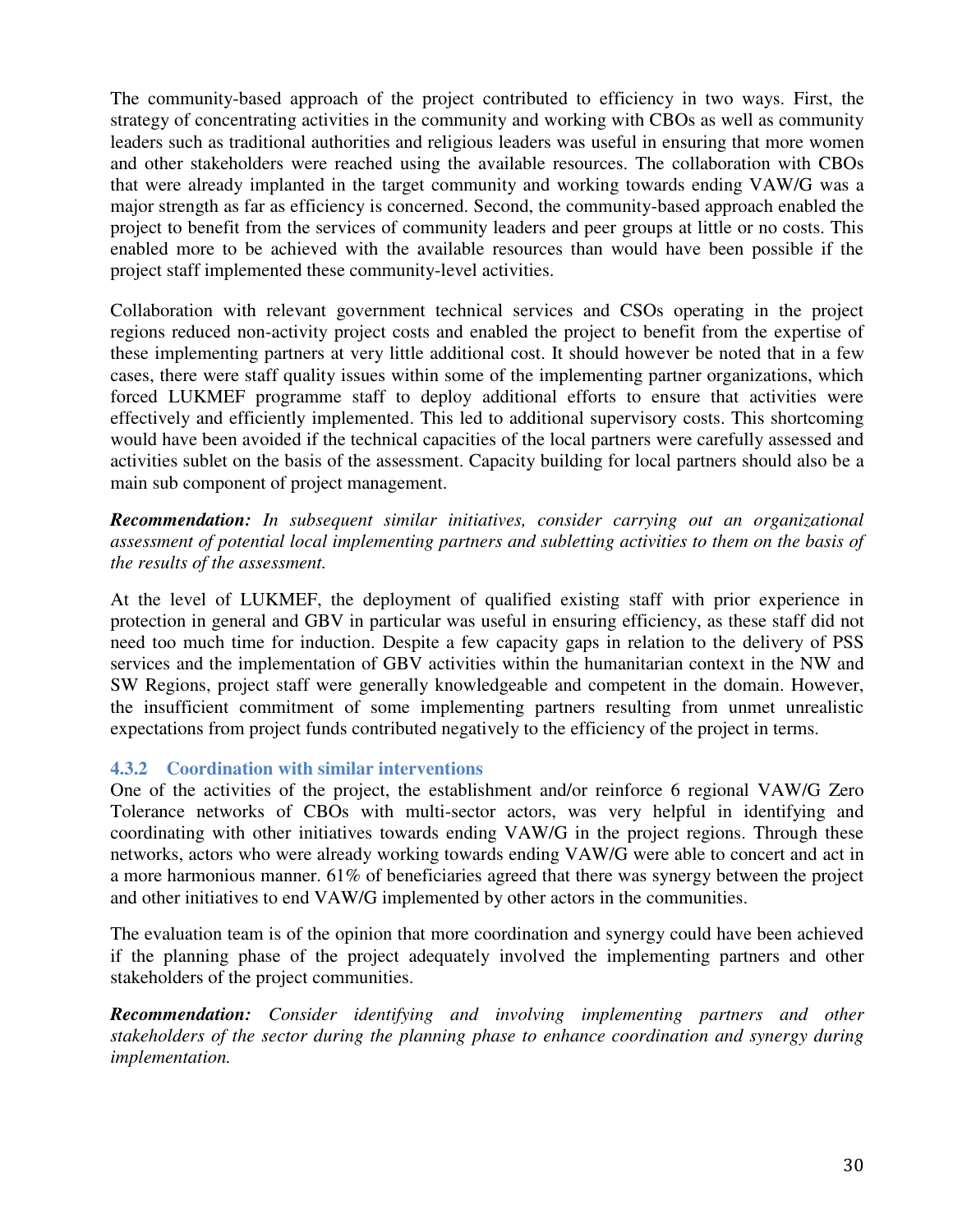#### **4.4 Sustainability**

- To what extent will the achieved results, especially any positive changes in the lives of women and girls (project goal level), be sustained after this project ends?
- What is the level of national and local ownership of the project?
- To what extent has the project enhanced the capacity of national and local partners to maintain/replicate project benefits?
- Are funds and other resources likely to be made available to maintain/replicate benefits? If so, by whom?

#### **4.4.1 Sustainability of achieved results**

The project sought to strengthen awareness and understanding of the various forms of VAW/G, and to stimulate behaviour and attitude changes in the target communities especially at the level of the direct beneficiaries (women and girls) and the main potential perpetrators of VAW/G (men and boys). The fact that more women and girls survivors and persons at risk are seeking GBV services, and the fact that more men, boys and community leaders are engaging in the fight against VAW/G are evidences that there is a change of behaviour and attitude.

#### **4.4.2 Level of ownership of the project**

Stakeholders consulted during this evaluation are of the opinion that the community approach of the project was an efficient way of ensuring ownership of the project. Coupled with capacity building, this approach has stimulated community level engagement through peer groups and the regional networks comprising community stakeholders who were already working to end BAW/G.

While this ownership can be clearly seen at the level of the regional networks which are likely to continue with the activities initiated by the project at that level, it cannot be clearly affirmed that this will happen at the local community level. This is because all the actors of the regional networks are institutional actors while those at community level are mostly individuals or members of groups that may not have enough incentives to continue carrying out some of the activities initiated by the project. Though institutional actors such as leaders of traditional councils and religious authorities were targeted and are taking some action towards ending VAW/G, there is no evidence that their structures will continue with these actions when they shall subsequently loose their positions therein. There is therefore the need, in subsequent similar initiatives, to design and carry out actions that target entire community level structures rather than just their leaders.

*Recommendation*: *In order to ensure stronger ownership at local community level in subsequent similar initiatives, consider engaging relevant local institutions rather than just their leaders. This will ensure that ownership is institutionalized thereby ensuring sustainability.*

#### **4.4.3 Capacity of national and local actors/partners to maintain/replicate project benefits**

At individual level, the knowledge acquired from capacity building activities shall continue to be used by beneficiaries and GBV actors. Traditional authorities and church leaders who received training have confirmed that they will be able to handle GBV issues that are presented before them. Women and girls have been educated on their rights including related legal instruments and are better disposed to report cases of GBV. 95% beneficiaries who responded to the polling questions agreed that the project has empowered them to address recurrent challenges in the area of VAW/G.

At national and local partner level, the stimulation of regional networks and the implementation of a wide range of project activities through these networks has empowered and strengthened the capacity of participating structures to maintain and replicate the benefits of the project in their areas of intervention. Institutional stakeholders consulted at regional level testified that their participation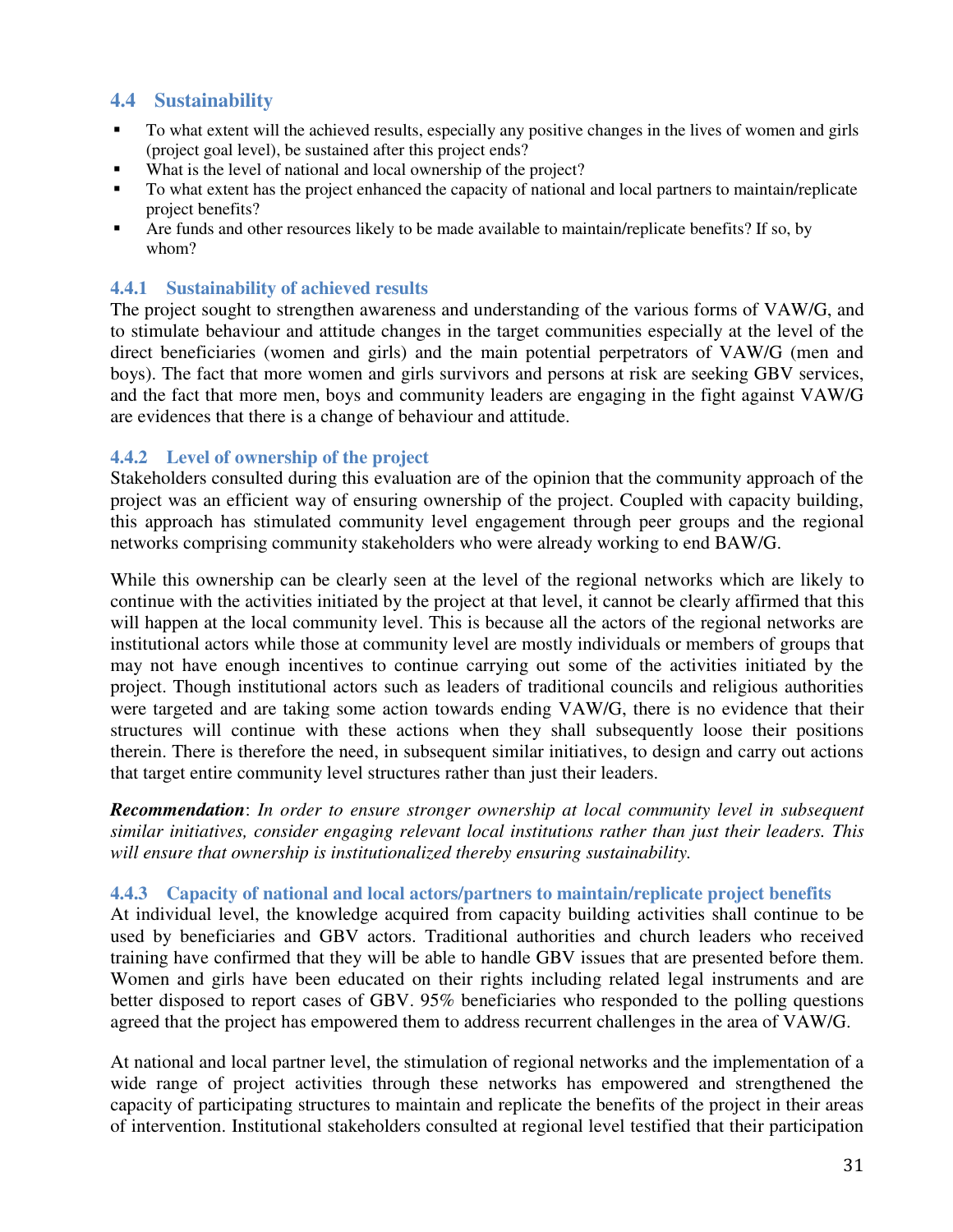in the networks has strengthened their capacity and empowered them to ensure that survivors and persons at risk continue to benefit from the mechanisms put in place by the project.

The project was implemented in each region in collaboration with local organizations intervening in the GBV sector. Interviews with leaders of these implementing organizations attest that their participation in this project has built their capacity and exposed them to new ways of fighting VAW/G. One of them testified that their organization is currently designing a project that aims to maintain some of the results of the project and to fill the gaps that still exist in the project communities as far as VAW/G is concerned. These local partners are members of the regional networks and are therefore already participating in initiatives to maintain the results of the project.

#### **4.4.4 Availability of funds/other resources to maintain/replicate the benefits of the project**

The availability of funds to maintain or replicate project results has been identified as one of the threats to the maintenance of some of the results of the project. For example, the functioning of the hotlines and the mobile application put in place by the project entails communication costs. At the close of the project, it was not clear where funds would come from to cover such costs and keep these mechanisms functioning.

The hotlines established for each region for GBV survivors and other stakeholders to call report cases of GBV, and the mobile application (*ops4women*) are expected to continue to benefit the target population on a long-term basis. However, the evaluation did not find clear evidence to ascertain the sustainability of these two mechanisms considering that both require continuous technical attention and consequently human and financial resources to continue to function properly. How these resources will be mobilized in each region to cover the cost of maintaining these outputs is not clear. On the basis of this finding, it is recommended that project partners should consider advocating for the Ministry of Women's Affairs and the Family to adopt the mobile application and hotlines as national tools for the fight against VAW/G.

#### *Recommendation: Consider advocating for the Ministry of women's affairs and the family to adopt the mobile application and hotlines as national tools for the fight against VAW/G*

Structures put in place by project partners such as LUKMEF's Safe space (Hope Centre) for GBV survivals and FIDA's Legal Aid Clinic are expected to continue to offer support and assistance to victims. However, how these partners intend to maintain these structures to continue to offer support and assistance to victims on a long-term basis is not clear. It may be useful for these organizations to elaborate and implement business plans, including internal and external resource mobilization strategies, in view of ensuring the sustainability of these structures.

#### *Recommendation: Organisations that have put in place structures within the framework of the project should consider elaborating and implementing business plans, including internal and external resource mobilization strategies, in view of ensuring the sustainability of these structures.*

Concerning human resources, many actors of the regional networks are representatives of state and non-state structures that have permanent staff who can devote part of their time to implement activities towards the maintenance of project results. With the community approach, it is possible for community level actors to continue with activities that would maintain the results of the project, but there are no clear mechanisms to incentivize them to do so. In subsequent projects, providing these community actors (such as community volunteers) with durable working material could serve as incentives for them to continue working on project related issues after the project has phased out.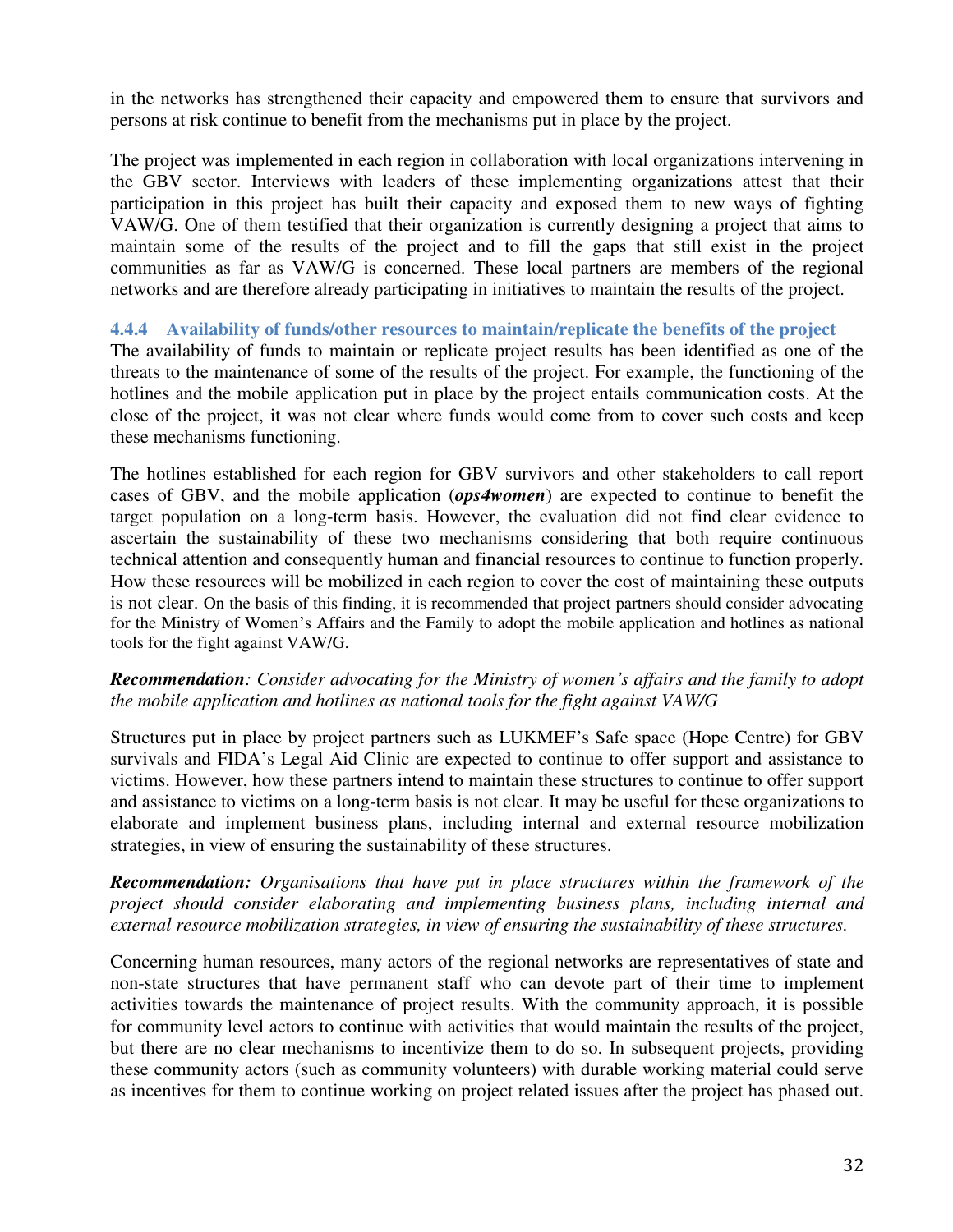For example, buying them android phones and signing protocols with them could motivate them to work towards the use of the mobile application by members of their communities.

*Recommendation: Provide community level actors with durable working material within the framework of protocols with implementing partner organizations, which would serve as incentives for them to continue working towards the maintenance of project results in their respective communities.* 

#### **4.5 Impact of the project**

Considering that the project has just ended, it seems too early to talk of clear impacts in the lives of the beneficiaries. However, the evaluation has identified some impact trends or early signs that the project is likely to significantly contribute in ending violence against women and girls.

The increased awareness and understanding among women/girls and other community level stakeholders of the various forms of VAW/G and VAW/G as a human rights violation has stimulated more action to prevent and protect women and girls from violence. This is evidenced by the increased number of survivors and persons at risk who are seeking and effectively accessing GBV services (see figures 6 below), increase in the number of survivors documented at the service points, the number of persons calling the hotline or using the mobile App (see figure 7 below), and the fact that more men and boys are engaged as crusaders of the rights of women and girls. During key informant interviews and group discussions, stakeholders testified that the project has effectively contributed in reducing VAW/G in the target communities.



 $\blacksquare$ % W/G who actually access multi-sectoral services





*Figure 7. Number of survivors documented at service points and persons calling the hotline or using the mobile App*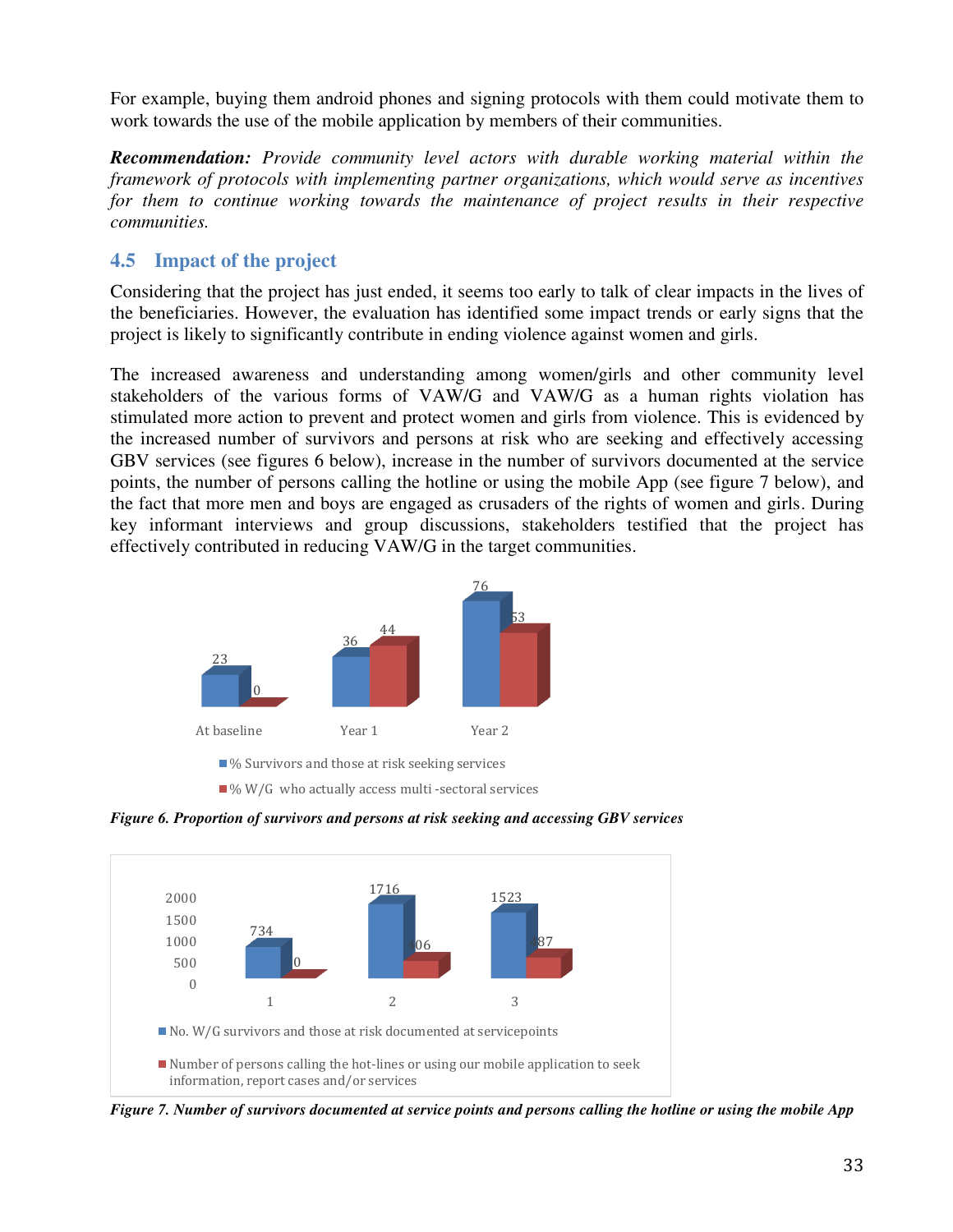Through its training and sensitization efforts, the project has contributed in strengthening the assertiveness of women and girls survivors of VAW/G thereby empowering them to claim their rights. This is evidenced by the increased proportion of survivors seeking GBV services and the number of women participating in peer groups in the target communities. This stronger assertiveness of women as a result of their awareness and understanding of the various forms of VAW/G is expected to contribute to gender equality in the target community.

#### **4.6 Knowledge generation**

The evaluation questions for this specific criterion were:

- To what extent has the project generated knowledge, promising or emerging practices in the field of EVAW/G that should be documented and shared with other practitioners?
- What are the gaps or identified training needs for the project team?
- What are the lessons learned, opportunities and gaps recorded by the project

The main emerging practice generated by the project, which should be shared with other practitioners is the use of a mobile application to enable survivors or persons at risk to access information and GBV services. This practice is an interesting promising practice that should be improved and shared with other actors. Key areas of improvement include the effective vulgarization of the application among potential users and strategies to ensure the sustainability of the application.

Concerning capacity needs, two main areas have been identified in the area effective PSS and GBV services in a humanitarian context. These capacity needs have been necessitated by the change in the project context as a result of the socio-political crisis in the NW and SW Regions of Cameroon. With this change of context, it was realized that many project staff did not have the capacity to provide these specialized services within the humanitarian context. There is also the need for project staff to be adequately informed about humanitarian principles to be able to function in such a context.

#### **4.7 Gender Equality and Human Rights**

The evaluation question under this criterion was, to what degree has gender and human rights been considered in implementing the project?

The project took the necessary measures to ensure gender equality and the respect of human rights during implementation.

Concerning gender, this evaluation found that the project expressly targeted women and girls as well as men and boys. About 80% of stakeholders who responded to the polling questions agreed that the project responded adequately to the needs of women, men, girls and boys in the domain of GBV in general and VAW/G in particular. The project mobilized 10 000 boys and men to be advocates for the promotion of the rights of girls and women. About 84% of respondents to the polling questions agreed that the project has promoted gender equity in the community.

With regards to human rights, the main target for this project consisted of rights-holders referred to as primary beneficiaries. These are women and girls whose rights the project set out to promote. Their needs especially as concerns access to quality information and GBV services were considered and addressed. Within this group, the project also made considerable effort to target the most vulnerable, including IDPs from the two Anglophone regions and refugees in the East Region.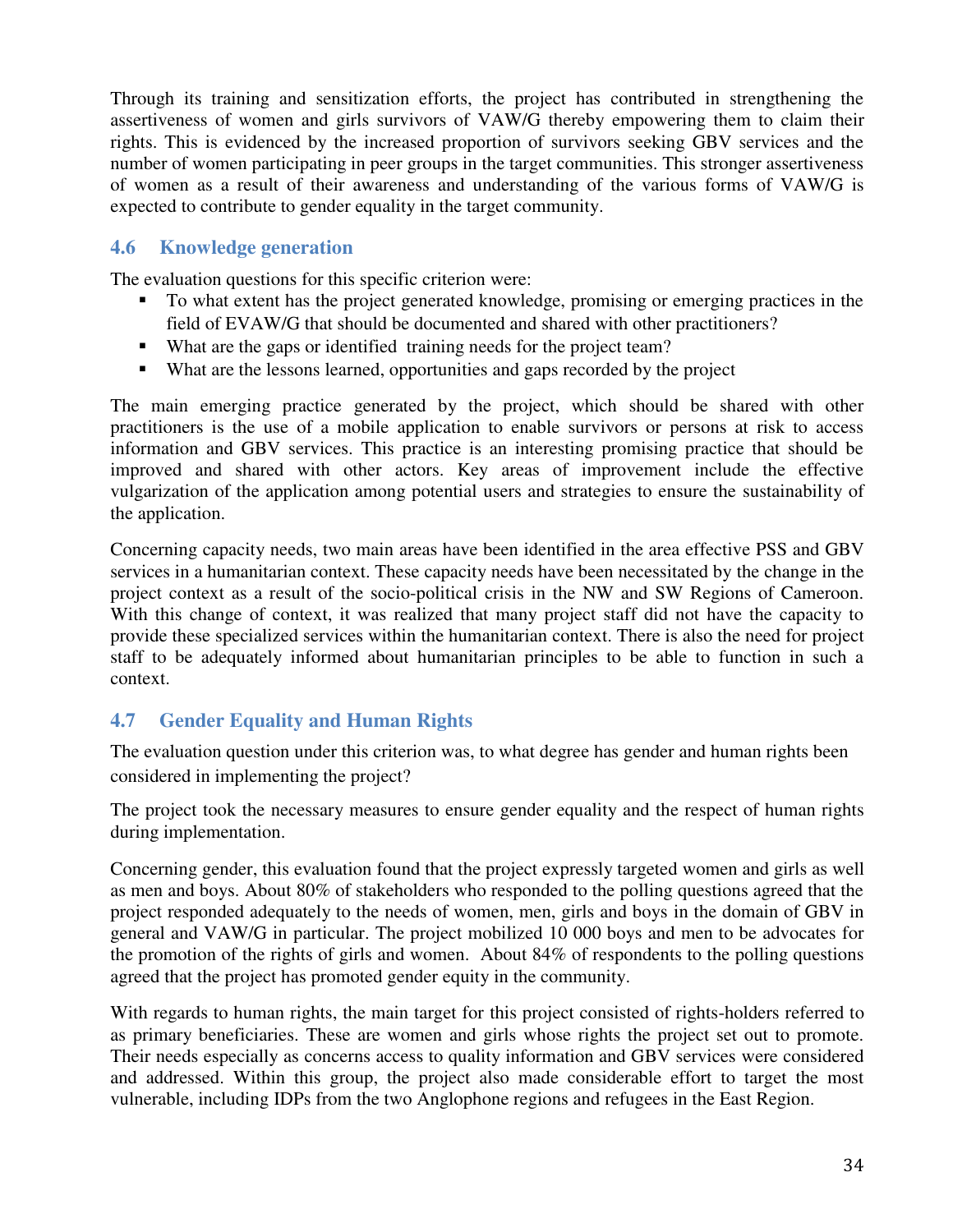The target group referred to as secondary beneficiaries included potential human rights promoters and duty-bearers such as local community leaders and relevant public officials. The project targeted duty-bearers with its sensitization and training activities and succeeded to enrol some of them as rights crusaders in their respective communities. In doing this, the project ensured that the rights of these duty-bearers and those of the rights promoters were equally safeguarded.

It can therefore be concluded that the project was in line with national and international human rights frameworks.

#### **5. CONCLUSIONS**

This evaluation has shown that the project was successful in meeting most of its objectives. It effectively raised awareness among stakeholders including women, men, girls and boys. The project also improved access to quality information on VAW/G as a human rights violation and the GBV services available to them. In the area of advocacy, the project succeeded in engaging a good number of local community leaders in the fight against VAW/G. However, most of these local actors are engaged on individual basis rather then through mechanisms. Also, changes in the policy environment at national level resulting from the implementation of the project are not evident.

The evaluation has found that the project responded to the priority needs of the target beneficiaries. The chosen locations were among the most affected though other seriously affected regions such as the three northern regions were not included. The project was equally in line with national policies and the priorities of UNTF for the 2015-2020 strategic period.

Effectiveness and efficiency were negatively affected by internal as well as external factors including low capacity of staff in PSS and GBV service provision in humanitarian contexts, unrealistic expectations from some implementing partners and the socio-political crisis in the NW and SW Regions that affected not only these two regions but also the West, Littoral and Centre Regions.

While most of the outputs of the project will continue to benefit beneficiaries on a long-term basis, it was observed that some of the products that need to continue to function in order to create the necessary impact may not be sustained as a result of unclear mechanisms to keep them functional.

Despite the challenging context of the evaluation characterised by the insecurity situation in the NW and SW Regions and the Corona pandemic, the objectives of the evaluation were largely attained.

#### **6. SUMMARY OF RECOMMENDATIONS**

The following recommendations have been formulated on the basis of the findings of the evaluation:

*Recommendation 1: Ongoing sensitization actions initiated by the project, which are continuing beyond the project lifespan, should lay emphasis on knowledge and understanding of psychosocial and economic violence as forms of human rights violation.*

*Recommendation 2: Future projects should seek to incentivise service providers to establish in rural areas. Also, future projects should consider providing android phones to community facilitators to facilitate their use of the application and sensitization of community members to also use it. Providing community facilities with smartphones could also serve as a motivation for them to continue to vulgarise and educate others on the use of the application beyond the project lifespan.*

*Recommendation 3: In subsequent projects, partners should consider including specific activities to stimulate local level mechanisms for the fight against VAW/G*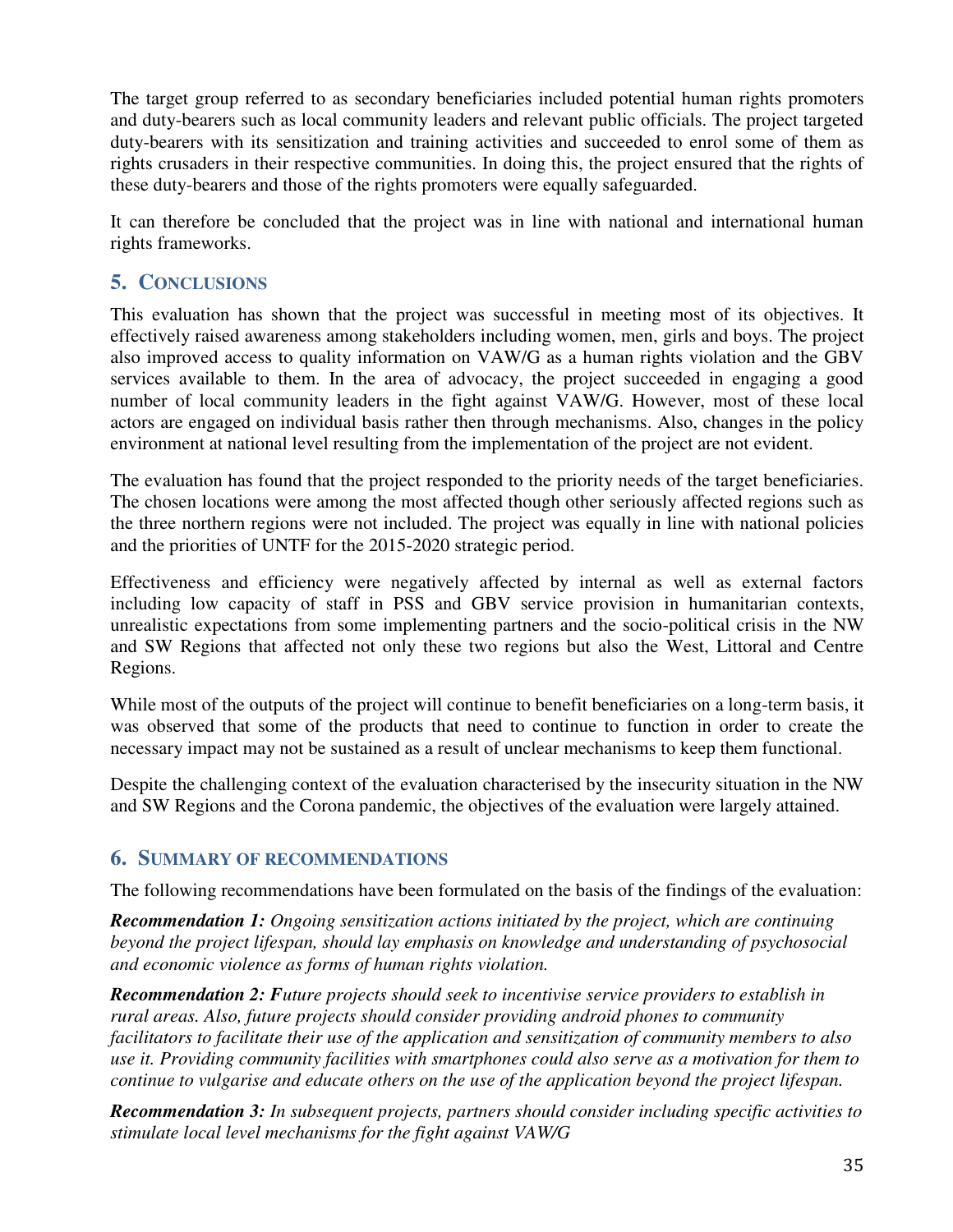*Recommendation 4: In subsequent similar initiatives, consider carrying out an organizational assessment of potential local implementing partners and subletting activities to them on the basis of the results of the assessment* 

*Recommendation 5: In subsequent project, consider involving partners in the planning stage to ensure proper understanding of roles and responsibilities as well as the allocation of funds in order to avoid unrealistic expectations* 

*Recommendation 6*: *In order to ensure stronger ownership at local community level in subsequent similar initiatives, consider engaging relevant local institutions rather than just their leaders. This*  will ensure that ownership is institutionalized thereby ensuring sustainability. Also consider *extending capacity building to youth associations and engaging them through social media* 

*Recommendation 7: In subsequent projects, partners should consider strengthening and increasing multi-sectoral and partner collaborations right from the onset. Building strong multi-sectoral and partner synergies from the beginning and working consistently on coordination and collaboration is likely to ensure that the referral pathways are sustained*

*Recommendation 8: Consider advocating for the Ministry of women's affairs and the family to adopt the mobile application and hotlines as national tools for the fight against VAW/G*

*Recommendation 9: Organisations that have put in place structures within the framework of the project should consider elaborating and implementing business plans, including internal and external resource mobilization strategies, in view of ensuring the sustainability of these structures.*

*Recommendation 10: Provide community level actors with durable working material within the framework of protocols with implementing partner organizations, which would serve as incentives for them to continue working towards the maintenance of project results in their respective communities*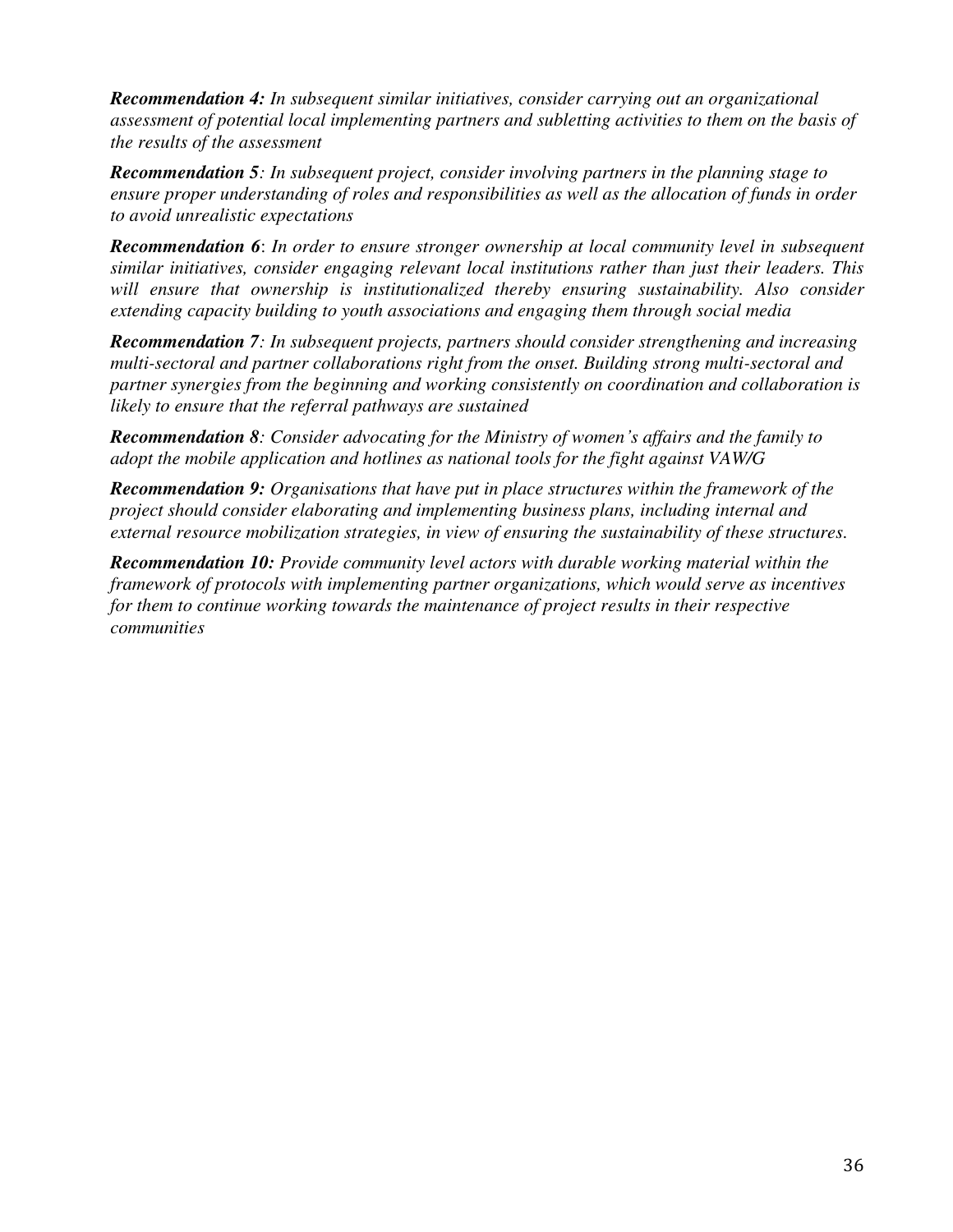## **ANNEXES**

## **Annex 1: Summary of data to be collected and data collection methods per evaluation criteria**

| Specific evaluation questions per<br>criterion                                                                                                                                                               | Specific data to be collected                                              | <b>Potential data sources</b>                                                         | Data collection methods/tools                                                         |
|--------------------------------------------------------------------------------------------------------------------------------------------------------------------------------------------------------------|----------------------------------------------------------------------------|---------------------------------------------------------------------------------------|---------------------------------------------------------------------------------------|
| <b>Relevance</b>                                                                                                                                                                                             |                                                                            |                                                                                       |                                                                                       |
| How suitable was the VAW/G Project                                                                                                                                                                           | • Background information on the<br>VAW/G project<br>• Information on VAW/G | • Existing documents on the<br>VAW/G<br>• MINPROFF, LUKMEF and<br>implanting partners | • Desk review of documents<br>• Key informant interviews<br>• Focus Group Discussions |
| Were the target beneficiaries of this<br>project in your area among the most<br>vulnerable or affected persons as far<br>as VAW/G is concerned? Was the<br>selection of beneficiaries' gender-<br>sensitive? | • Background information on the<br>VAW/G project<br>• Information on VAW/G | • Existing documents on the<br>VAW/G<br>• MINPROFF, LUKMEF and<br>implanting partners | • Desk review of documents<br>• Key informant interviews<br>• Focus group discussions |
| Did the Project address the most<br>pressing issues around VAW/G in<br>your area?                                                                                                                            | • Background information on the<br>VAW/G project<br>• Information on VAW/G | • Existing documents on the<br>VAW/G<br>• MINPROFF, LUKMEF and<br>implanting partners | • Desk review of documents<br>• Key informant interviews<br>• Focus group discussions |
| Do you think the project intervened in<br>the most relevant locations? How<br>were the locations chosen?                                                                                                     | • Background information on the<br>VAW/G project<br>• Information on VAW/G | • Existing documents on the<br>VAW/G<br>• MINPROFF, LUKMEF and<br>implanting partners | • Desk review of documents<br>• Key informant interviews<br>• Focus group discussions |
| Did the context and the priorities of<br>the beneficiaries evolve during the<br>implementation of the project? How<br>did the project adapt to such changes?                                                 | • Background information on the<br>VAW/G project<br>• Information on VAW/G | • Existing documents on the<br>VAW/G<br>• MINPROFF, LUKMEF and<br>implanting partners | • Desk review of documents<br>• Key informant interviews<br>• Focus group discussions |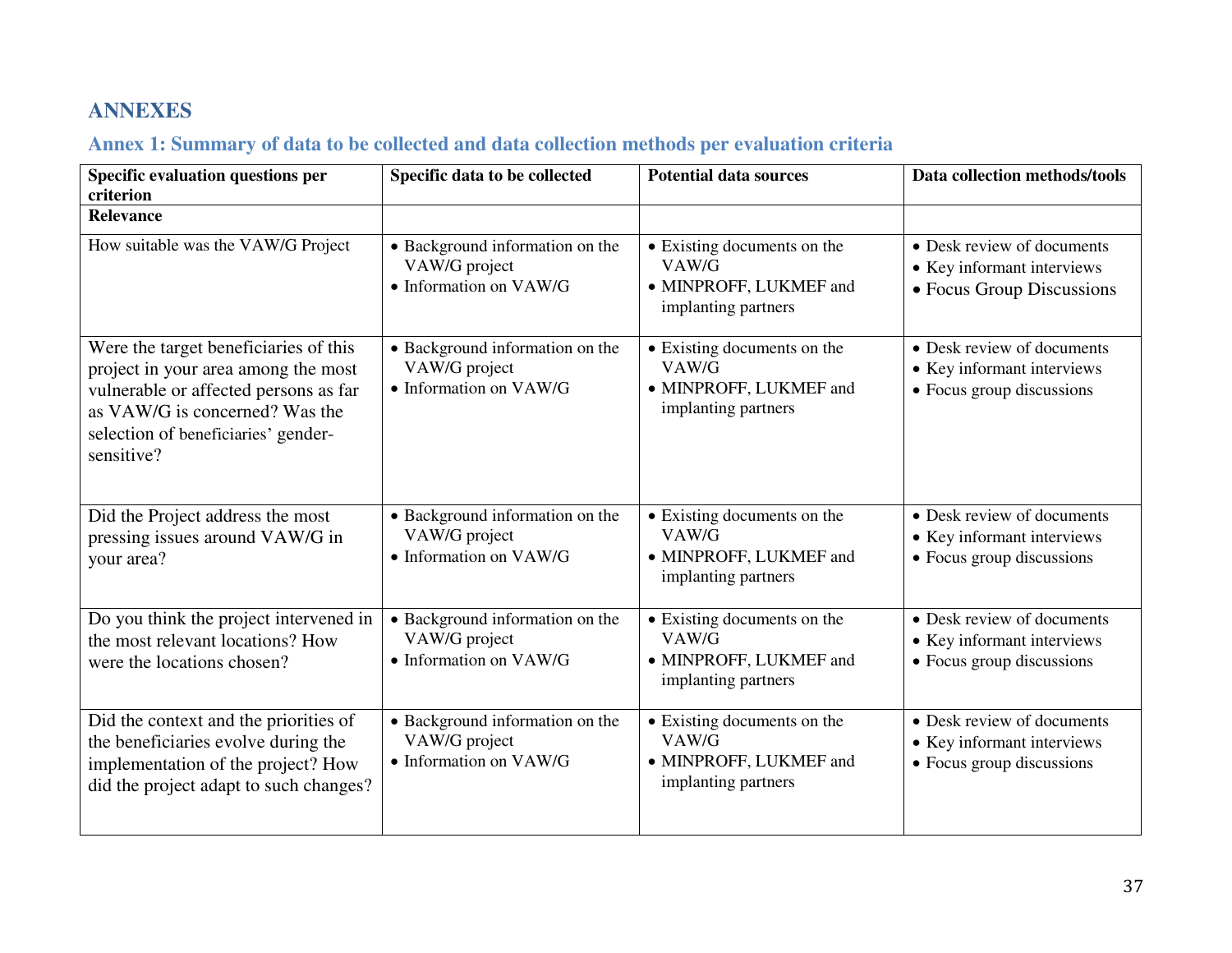| Specific evaluation questions per<br>criterion                                                                                                                                                                    | Specific data to be collected                                                                                | <b>Potential data sources</b>                                                                                                 | Data collection methods/tools                                                                                          |
|-------------------------------------------------------------------------------------------------------------------------------------------------------------------------------------------------------------------|--------------------------------------------------------------------------------------------------------------|-------------------------------------------------------------------------------------------------------------------------------|------------------------------------------------------------------------------------------------------------------------|
| <b>Effectiveness</b>                                                                                                                                                                                              |                                                                                                              |                                                                                                                               |                                                                                                                        |
| What are the major outputs of the<br>project? To what extent did these<br>outputs contribute to the expected<br>outcomes or changes for targeted<br>women, girls, men, women and the<br>secondary beneficiaries)? | • Planned activities<br>• Activities effectively<br>implemented                                              | • Existing documents on the<br>VAW/G<br>• MINPROFF, LUKMEF and<br>implanting partners                                         | • Desk review of documents<br>• Analysis of monitoring data<br>• Key informant interviews<br>• Focus group discussions |
| What positive and negative factors<br>affected the achievements of the<br>project? (Consider both internal and<br>external factors)                                                                               | • Internal and external influencing<br>factors                                                               | • Existing documents on the<br>VAW/G<br>• MINPROFF, LUKMEF and<br>implanting partners<br>• Beneficiaries                      | • Desk review of documents<br>• Analysis of monitoring data<br>• Key informant interviews<br>• Focus group discussions |
| To what extent did working in<br>partnership with many organizations<br>contribute to the effectiveness of the<br>project?                                                                                        | • Planned timeframes<br>• Effective implementation<br>timelines<br>• Timelines of the humanitarian<br>crisis | • Existing documents on the<br>VAW/G<br>· MINPROFF, LUKMEF and<br>implanting partners Local<br>authorities<br>• Beneficiaries | • Desk review of documents<br>• Analysis of monitoring data<br>• Key informant interviews<br>• Focus Group Discussions |
| If the project has to come back, what<br>do you suggest should be done to<br>reduce the influence of the above-<br>mentioned negative factors?                                                                    | • Activities of the various focus<br>areas                                                                   | • Existing documents on the<br>VAW/G<br>· MINPROFF, LUKMEF and<br>implanting partners                                         | • Desk review of documents<br>• Analysis of monitoring data<br>• Key informant interviews                              |
| <b>Efficiency</b>                                                                                                                                                                                                 |                                                                                                              |                                                                                                                               |                                                                                                                        |
| What are the advantages and<br>disadvantages of the strategies of the<br>project compared to other projects on<br>VAW/G?                                                                                          | • Outcomes of the VAW/G<br>• Level of attainment of the<br>indicators                                        | • Existing documents on the<br>VAW/G<br>· MINPROFF, LUKMEF and<br>implanting partners                                         | • Desk review of documents<br>• Analysis of monitoring data<br>• Key informant interviews<br>• Focus Group Discussions |
| Are there alternative strategies that<br>could be used to achieve the same<br>results at lower costs or more results<br>at the same costs?                                                                        | • Information on responses by<br>other actors on VAW/G<br>• Information on responses by<br><b>LUKMEF</b>     | • Existing documents on the<br>VAW/G<br>• MINPROFF, LUKMEF and<br>implanting partners                                         | • Desk review of documents<br>• Key informant interviews<br>• Focus Group Discussions                                  |
| Are there other initiatives to reduce<br>VAW/G in your area? If yes, how did                                                                                                                                      | · Outputs achieved<br>• Appreciation of VAW/G project                                                        | • Existing documents on the<br>VAW/G                                                                                          | • Desk review of documents<br>• Key informant interviews                                                               |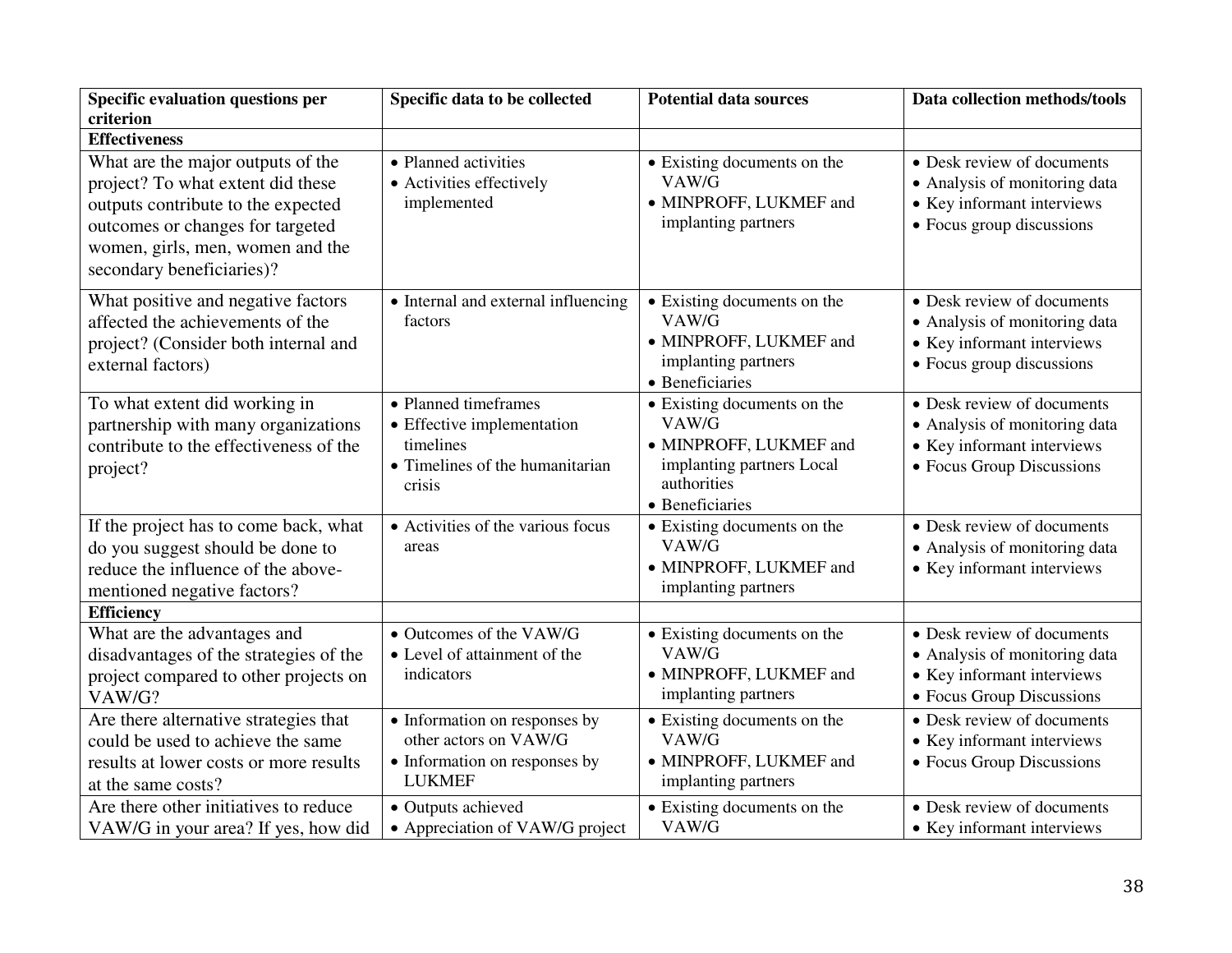| Specific evaluation questions per<br>criterion                                                                                                                                                      | Specific data to be collected                                                                                              | <b>Potential data sources</b>                                                                            | Data collection methods/tools                                                         |
|-----------------------------------------------------------------------------------------------------------------------------------------------------------------------------------------------------|----------------------------------------------------------------------------------------------------------------------------|----------------------------------------------------------------------------------------------------------|---------------------------------------------------------------------------------------|
| the project coordinate with those<br>other initiatives in order ensure<br>synergy and avoid duplication?<br>Please explain                                                                          | implemented by LUKMEF                                                                                                      | • MINPROFF, LUKMEF and<br>implanting partners                                                            | • Focus Group Discussions                                                             |
| Sustainability                                                                                                                                                                                      |                                                                                                                            |                                                                                                          |                                                                                       |
| Do you think the outcomes of the<br>project will be sustainable?                                                                                                                                    | • List of medium- to long-term<br>needs of beneficiaries<br>• Information on the sustainability<br>strategies of the VAW/G | • Existing documents on the<br>VAW/G<br>• MINPROFF, LUKMEF and<br>implanting partners<br>• Beneficiaries | • Desk review of documents<br>• Key informant interviews<br>• Focus Group Discussions |
| What is the level of local and national<br>appropriation of the project?                                                                                                                            | • Appreciation by stakeholders of<br>the likelihood of the<br>sustainability of the outcomes of<br>the VAW/G interventions | • Existing documents on the<br>VAW/G<br>· MINPROFF, LUKMEF and<br>implanting partners<br>• Beneficiaries | • Desk review of documents<br>• Key informant interviews<br>• Focus Group Discussions |
| Has the project put in place any<br>mechanisms that will help local<br>actors and relevant government<br>services to continue to address<br>recurrent VAW/G in the project area?<br>Please explain. | • Information on the VAW/G<br>(with focus on its sustainability<br>strategies)                                             | • Existing documents on the<br>VAW/G<br>· MINPROFF, LUKMEF and<br>implanting partners                    | • Desk review of documents<br>• Key informant interviews<br>• Focus Group Discussions |
| Are there prospects for such<br>mechanisms to be funded? If yes,<br>explain.                                                                                                                        | • Information on the VAW/G<br>(with focus on its sustainability<br>strategies)                                             | • Existing documents on the<br>VAW/G<br>MINPROFF, LUKMEF and<br>implanting partners                      | • Desk review of documents<br>• Key informant interviews<br>• Focus Group Discussions |
| <b>Impact</b>                                                                                                                                                                                       |                                                                                                                            |                                                                                                          |                                                                                       |
| To what extent (how) has the project<br>contributed to ending VAW/G in the<br>area?                                                                                                                 | • Information on the VAW/G<br>(with focus on its impact)                                                                   | • Existing documents on the<br>VAW/G<br>• MINPROFF, LUKMEF and<br>implanting partners                    | • Desk review of documents<br>• Key informant interviews<br>• Focus Group Discussions |
| What other lasting changes has the<br>project brought about in the<br>community?                                                                                                                    | • Information on the VAW/G<br>(with focus on its impact)                                                                   | • Existing documents on VAW/G<br>• MINPROFF, LUKMEF and<br>implanting partners                           | • Desk review of documents<br>• Key informant interviews<br>• Focus Group Discussions |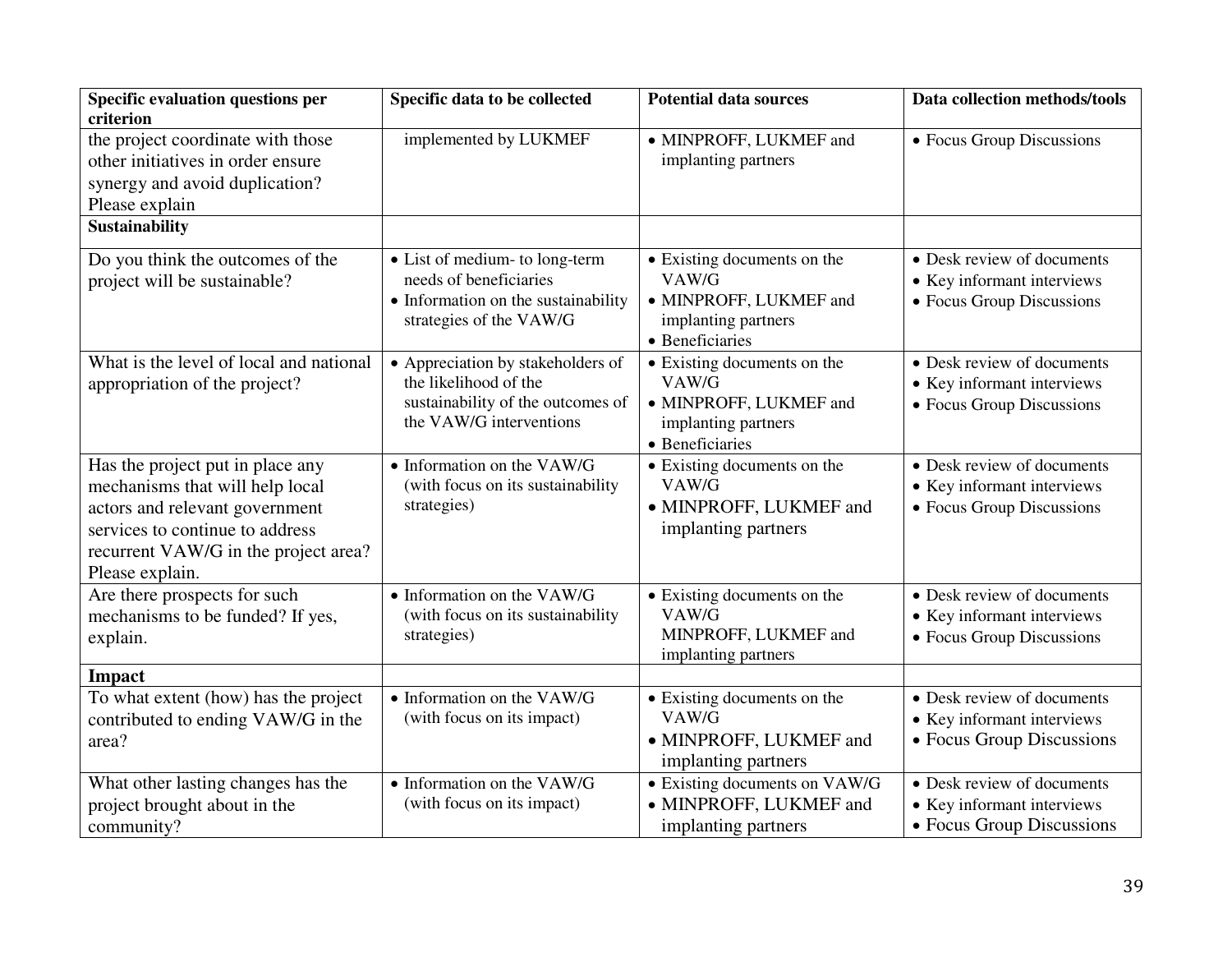| Specific evaluation questions per<br>criterion                                                                                                                                            | Specific data to be collected                                                 | <b>Potential data sources</b>                                                         | Data collection methods/tools                                                         |
|-------------------------------------------------------------------------------------------------------------------------------------------------------------------------------------------|-------------------------------------------------------------------------------|---------------------------------------------------------------------------------------|---------------------------------------------------------------------------------------|
| <b>Gender and Human rights</b>                                                                                                                                                            |                                                                               |                                                                                       |                                                                                       |
| Was gender was properly<br>mainstreamed in the design and<br>implementation of this project? How<br>was this done?                                                                        | • Information on the VAW/G<br>(with focus on gender<br>mainstreaming)         | • Existing documents on the<br>VAW/G<br>• MINPROFF, LUKMEF and<br>implanting partners | • Desk review of documents<br>• Key informant interviews<br>• Focus Group Discussions |
| Did the project consider the specific<br>situation of women, men, boys and<br>girls during implementation? Explain.                                                                       | • Information on the VAW/G<br>(with focus on gender<br>mainstreaming)         | • Existing documents on the<br>VAW/G<br>• MINPROFF, LUKMEF and<br>implanting partners | • Desk review of documents<br>• Key informant interviews<br>• Focus Group Discussions |
| Did the project consider the rights of<br>women, men, boys and girls during<br>implementation? Explain                                                                                    | $\bullet$ Information on the VAW/G<br>(with focus on gender<br>mainstreaming) | • Existing documents on the<br>VAW/G<br>• MINPROFF, LUKMEF and<br>implanting partners | • Desk review of documents<br>• Key informant interviews<br>• Focus Group Discussions |
| <b>Knowledge generation</b>                                                                                                                                                               |                                                                               |                                                                                       |                                                                                       |
| Is there any new knowledge or good<br>practice resulting from this project<br>that you think other organizations or<br>actors working on VAW/G would be<br>interested to learn and apply? | • Information on the VAW/G<br>(with focus on new knowledge)                   | • Existing documents on the<br>VAW/G<br>• MINPROFF, LUKMEF and<br>implanting partners | • Desk review of documents<br>• Key informant interviews<br>• Focus Group Discussions |
| Have you noticed any capacity gaps<br>at the level of the project team that<br>needs to be strengthened?                                                                                  | • Information on the VAW/G<br>(with focus on new knowledge)                   | • Existing documents on the<br>VAW/G<br>• MINPROFF, LUKMEF and<br>implanting partners | • Desk review of documents<br>• Key informant interviews<br>• Focus Group Discussions |
| What are the key lessons learnt                                                                                                                                                           | • Information on the VAW/G<br>(with focus on new knowledge)                   | • Existing documents on the<br>VAW/G<br>• MINPROFF, LUKMEF and<br>implanting partners | • Desk review of documents<br>• Key informant interviews<br>• Focus Group Discussions |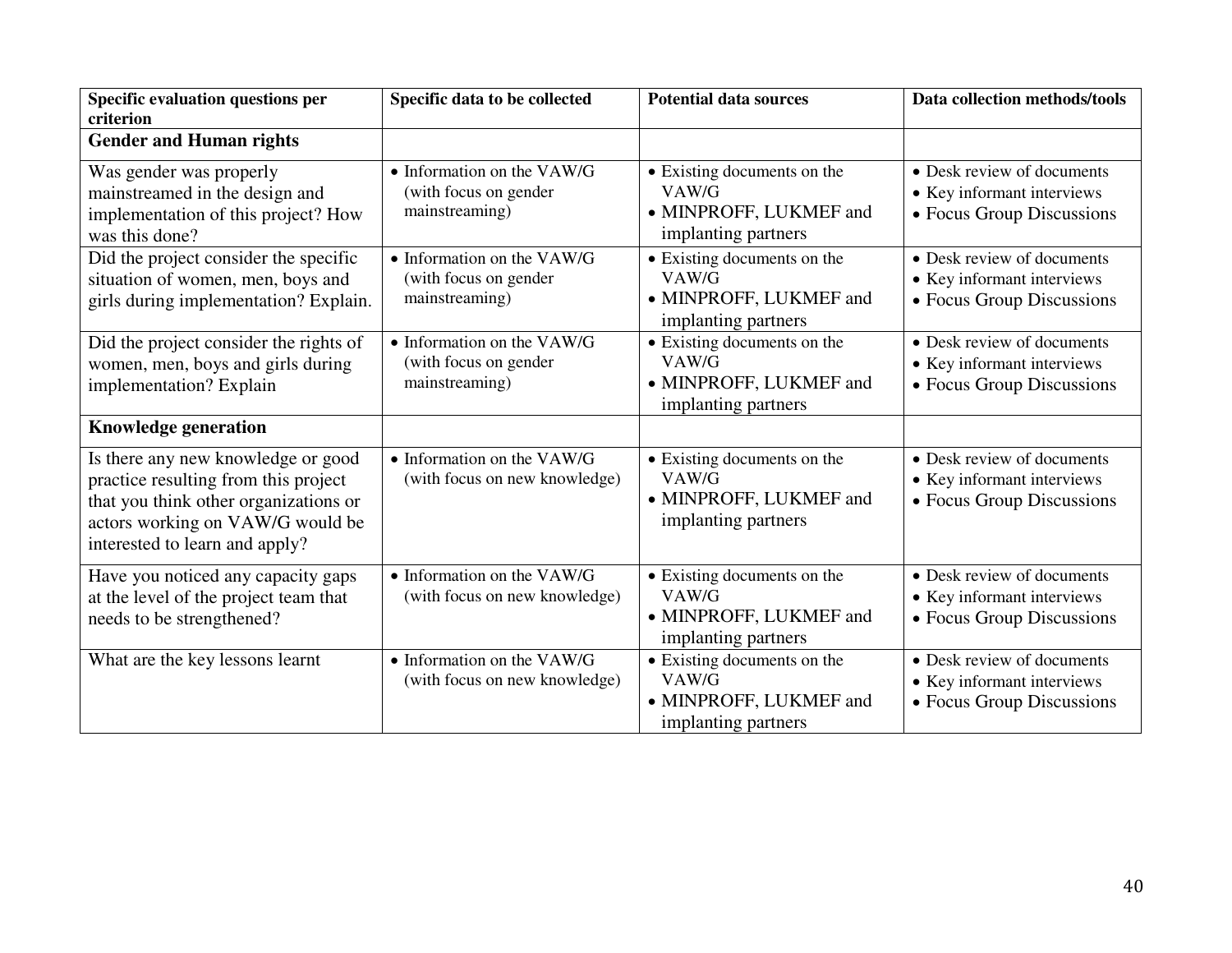#### **Annex 2. ToR for the evaluation**

#### 1.1 **Description of the project that is being evaluated**

The project building community level agenda to end violence against women and girls in Cameroon, has as implementing period from March 2017 to February 2020 and is ongoing in 6 project regions of the country which are West, North West, South West, East, Littoral and Center. This project seeks to improve access to quality and adequate services for VAW/G survivors, improve awareness amongst women and girls survivors of violence and those at risk of VAW/G, and improve on existing policies and laws to guarantee friendly environments for women and girls. The project has addressed all existing forms of violence which women and girls experience within this context ranging from sexual violence, physical violence, and economic violence, emotional and psychological violence. We are currently in the 3rd year of the project implementation and can confidently rate that the project is in line and will be fully executed by the end of the project period. This project has as goal to improve women and girls access to essential, safe and adequate multi-sectorial services to End VAW/G in Cameroon, and is targeting two sets of beneficiaries categorized under primary and secondary beneficiaries. The primary beneficiaries of this project are 3100 women and girlsat risk or survivors of violence aged 10 to 60+. These women and girls are broken down in the following categories: (500 female refugees/IDPs,1000 women/girls living with HIV, 1000 women/girls survivors, 600 women in detention The secondary beneficiaries to this project are 209,000 (two hundred thousand, nine hundred)consisting of,400 legal officers, 300 Traditional and religious leaders, 200 journalist /media practitioners

#### **Strategy and theory of change (or results chain) of the project with brief description of project goal, outcomes, outputs and key project activities.**

#### A. **Strategies**

The project makes use of the following key strategies for success:

Building strong visibility of the project and encouraging multi-actor involvement and ownership of the project at the community/regional/national level

Elaboration and use of VAW/G Minimum Package of Response Services (MPRS) to be delivered by service providers to/or accessed by women/girl violence survivors and those at risk as well as elaboration and use of gender-based violence (GBV) standard operating procedures (SOPs) to ensure service quality to survivors and those at risk

Working in partnership with a network of service providers and strengthening their capacities to deliver quality comprehensive services to survivors and those at risk

Use of a strong citizen driven community based VAW/G alert and referral system that work to raise awareness and help refer survivors and those at risk to available services.

Use of functional 24/7 help lines to Improve information and knowledge among survivors those at risk and the general public on the availability of developed services

Building the capacities of different stakeholders (service providers, traditional leaders, civil society, the media, community members) on relevant knowledge areas around the project

Monitoring, reporting and evaluation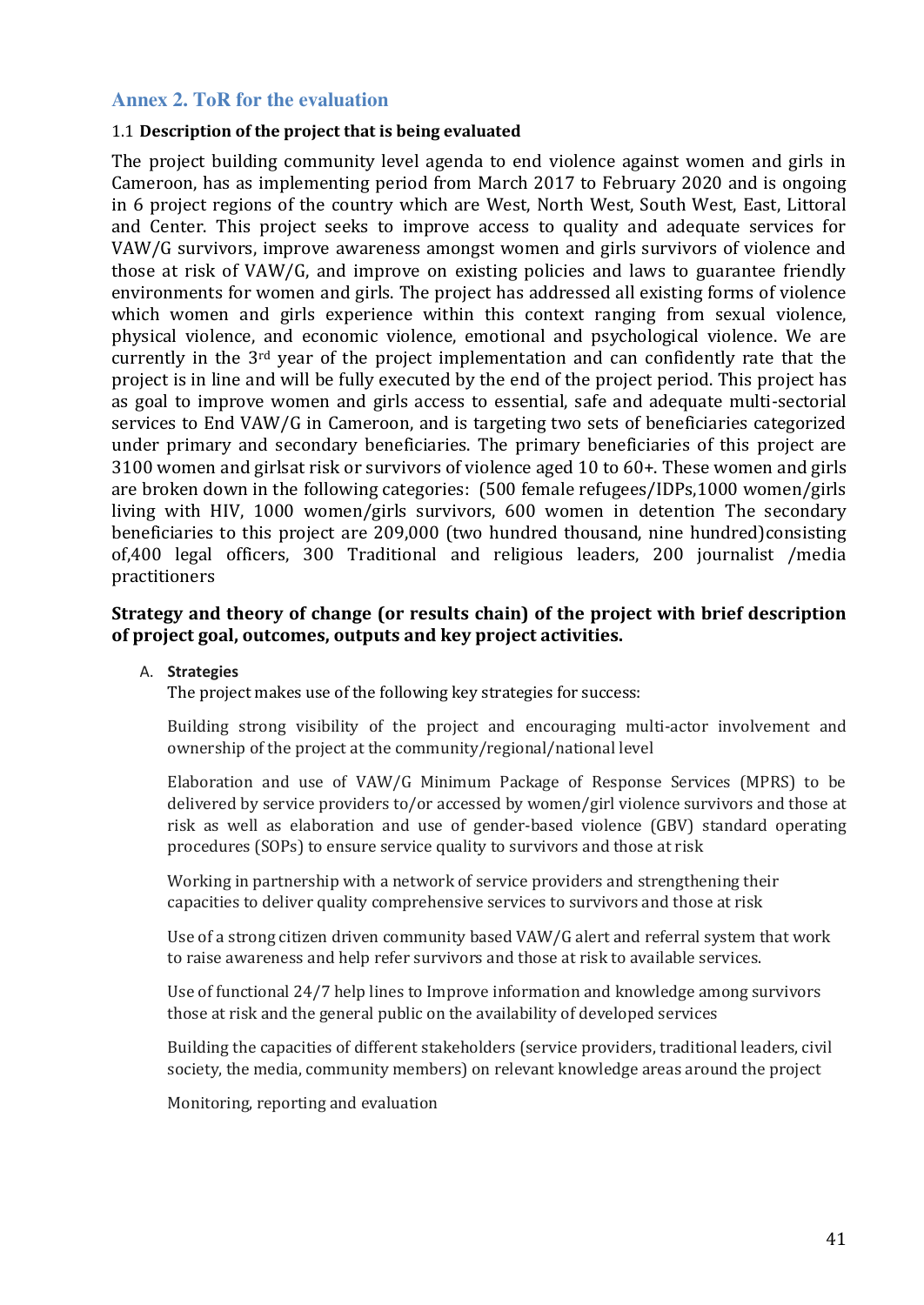#### **The project assumes the following as possible risks**:

- $\cdot$  Promoting women access to services may be misinterpreted as trying to incite women and girls to revolt against their cultural values by those who find pleasureoppressing and abusing women. This may therefore get them to turn against the women and/or service providers including our project staff
- Economically empowering women may also impose a perceived threat to men and hence counter resistance or voluntary frustration of such economic empowerment initiatives.



#### **1.3 Theory of Change**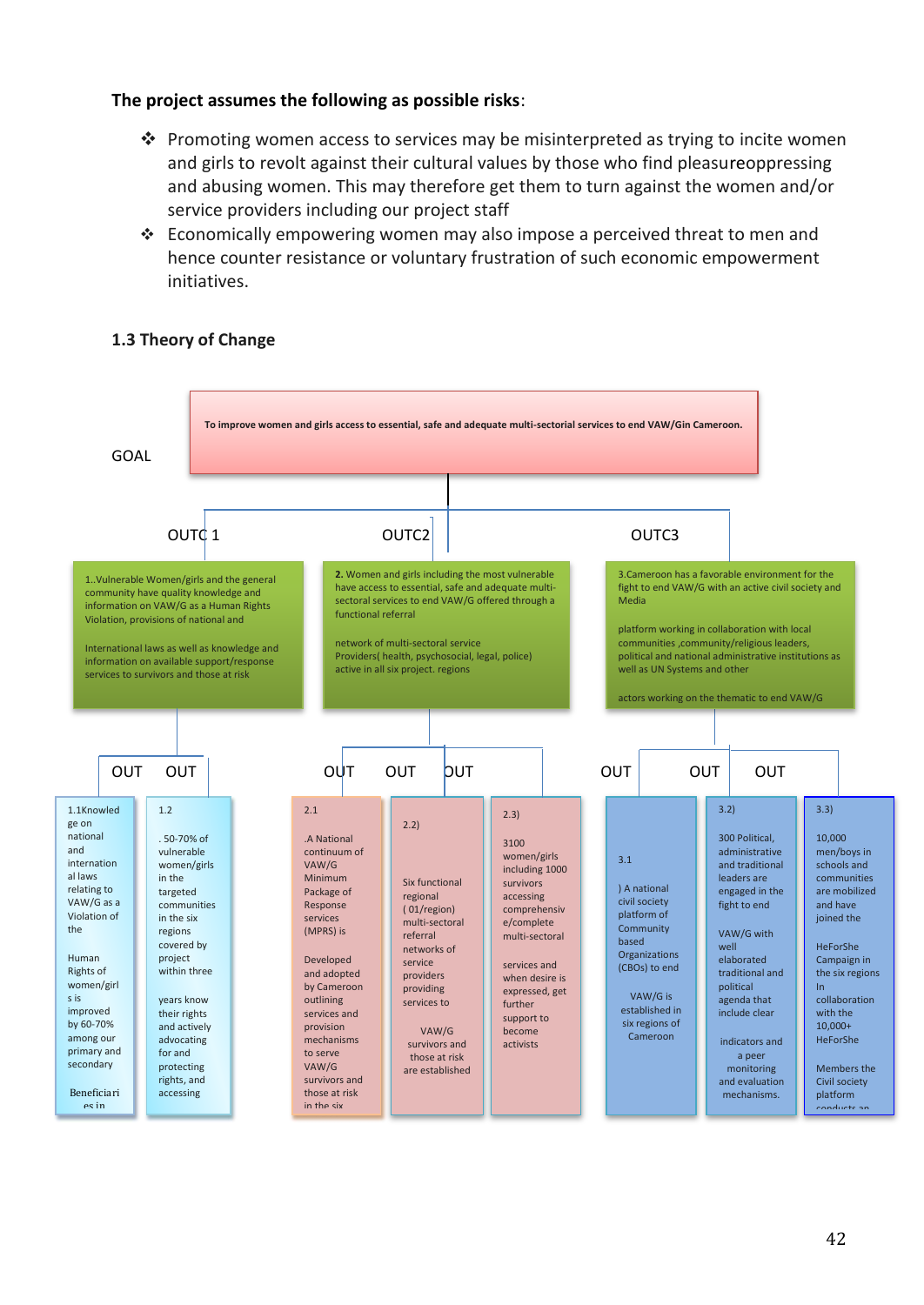#### **A. Key Activities**

- $\triangle$  Organize official project launch to increase project visibility
- Translate key provisions of national/international laws/conventions/treaties into local languages and use for mass awareness raising
- Organize media and community awareness raising campaign on VAW/G as human right violation and informative sessions on available services that include poster pasting and distribution of informative leaflets
- $\div$  Develop and deploy a mobile Application for VAW/G anonymous reporting, information/education, service access and VAW/G data collection
- organize community/school educative programs with women, girls, men/boys on the rights of women/girls while mobilizing men/boys to take-up membership in the HeForShe Campaign
- Design and produce communication/awareness raising and visibility tools
- Elaboration of the Cameroon VAW/G Minimum Package of ResponseService (MPRS) and the SOP following consultations with stakeholders inthe six regions covered by the project
- organize a National workshop for 50 stakeholders ( Health, legal, social police, policy makers etc) to validate the elaborated MPRS/SOPs
- $\bullet$  Elaborate a cartography of existing and/or potential VAW/G service providers in the six project regions and conduct their need assessment(SWOT) for eventual reinforcement and inclusion in the referral network of service providers
- put in place six regional multi-sectoralreferral network of VAW/G service providers(health, legal, social,police, psycho-social support and community peer support groups)
- Establish a detailed and widely distributed national directory of VAW/Gservice providers( health, psycho social, legal, police, community supportsystems) responding to services listed within and beyond the MPRS forVAW/G survivors and those at risk
- $\bullet$  Based on identified needs, build the capacity of 700 service providers (health, legal, social, police, journalists, lawyers, judges, etc) based on theidentified needs as they deliver service to thesurvivors and those at risk
- Setup 36 community based support/referral units serving women/girls (HIV+, women in detention, refugees, LBT ) survivors and those at riskthrough active referral to the established network of service providers
- \* Train 72 support unit personnel on VAW/G first line Response, care, support, referral/accompaniment and secured documentation
- Establish 6 regional Hotlines ( access numbers) to allow users to get
- \* 24h/7days useful information and access to available services and support networks
- Provide ongoing service access assistance, referral/accompaniment to 1000 women/girls ( HIV+, Refugees, those in detention, survivors and those at risk) through the 36 established regional VAW/G support units working in collaboration with the Referral network of service providers
- $\div$  Train 200 women/girls (HIV+, refugees, women/girls in detention, queen mothers, ) as peer mobilizers towards service access and protection ofrights
- Establish and/or reinforce 6 regionalVAW/G ZeroTolerance networksof CBOs with multisectoractors.
- \* Train leaders of theCivil societyplatforms as trainers to eventually train 300 women(VAW/Gsurvivors, HIV+persons and femaleinmates) as peerleaders to endVAW/G
- Train/support 500communityleaders(300traditional/religiousleaders, 200mayors/Councilor's)<br>
Provide Support to
- the six regional CBO networks towardscommunity basedmobilization,awareness raising and recruitment of10,000 men/boys asactivists to endVAW/G through theHeforShe campaign
- Produce bi annual zero tolerance newsletters and an annual shadow report
- Conduct a final externalproject evaluation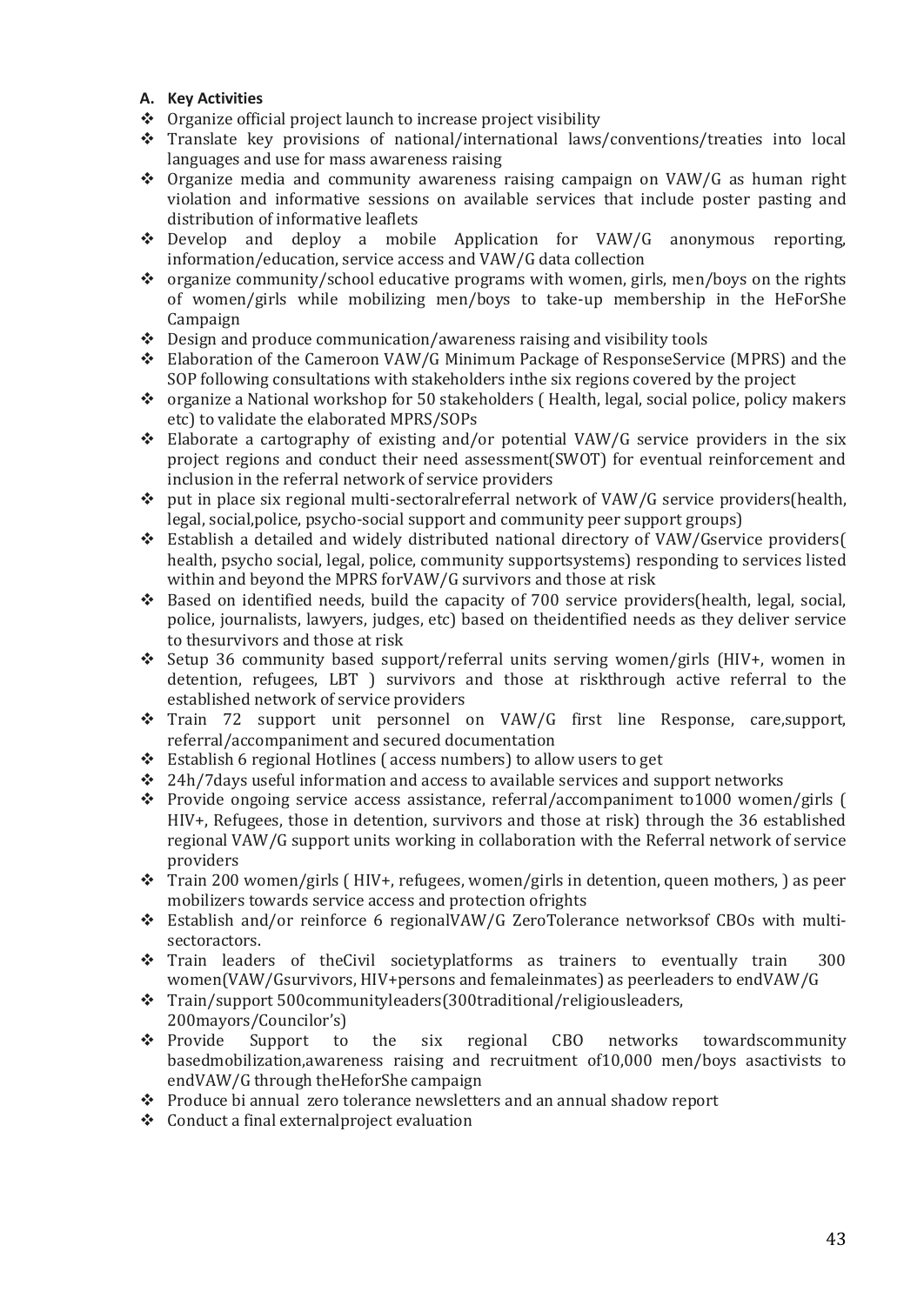#### **1.4 The geographic context, (the region, country and landscape, and the geographical coverage) of the project.**

This project is being implemented in 6 Regions of Cameroon and all of these regions have their geographical specificities, though some of the regions share similar geographical features. The North West and the West regions which are both grass fields with a hilly topography. The South West, East and the center regions are forest areas with some parts of the South West regions being coastal areas. These areas are characterized by the presence of a number of forest reserves, the Mount Cameroon which is found in Buea. The Littoral region is a coastal area characterized by the presence of a number of water bodies and some forest.

#### **1.5 Key partners involved in the project,including the implementing partners and other key stakeholders.**

Thekey partners involved in the implementation of this project are:

Pan-African Institute for Development (PAID-WA)PAID-WA will workwith the Department ofwomen and gender studies of the University of Buea to conduct all the research and training in this project. These two institutions bring a huge added advantage to our project. Students studying women and Gender from this two institutions who will be working as volunteers and interns in the project

Voices for Women (VOW)will work in close collaboration with the Association of Widows when it comes to mediaempowerment and mediatisation of project outcomes

FIDA handles the legal aspects of the projects and conducts some trainings.

MINPROFF (Ministry of Women's Empowerment and the Family.will continue to play the role of hosting some key project activities and act as the government voice in the project within the framework of this project. We also work with other partners mainly based in the regions and communities of project implementation but the key partners are those mentioned above.

#### **2.Purpose of the evaluation**

#### **2.1 Why the evaluation needs to be done:**

- To assess the degree to which project goal and objectives were achieved.
- To assess the impact of the project in the use of project hotline or support to access Multi-sartorial services by women and girls
- To assess the impact of the CBOs as focal points in improving referrals for women and girls
- To assess the changes on community awareness/communities' and changes that resulted on service providers who benefited from the project.
- To identify any gaps or needs for GBV response capacity building
- To document the lessons learned and record opportunities and gaps
- To provide recommendations for project development and improvement.
- To evaluate key cross cutting issues and success of coordination with stakeholders.
- To assess the added value of the project
- To assess collaboration between service providers and key stakeholders on information and data sharing to strengthen services or reduce VAWG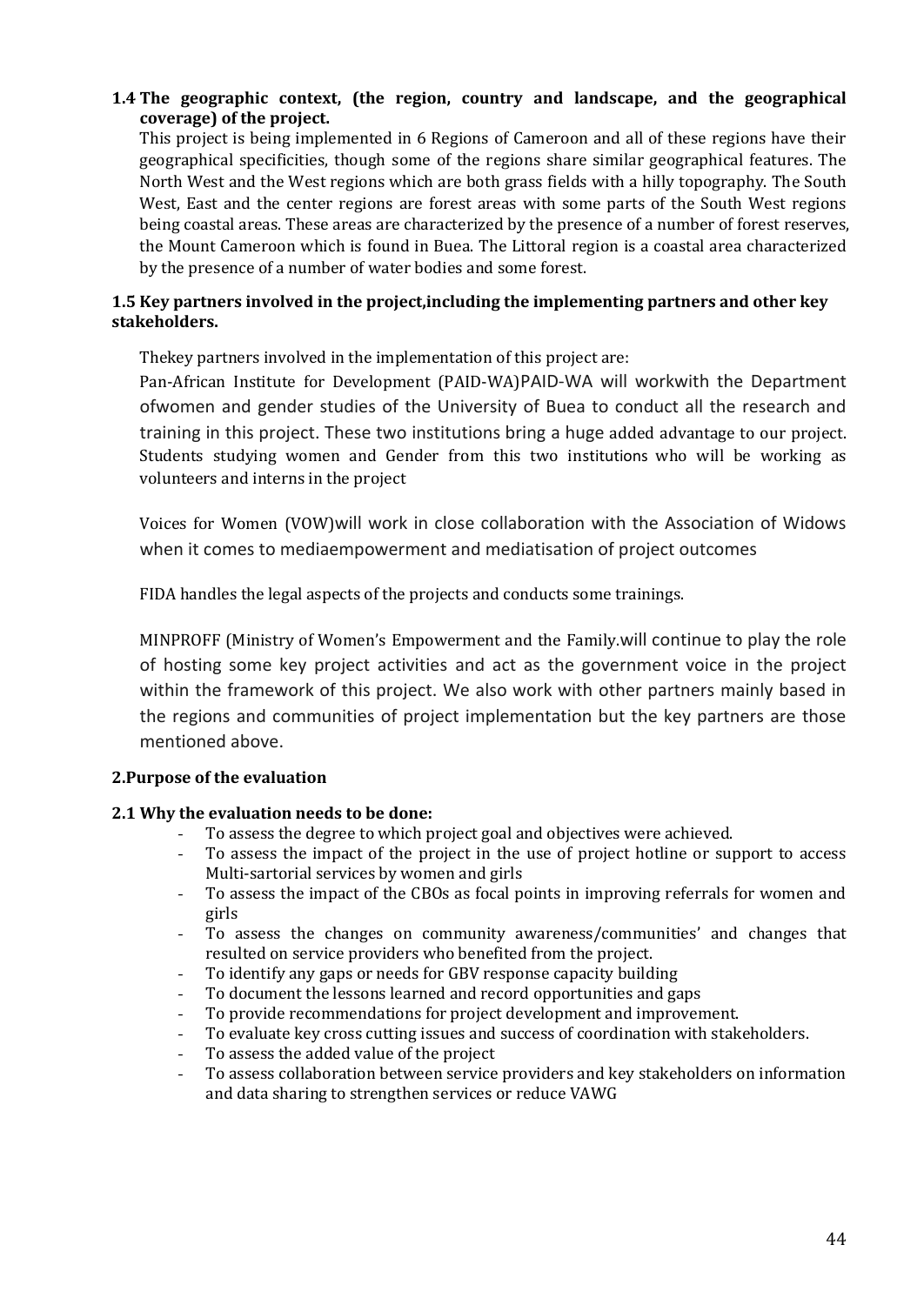#### **2.2 How the evaluation results will be used**

The Evaluation results will be used by UNTF to evaluate the performance of LUKMEF which is the grantee organization. The report is also going to be shared with LUKMEF for capacity strengthening purposes. This report will be first shared with LUKMEF at the end of the evaluation for LUKMEF to confirm or agree with some of the information put in the report. After confirmation and signature, the report is sent to UNTF who will intend share with LUKMEF the final report with action points if any be**.** 

#### 2.3 **What decisions will be taken after the evaluation is completed**

At the end of the evaluation LUKMEF willbuild the capacities of staff to fill up identified gaps.

#### **3 Evaluation objectives and scope**

The objective of this evaluation is to assess the project, to improve the effectiveness, and to inform other programming decisions as far as the project is concerned or other future projects

#### 3.1 **Scope of Evaluation**:

- **Timeframe:** This evaluation will cover the entire project duration: **1st March 2017 to 29 February 2020**
- **Geographical Coverage:**This evaluation will be carried out in thesix project regions: West, Littoral, South West, East, North West and Center where theproject is being implemented.
- **Target groups to be covered:** The evaluation will cover the target primary and secondary beneficiaries as well as broader stakeholders. These various groups of beneficiaries are mentioned above in section 1.1.

#### **3.2 Objectives of Evaluation: What are the main objectives that this evaluation must achieve? Mandatory evaluation objectives:**

**To evaluate the entire project** (three years from start to end date), against the effectiveness, relevance, efficiency, sustainability and impact criteria, as well as the cross-cutting gender equality and human rights criteria (*defined below*);

**To identify key lessons and promising or emerging good practices** in the field of ending violence against women and girls, for learning purposes (*this is defined under the knowledge generation criteria below).*

| <b>Evaluation Criteria</b> | <b>Mandatory Evaluation Question</b>                                                                                                                                                                                                                                                                                                                                                          |
|----------------------------|-----------------------------------------------------------------------------------------------------------------------------------------------------------------------------------------------------------------------------------------------------------------------------------------------------------------------------------------------------------------------------------------------|
| <b>Effectiveness</b>       | To what extent were the intended project goal, outcomes and outputs (project<br>results) achieved and how?                                                                                                                                                                                                                                                                                    |
| Relevance                  | To what extent do the achieved results (project goal, outcomes and outputs)<br>$\bullet$<br>continue to be relevant to the needs of women and girls?<br>To what extent does the project respond to priority needs of women and<br>$\bullet$<br>girls/children?<br>To what extent is the project consistent with:<br>$\bullet$<br>UN Women,<br><b>UNTF</b> priorities<br>Government priorities |
| Efficiency                 | To what extent was the project efficiently and cost-effectively implemented?<br>$\bullet$<br>To what extent did the project coordinate with similar interventions to<br>$\bullet$<br>encourage synergies and avoided overlaps?                                                                                                                                                                |

#### **4 Evaluation Questions**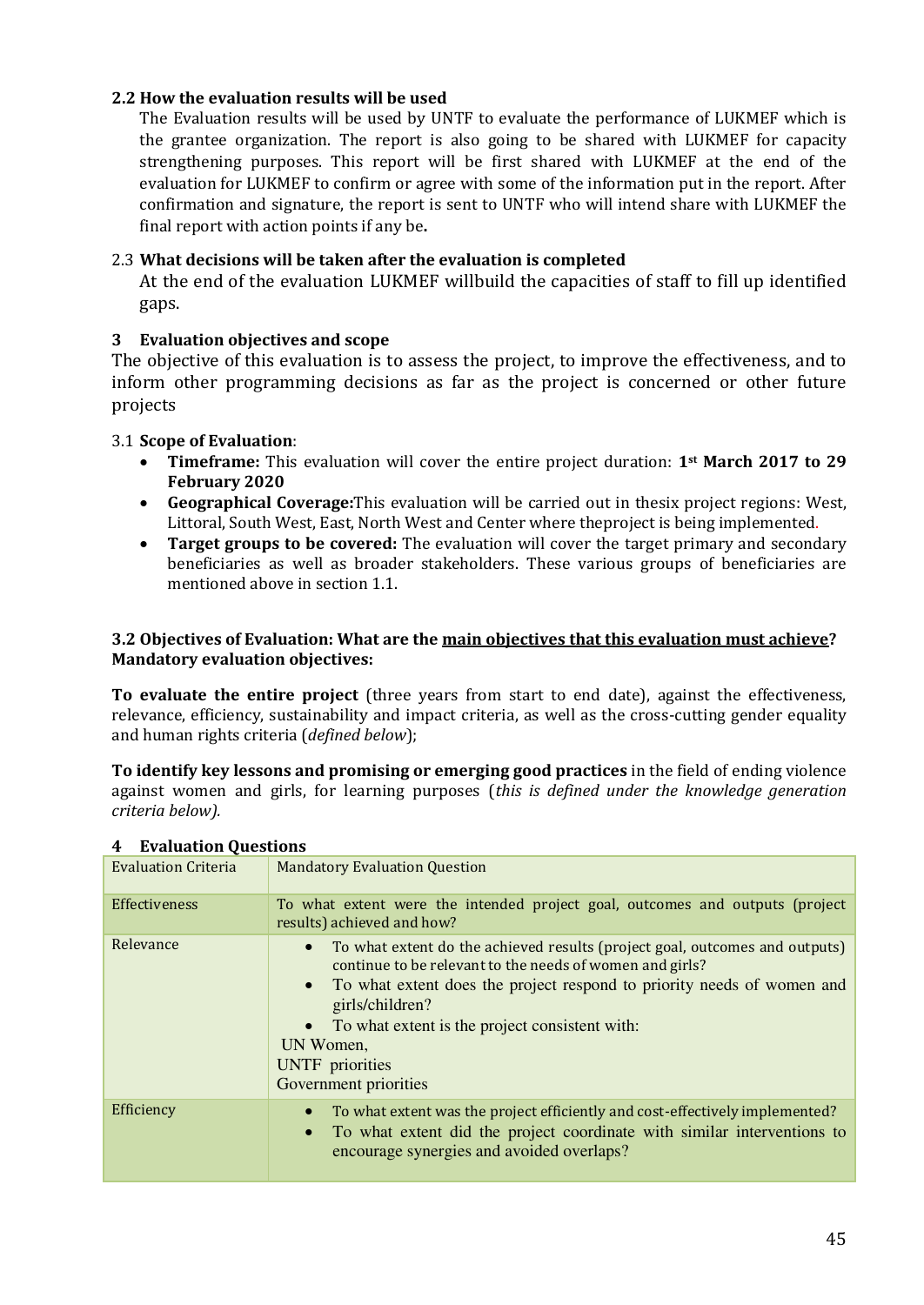| Sustainability                             | To what extent will the achieved results, especially any positive changes in<br>$\bullet$<br>the lives of women and girls (project goal level), be sustained after this<br>project ends?<br>What is the level of national and local ownership of the project?<br>$\bullet$<br>To what extent has the project enhanced the capacity of national and local<br>$\bullet$<br>partners to maintain/replicate project benefits?<br>Are funds and other resources likely to be made available to<br>$\bullet$<br>maintain/replicate benefits? If so, by whom? |
|--------------------------------------------|--------------------------------------------------------------------------------------------------------------------------------------------------------------------------------------------------------------------------------------------------------------------------------------------------------------------------------------------------------------------------------------------------------------------------------------------------------------------------------------------------------------------------------------------------------|
| Impact                                     | To what extent has the project contributed to ending violence against women,<br>1.<br>gender equality and/or women's empowerment (both intended and unintended<br>impact)?                                                                                                                                                                                                                                                                                                                                                                             |
| Knowledge<br>generation                    | To what extent has the project generated knowledge, promising or emerging<br>$\bullet$<br>practices in the field of EVAW/G that should be documented and shared with<br>other practitioners?<br>What are the gaps or identified training needs for the project team?<br>$\bullet$<br>What are the lessons learned, opportunities and gaps recorded by the<br>$\bullet$<br>project                                                                                                                                                                      |
| <b>Gender Equality and</b><br>Human Rights | To what degree has gender and human rights been considered in<br>$\bullet$<br>implementing the project?                                                                                                                                                                                                                                                                                                                                                                                                                                                |

#### **5 Evaluation Methodology (To be proposed by the evaluator)**

- *1)* The evaluator should detail their proposed evaluation design. *(Note that the design MUST be participatory and gender inclusive. )*
- 2) What sources of data will be used?
- 3) What methods will be used for data collection and analysis?
- 4) What sampling methods do you propose for the evaluation to ensure an adequate and representative sample?
- 5) Where will field visits take place?

#### **6 Evaluation Ethics**

The evaluator/s must put in place specific safeguards and protocols to protect the safety (both physical and psychological) of respondents and those collecting the data as well as to prevent harm. This must ensure the rights of the individual are protected and participation in the evaluation does not result in further violation of their rights. **The evaluator/s must have a plan in place to:**

- $\Box$  Protect the rights of respondents, including privacy and confidentiality:
- $\Box$  Elaborate on how informed consent will be obtained and to ensure that the names of individuals consulted during data collection will not be made public;
- $\Box$  If the project involves children (under 18 years old\*) the evaluator/s must consider additional risks and need for parental consent;
- $\Box$  The evaluator/s must be trained in collecting sensitive information and specifically data relating to violence against women and selct any members of the evaluation team on these issues.
- $\Box$  Data collection tools must be designed in a way that is culturally appropriate and does not create distress for respondents;
- $\Box$  Data collection visits should be organized at the appropriate time and place to minimize risk to respondents;
- $\Box$  The interviewer or data collector must be able to provide information on how individuals in situations of risk can seek support (referrals to organizations that can provided counseling support, for example)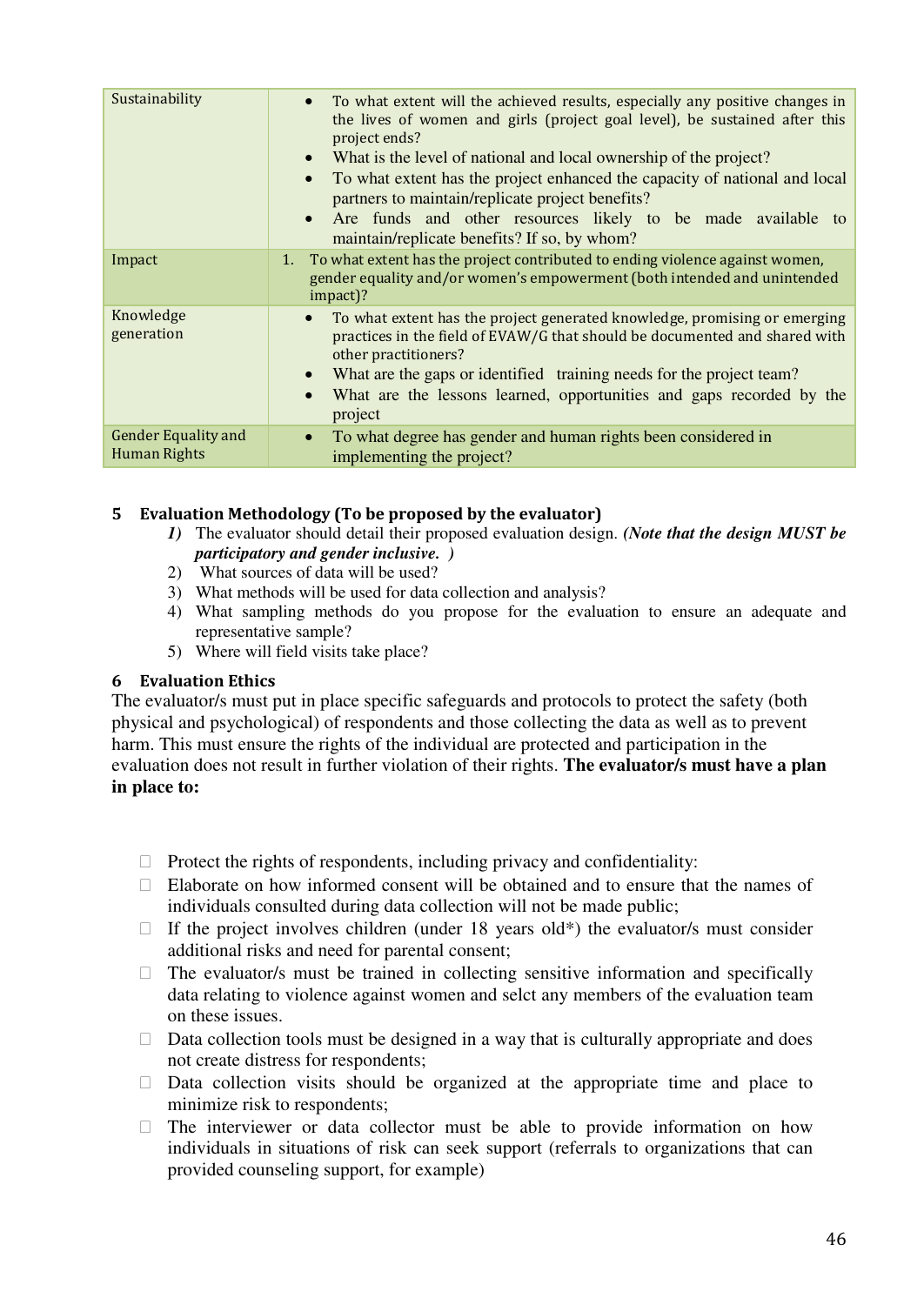- $\Box$  Therefore Evaluators and others working with the evaluation will have to sign the confidentiality and nondisclosure statement that protects the respondent to the highest ethical standards.
- $\Box$  Respondents do not have the obligation to respond and they respond with informed consent. Their consent must be collected in writing or verbal depending on their desired choices.

#### **7 Key deliverables of evaluators and timeframe**

#### *Note that the final product (final evaluation report must be available by April ending*

| No.          | <b>Deliverable</b>                    | <b>Deadlines of Submission to UN Trust Fund M&amp;E</b><br><b>Team</b>                                                                                                                                                         | <b>Deadline</b><br><i><b>(Evaluator)</b></i><br><b>should</b><br><i>include their</i><br><i>proposed</i><br>timeline). |
|--------------|---------------------------------------|--------------------------------------------------------------------------------------------------------------------------------------------------------------------------------------------------------------------------------|------------------------------------------------------------------------------------------------------------------------|
| $\mathbf{1}$ | Evaluation<br><b>Inception Report</b> | This report should be submitted by the<br>evaluator within 2 weeks of starting the assessment.<br>The inception report needs to meet the minimum<br>requirements and structure specified by the UN Trust<br>Fund for approval. |                                                                                                                        |
| 2            | <b>Draft Evaluation</b><br>Report     | This should be submitted within 5 weeks of starting<br>the assessment                                                                                                                                                          |                                                                                                                        |
| 3            | <b>Final Evaluation</b><br>Report     | No later than 7 weeks after starting the assessment.<br>The Final Report needs to meet the minimum<br>requirements and structure specified by the UN Trust<br>Fund for approval.                                               | <b>By April</b><br>ending                                                                                              |

#### **8 Management Arrangement of the evaluation**

#### *A. Senior Evaluator: (Key Roles)*

- *I. Shall lead the entire evaluation exercise from start to end in the project locations and oversee the entire evaluation team*
- *II. Develop the evaluation tools to be used for the exercise*
- *III. Ensure that the evaluation team completes the evaluation exercise within the required time*
- *IV. Lead all field discussions*
- *V. Lead the process of compiling the evaluation report and maintain communication with LUKMEF team*
- *VI. Lead the presentation of the evaluation findings to LUKMEF and UNTF*
- *VII. Determine key documents to be presented by LUKMEF to support the evaluation process*

#### *B. Assistant Evaluator*

- *I. Assist the Senior Evaluator and evaluation team in successfully carrying out the evaluation exercise in the project areas*
- *II. Assist in preparing the evaluation tools*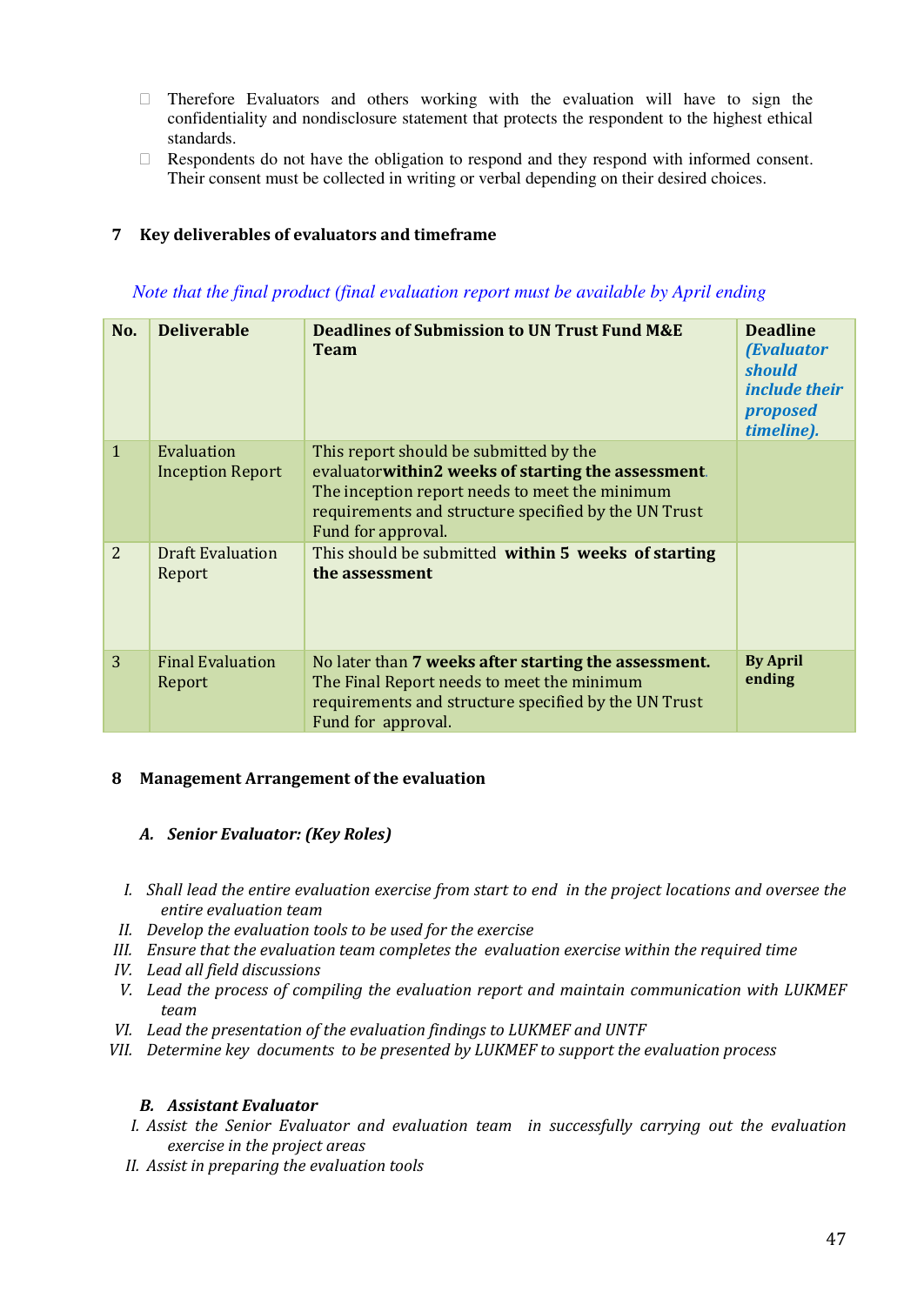- *III. Alongside the lead evaluator pose evaluation questions in the field*
- *IV. Review key project documents (reports, project log book, websites, newsletters etc) as part of the evaluation exercise*
- *V. Assist the senior evaluator in capturing and documenting key findings of the evaluation and assist in the overall reporting process and presentation of findings*

#### *C. PROJECT COORDINATOR (LUKMEF)*

- *The Project Coordinator shall be the evaluation Task Manager within LUKMEF. She will Work closely with the evaluation team to provide relevant information/data needed by the Senior and assistant evaluator*
- *Mobilize and coordinate relevant stakeholders, direct, indirect beneficiaries and staff to participate in the evaluation exercise and remain engaged throughout the exercise including for inception meetings and validation workshops*
- *Accompany the evaluation team throughout the evaluation process to easily access project locations and persons to participate in the evaluation.*
- *Select suitable and safe venues for the evaluation to take place*
- *Take charge of all logistical arrangements in the field*
- *D. M&E Officer (LUKMEF)*
- *Assist the evaluation team through provision of relevant documents for desk review to facilitate the evaluation exercise*

#### **9 DETAIL Timeline of the entire evaluation process**

*The evaluation team should provide detail time line (No. of working days required and timeframe)for each key task* 

| of<br><b>Stage</b><br>Evaluation            | <b>Key Task</b>                                                                                                | Responsible                                                                | Number<br>of<br>working<br>days<br>required | Timeframe |
|---------------------------------------------|----------------------------------------------------------------------------------------------------------------|----------------------------------------------------------------------------|---------------------------------------------|-----------|
| Inception stage                             | Briefings of evaluators to orient<br>the evaluators                                                            | <b>Evaluation Task</b><br>Manager                                          |                                             |           |
|                                             | Desk review of key documents                                                                                   | Evaluator/s                                                                |                                             |           |
|                                             | Finalizing the evaluation design<br>and methods                                                                | Evaluator/s                                                                |                                             |           |
|                                             | Submit draft Inception report                                                                                  | Evaluator/s                                                                |                                             |           |
|                                             | <b>Review Inception Report and</b>                                                                             | <b>Evaluation Task</b>                                                     |                                             |           |
|                                             | provide feedback                                                                                               | Manager,<br><b>Stakeholder Group</b><br>and UNTF                           |                                             |           |
|                                             | Incorporating<br>comments<br>and<br>revising the inception report                                              | Evaluator/s                                                                |                                             |           |
|                                             | Submitting final<br>version<br><sub>of</sub><br>inception report                                               | Evaluator/s                                                                |                                             |           |
|                                             | Review<br>finalInception<br>Reportand approve.                                                                 | <b>Evaluation Task</b><br>Manager,<br><b>Stakeholder Group</b><br>and UNTF |                                             |           |
| Data collection<br>and<br>analysis<br>stage | Desk research                                                                                                  | Evaluator/s                                                                |                                             |           |
|                                             | In-country technical mission for<br>data collection (visits to the field,<br>interviews, questionnaires, etc.) | Evaluator/s                                                                |                                             |           |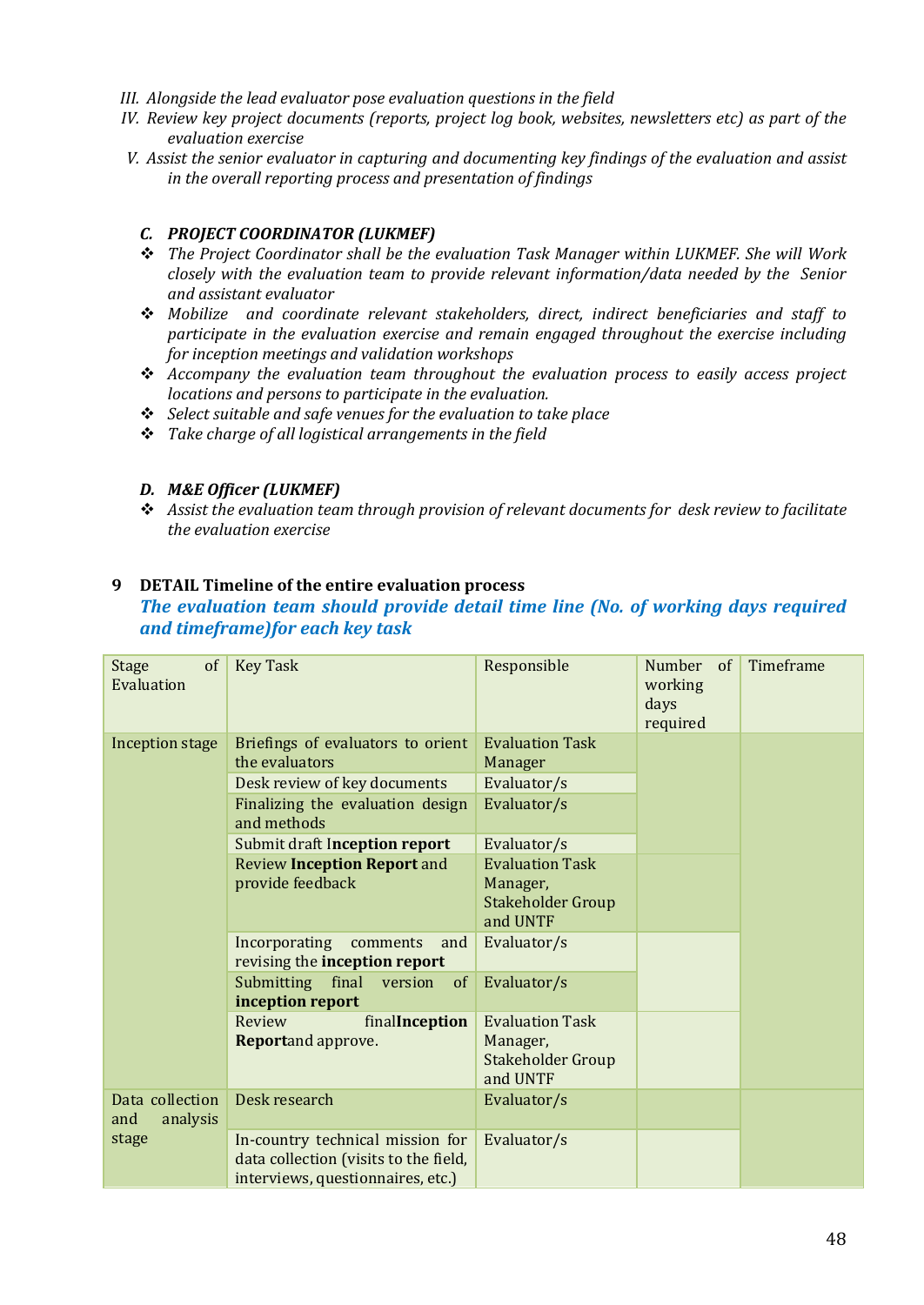| Synthesis and<br>reporting stage | Analysis and interpretation of<br>findings<br>Preparing a first draft report                              | Evaluator/s<br>Evaluator/s                                                 |  |
|----------------------------------|-----------------------------------------------------------------------------------------------------------|----------------------------------------------------------------------------|--|
|                                  | Review of the draft report with<br>key stakeholders for quality<br>assurance                              | <b>Evaluation Task</b><br>Manager,<br><b>Stakeholder Group</b><br>and UNTF |  |
|                                  | Consolidate comments from all<br>the groups and submit the<br>consolidated comments to<br>evaluation team | <b>Evaluation Task</b><br>Manger                                           |  |
|                                  | Incorporating<br>comments and<br>draft<br>preparing<br>second<br>evaluation report                        | <b>Evaluation Team</b>                                                     |  |
|                                  | Final review and approval of<br>report                                                                    | <b>Evaluation Task</b><br>Manager,<br><b>Stakeholder Group</b><br>and UNTF |  |
|                                  | Final edits and submission of the<br>final report                                                         | Evaluator/s                                                                |  |

#### **10 Budget**

The evaluation team should prepare and submit alongside the technical proposal a detail budget in excel for the project evaluation.

- a. Inception report with documents such as the evaluation matrix and data collection instruments (questionnaires, Key Informant interview guides, etc.) (Annex 2)
- b. List of individuals or groups interviewed or consulted and sites visited (Annex 3)
- c. List of documents reviewed (Annex 4)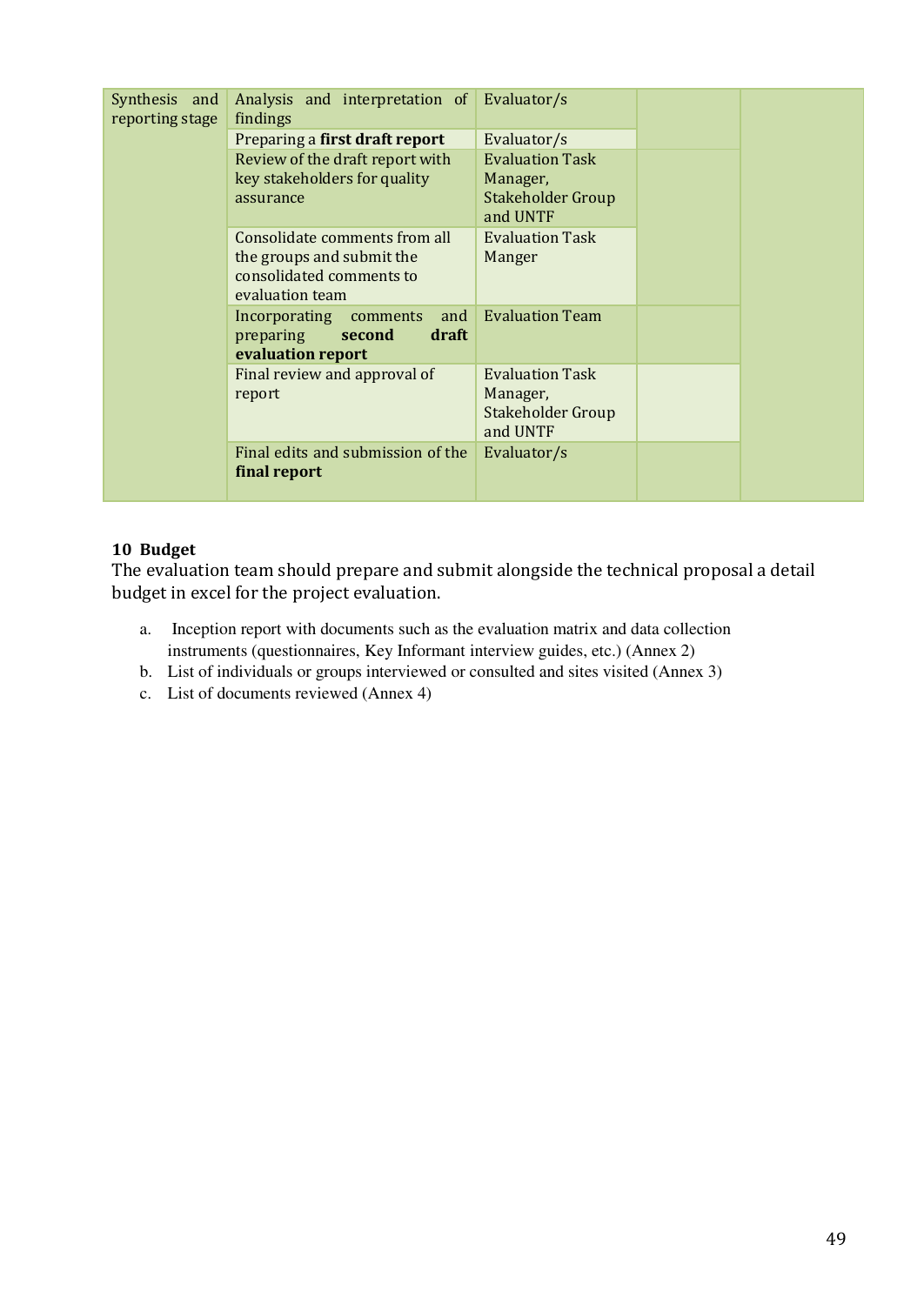## **Annex 3. Data collection tools**

| Introduction                                                                                                                                      | Thank you for agreeing to answer our questions. I'm<br>from Rural Development Consultancy (RDC)                                                                                                                                                                                                                                                                                                                                                                                                                                                                                               |
|---------------------------------------------------------------------------------------------------------------------------------------------------|-----------------------------------------------------------------------------------------------------------------------------------------------------------------------------------------------------------------------------------------------------------------------------------------------------------------------------------------------------------------------------------------------------------------------------------------------------------------------------------------------------------------------------------------------------------------------------------------------|
| $(5 \text{ minutes max})$                                                                                                                         | We are collecting information for the evaluation of the project titled:<br>"Building Community Level agenda to end violence against<br>women and girls in Cameroon" that was implemented by LUKMEF<br>and other partners in 6 regions of Cameroon.                                                                                                                                                                                                                                                                                                                                            |
|                                                                                                                                                   | The information collected will be analysed and results will be shared<br>with LUKMEF and partners in a report, due in April 2020.                                                                                                                                                                                                                                                                                                                                                                                                                                                             |
|                                                                                                                                                   | We will treat your answers as confidential. We will not include your<br>name or any other information that could identify you in the report.                                                                                                                                                                                                                                                                                                                                                                                                                                                  |
|                                                                                                                                                   | Do you have any questions about this evaluation?                                                                                                                                                                                                                                                                                                                                                                                                                                                                                                                                              |
| <b>Topic A</b><br><b>Briefly explain the topic</b><br>to be discussed<br><b>Relevance and</b><br><b>Appropriateness</b><br>$(10 \text{ minutes})$ | A1. What are the various categories of VAW/G in your community?<br>A2. What are the most common forms of VAW/G in this<br>community? Has this evolved during the past three years?<br>A3. Did the project target the most needy or vulnerable women and<br>girls in your community? Did the project target men and boys in your<br>community?<br>A4. How did the project respond to changes in the context and the<br>needs of women, girls, men and boys (if any)?<br>A5. If the project were to come back, what will you suggest that the<br>project should handle as a matter of priority? |
| <b>Topic B</b>                                                                                                                                    | <b>B1.</b> What are the main outcomes of the project in your community?                                                                                                                                                                                                                                                                                                                                                                                                                                                                                                                       |
| <b>Effectiveness</b>                                                                                                                              | <b>B2.</b> What factors affected the implementation of the project in your<br>community?                                                                                                                                                                                                                                                                                                                                                                                                                                                                                                      |
| $(10 \text{ minutes})$                                                                                                                            | <b>B3.</b> If the project were to restart, what would you suggest as measures<br>to reduce the influence of the negative factors listed above?                                                                                                                                                                                                                                                                                                                                                                                                                                                |
| <b>Topic C</b>                                                                                                                                    | C1. Are there other people working with you on VAW/G?                                                                                                                                                                                                                                                                                                                                                                                                                                                                                                                                         |
| <b>Efficiency</b><br>$(10 \text{ minutes})$                                                                                                       | <b>C2.</b> What are the advantages and disadvantages of the approach of this<br>project compared to other projects?                                                                                                                                                                                                                                                                                                                                                                                                                                                                           |
|                                                                                                                                                   | <b>C3.</b> If the project were to restart, what do you think should be done for<br>more to be achieved at the same cost?                                                                                                                                                                                                                                                                                                                                                                                                                                                                      |
|                                                                                                                                                   | <b>C4.</b> Have you noticed any duplication between this project and other<br>projects on GBV that have worked you? Explain.                                                                                                                                                                                                                                                                                                                                                                                                                                                                  |

## **Focus Group Discussion guide for primary beneficiaries**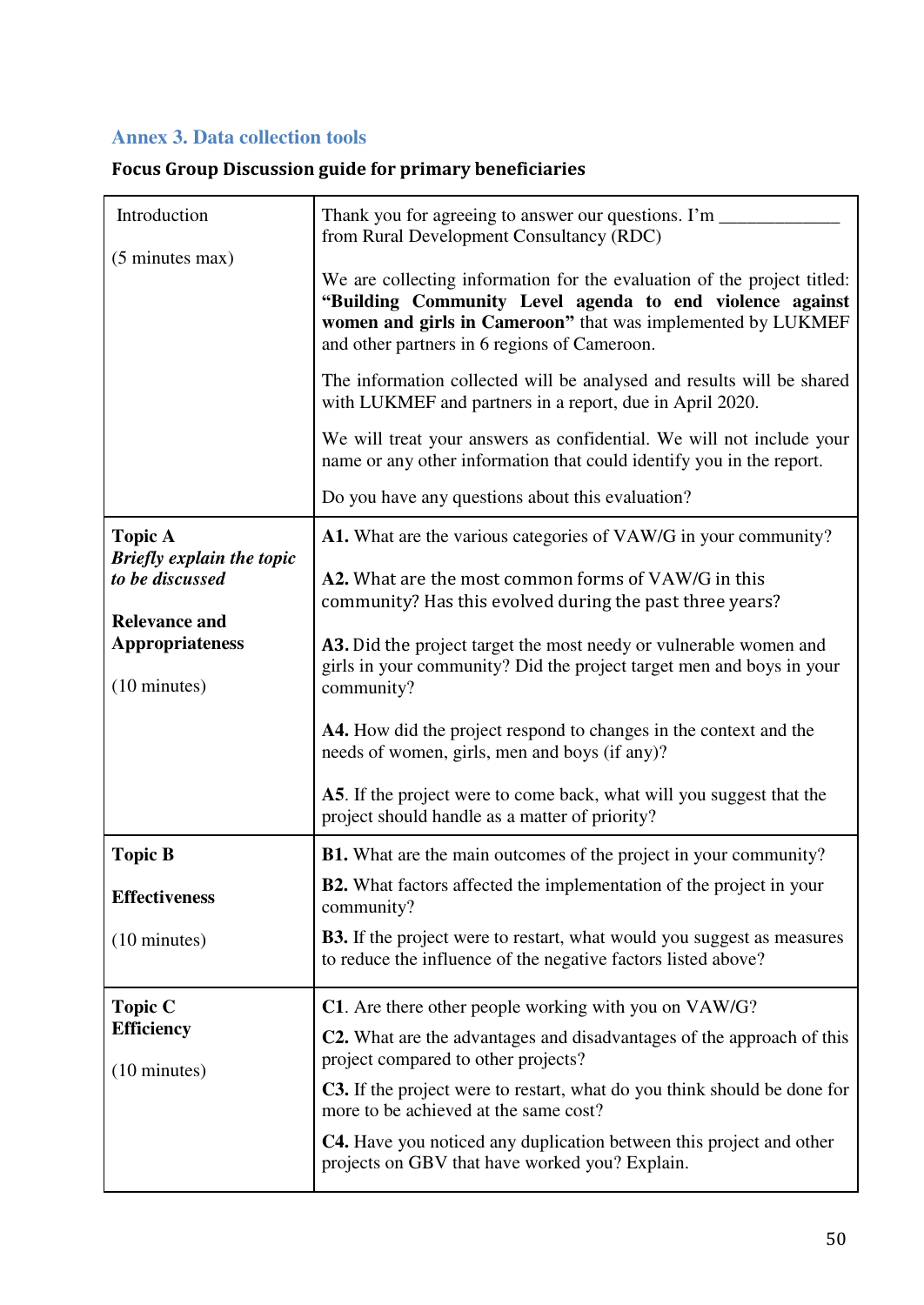| <b>Topic D</b>                                                                                                                        | <b>D1</b> . Do you think the actions of the project will continue to benefit<br>you after the project has ended?<br>D2. How has the project helped you to be able to handle VAW/G on<br>your own?<br><b>D3.</b> What mechanism has the project introduced so that the<br>community can continue to handle VAW/G after it has ended?                                                                                                                                                                                                                |  |
|---------------------------------------------------------------------------------------------------------------------------------------|----------------------------------------------------------------------------------------------------------------------------------------------------------------------------------------------------------------------------------------------------------------------------------------------------------------------------------------------------------------------------------------------------------------------------------------------------------------------------------------------------------------------------------------------------|--|
| <b>Sustainability</b><br>$(15 \text{ minutes})$                                                                                       |                                                                                                                                                                                                                                                                                                                                                                                                                                                                                                                                                    |  |
| <b>Topic E</b><br><b>Impact</b>                                                                                                       | <b>E1.</b> Has the project contributed in ending VAW/G in your<br>community? If yes, how?<br><b>E2.</b> Has the project contributed in ensuring equal opportunities for<br>women and men in your community? If yes, how?<br><b>E3.</b> Has the project contributed in empowering women in your<br>community? If yes, how?<br><b>E4</b> What other lasting changes has the project brought about?<br>Consider both positive and negative lasting changes?                                                                                           |  |
| <b>Topic F</b><br><b>Gender and Human</b><br><b>Rights</b><br>$(10 \text{ minutes})$<br><b>TOPIC G</b><br><b>Knowledge generation</b> | F1. Did the project consider the specific situation of women, men,<br>boys and girls during implementation? Explain.<br>E2. Did the project consider the rights of women, men, boys and girls<br>during implementation? Explain<br>G1. Is there anything new you learnt from the project that you think<br>should be shared with other actors working to reduce VAW/G?<br><b>G2.</b> I there any practice of the project which you think is new and<br>interesting that other actors working to reduce VAW/G can copy to<br>improve on their work? |  |
| Final thoughts (H)<br>(5 minutes)                                                                                                     | F1. Do you have any final thoughts about VAW/G in your community<br>that you want to share?<br>F2. Do you have any final thoughts about the project hat you will like<br>to share?<br>Thank you for your time.                                                                                                                                                                                                                                                                                                                                     |  |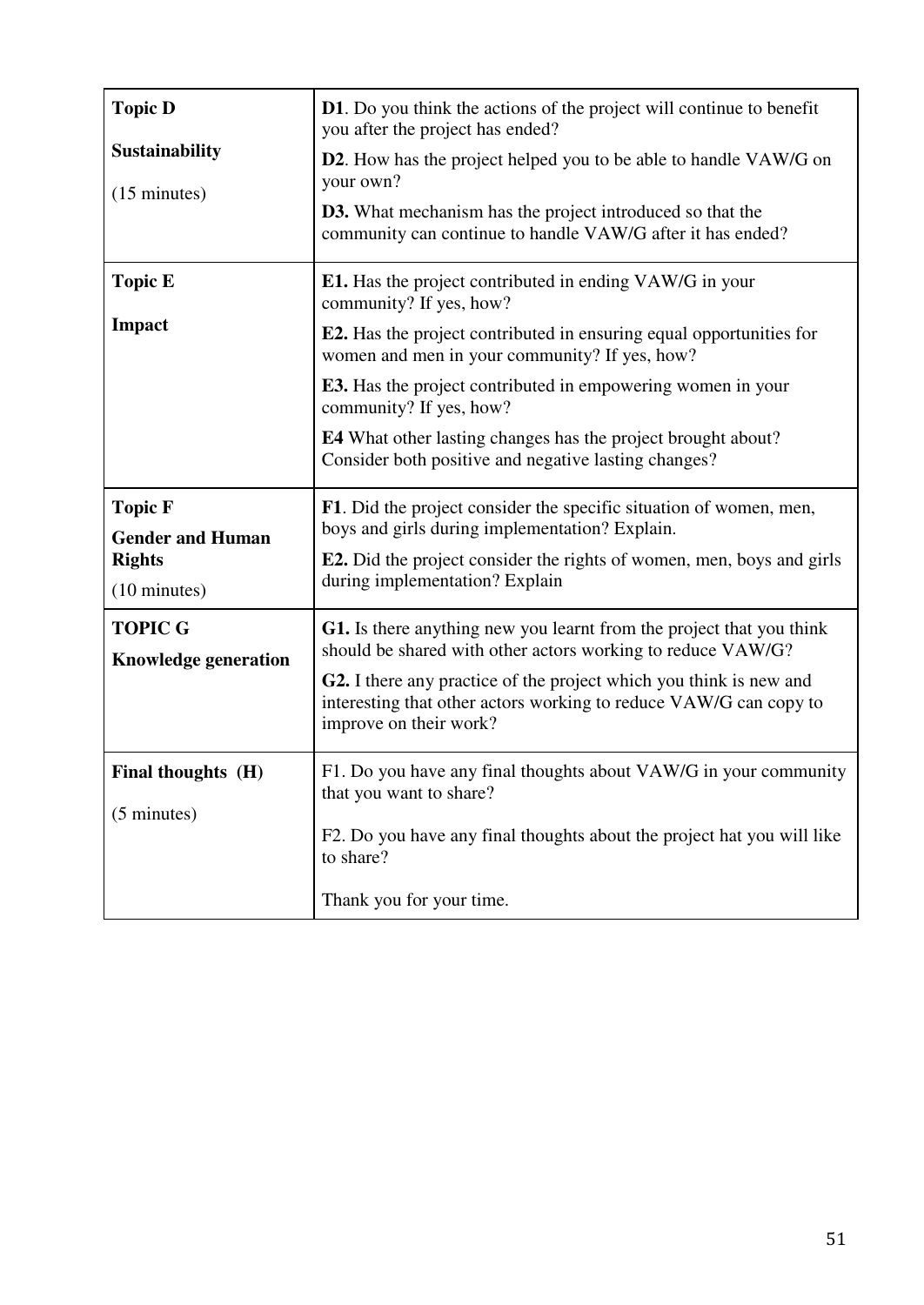## **KII guide for secondary beneficiaries**

| Introduction                                | from<br>Rural Development Consultancy (RDC)                                                                                                                                                                                                        |
|---------------------------------------------|----------------------------------------------------------------------------------------------------------------------------------------------------------------------------------------------------------------------------------------------------|
| $(5 \text{ mins } \text{max})$              | We are collecting information for the evaluation of the project titled:<br>"Building Community Level agenda to end violence against women and<br>girls in Cameroon" that was implemented by LUKMEF and other partners in<br>6 regions of Cameroon. |
|                                             | The information collected will be analysed and results will be shared with<br>LUKMEF and partners in a report, due in April 2020.                                                                                                                  |
|                                             | We will treat your answers as confidential. We will not include your name or<br>any other information that could identify you in the report.                                                                                                       |
|                                             | Do you have any questions about this evaluation?                                                                                                                                                                                                   |
| <b>Topic A</b><br><b>Relevance</b>          | PROVIDE A BRIEF INTRODUCTION/DESCRIPTION OF ACTIVITIES AND<br><b>BENEFICIARIES IN THE LOCATION.</b>                                                                                                                                                |
| $(10 \text{ minutes})$                      | A1. What was your level of involvement in the project?                                                                                                                                                                                             |
|                                             | A2. Is there VAW/G in your area? What are the different forms of VAW/G in<br>your area?                                                                                                                                                            |
|                                             | A3. Were the target beneficiaries of this project in your area among the most<br>vulnerable or affected persons as far as VAW/G is concerned? Was the<br>selection of beneficiaries gender-sensitive?                                              |
|                                             | A4. Did the Project address the most pressing issues around VAW/G in your<br>area?                                                                                                                                                                 |
|                                             | A4. Are there places in your area where VAW/G is very common which were<br>not covered by the project?                                                                                                                                             |
| <b>Topic B</b><br><b>Effectiveness</b>      | <b>B1.</b> Did the project attain its objectives (for women and girls and for secondary<br>beneficiaries)?                                                                                                                                         |
| $(10 \text{ minutes})$                      | <b>B2.</b> What positive and negative factors affected the activities of the project in<br>your locality?                                                                                                                                          |
|                                             | <b>B3.</b> If the project has to come back, what do you suggest should be done to<br>reduce the influence of the above-mentioned negative factors?                                                                                                 |
| <b>Topic C</b>                              | C1. What are the advantages and disadvantages of the strategies of the project<br>compared to other projects on VAW/G?                                                                                                                             |
| <b>Efficiency</b><br>$(10 \text{ minutes})$ | C2. Are there alternative strategies that could be used to achieve the same<br>results at lower costs or more results at the same costs?                                                                                                           |
|                                             | <b>C3.</b> Are there other initiatives to reduce VAW/G in your area? If yes, how did<br>the project ensure synergy with those other initiatives? Did you notice any<br>duplication? Please explain                                                 |
| <b>Topic D</b>                              | <b>D1</b> . Do you think the outcomes of the project will continue to benefit women,                                                                                                                                                               |
| <b>Sustainability</b>                       | girls, men and boys in the community after the project has ended?                                                                                                                                                                                  |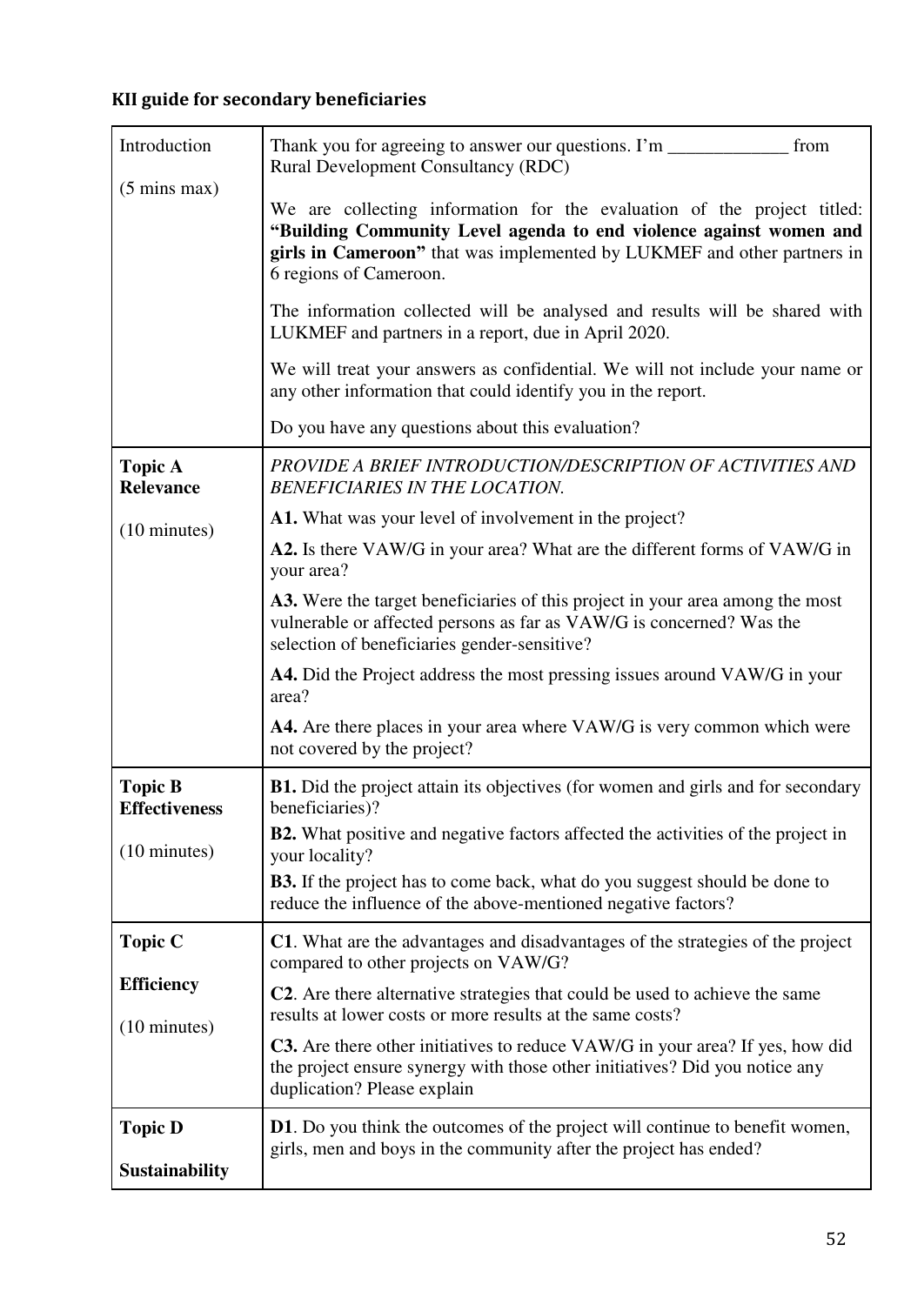| $(15 \text{ minutes})$                                                                                                                                                                                                                                                   | <b>D2.</b> Has the project put in place any mechanisms that will help the community<br>and government services to continue to address recurrent VAW/G? Explain                                                                                                                                           |
|--------------------------------------------------------------------------------------------------------------------------------------------------------------------------------------------------------------------------------------------------------------------------|----------------------------------------------------------------------------------------------------------------------------------------------------------------------------------------------------------------------------------------------------------------------------------------------------------|
| <b>Topic E</b><br><b>E1.</b> To what extent (how) has the project contributed to ending VAW/G in the<br><b>Impact</b><br>area?<br><b>E2.</b> What other lasting changes has the project brought about in the<br>community? (Consider both positive and negative impacts) |                                                                                                                                                                                                                                                                                                          |
| <b>Topic F</b><br><b>Gender and</b><br><b>Human Rights</b><br>$(10 \text{ minutes})$                                                                                                                                                                                     | <b>F1.</b> Did the project consider the specific situation of women, men, boys and<br>girls during implementation? Explain.<br><b>E2.</b> Did the project consider the rights of women, men, boys and girls during<br>implementation? Explain                                                            |
| <b>Topic G</b><br><b>Knowledge</b><br>generation                                                                                                                                                                                                                         | G1. Is there anything new you learnt from the project that you think should be<br>shared with other actors working to reduce VAW/G?<br>G2. I there any practice of the project which you think is new and interesting<br>that other actors working to reduce VAW/G can copy to improve on their<br>work? |
| <b>Final thoughts</b><br>(H)<br>(5 minutes)                                                                                                                                                                                                                              | <b>G1.</b> Do you have any final thoughts about this project that you would like to<br>share?<br><b>F2.</b> Would you like to share any shortcomings and recommendations that have<br>not been captured in our conversation?                                                                             |
|                                                                                                                                                                                                                                                                          | Those were all the questions that we wanted to ask.<br>Thank you for your time.                                                                                                                                                                                                                          |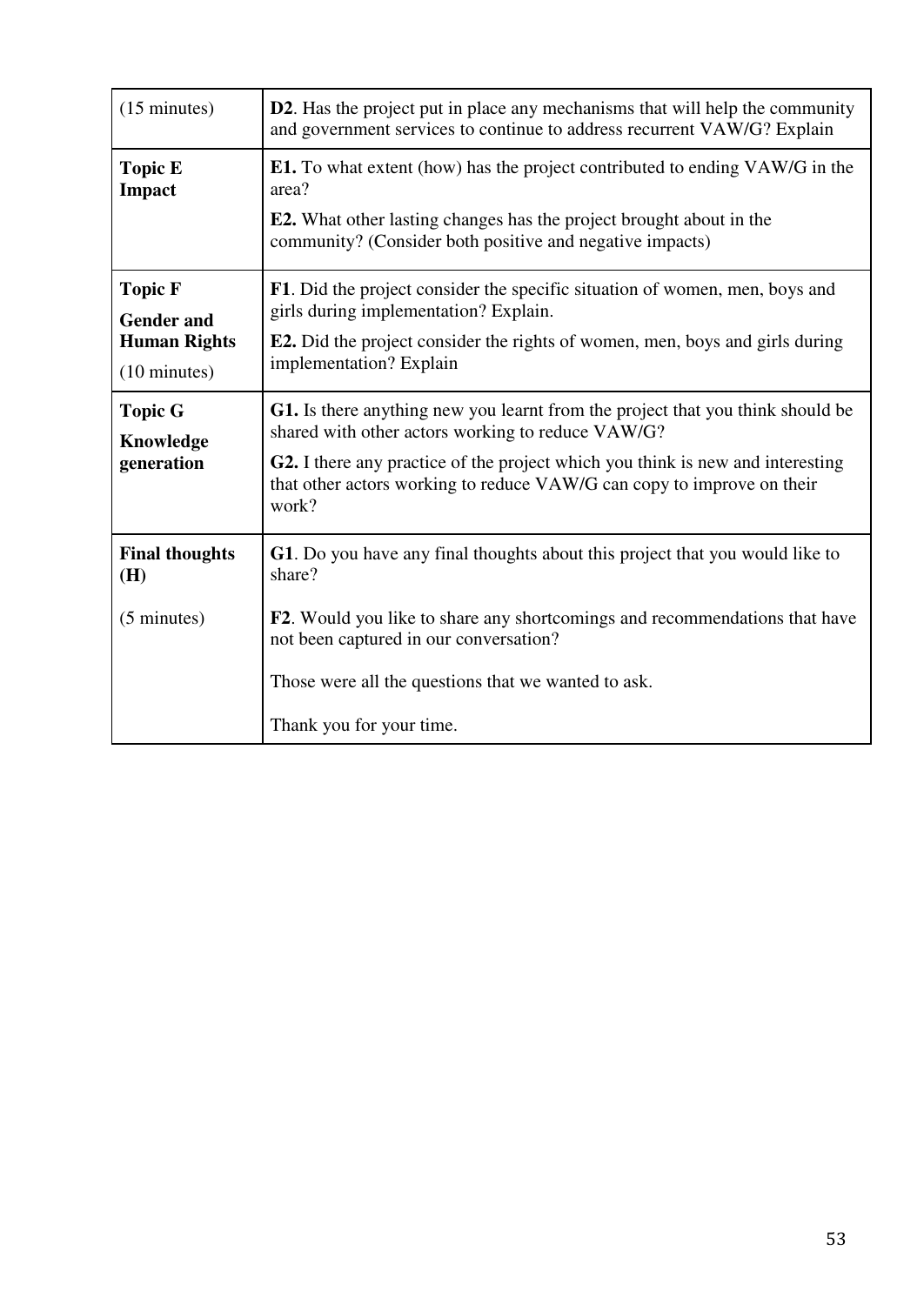## **KII guide for LUKMEF and implementing partner staff**

| Introduction                           | Thank you for agreeing to answer our questions. I'm _____<br>from<br>Rural Development Consultancy (RDC)                                                                                                                                                            |
|----------------------------------------|---------------------------------------------------------------------------------------------------------------------------------------------------------------------------------------------------------------------------------------------------------------------|
| $(5 \text{ mins max})$                 | We are collecting information for the evaluation of the project titled:<br>"Building Community Level agenda to end violence against women and<br>girls in Cameroon" that was implemented by LUKMEF and partners in 6<br>regions of Cameroon.                        |
|                                        | The information collected will be analysed and results will be shared with<br>LUKMEF and partners in a report, due in April 2020.                                                                                                                                   |
|                                        | Do you have any questions about this evaluation?                                                                                                                                                                                                                    |
| <b>Topic A</b><br><b>Relevance</b>     | A1. Do you think the project intervened in the most relevant locations? How<br>were the locations chosen?                                                                                                                                                           |
| $(10 \text{ minutes})$                 | A2. Are the beneficiaries among the most affected by VAW/G or the most<br>vulnerable to VAW/G?                                                                                                                                                                      |
|                                        | A3. How were the beneficiaries and their needs identified? Were they<br>consulted? How did the process for the identification of beneficiaries and their<br>needs ensure that all gender categories (women, men, girls and boys) and their<br>needs are considered? |
|                                        | A4. Were the issues addressed among the priorities of the beneficiaries?                                                                                                                                                                                            |
|                                        | A5. Did the context and the priorities of the beneficiaries evolve during the<br>implementation of the project? How did the project adapt to such changes?                                                                                                          |
| <b>Topic B</b><br><b>Effectiveness</b> | <b>B1.</b> What are the major outputs of the project? To what extent did these<br>outputs contribute to the expected outcomes or changes for targeted women,<br>girls, men, women and the secondary beneficiaries)?                                                 |
| $(10 \text{ minutes})$                 | <b>B2.</b> What positive and negative factors affected the achievements of the<br>project? (Consider both internal and external factors)                                                                                                                            |
|                                        | B3. To what extent did working in partnership with many organizations<br>contribute to the effectiveness of the project?                                                                                                                                            |
|                                        | <b>B4.</b> If the project has to come back, what do you suggest should be done to<br>reduce the influence of the above-mentioned negative factors?                                                                                                                  |
| <b>Topic C</b>                         | <b>C1</b> . What are the advantages and disadvantages of the strategies of the project<br>compared to other projects on VAW/G?                                                                                                                                      |
| <b>Efficiency</b>                      | <b>C2.</b> Are there alternative strategies that could be used to achieve the same                                                                                                                                                                                  |
| $(10 \text{ minutes})$                 | results at lower costs or more results at the same costs?<br>C3. Are there other initiatives to reduce VAW/G in your area? If yes, how did<br>the project coordinate with those other initiatives in order ensure synergy and<br>avoid duplication? Please explain  |
| <b>Topic D</b>                         | <b>D1</b> . Do you think the outcomes of the project will be sustainable?                                                                                                                                                                                           |
|                                        | <b>D2.</b> What is the level of local and national appropriation of the project?                                                                                                                                                                                    |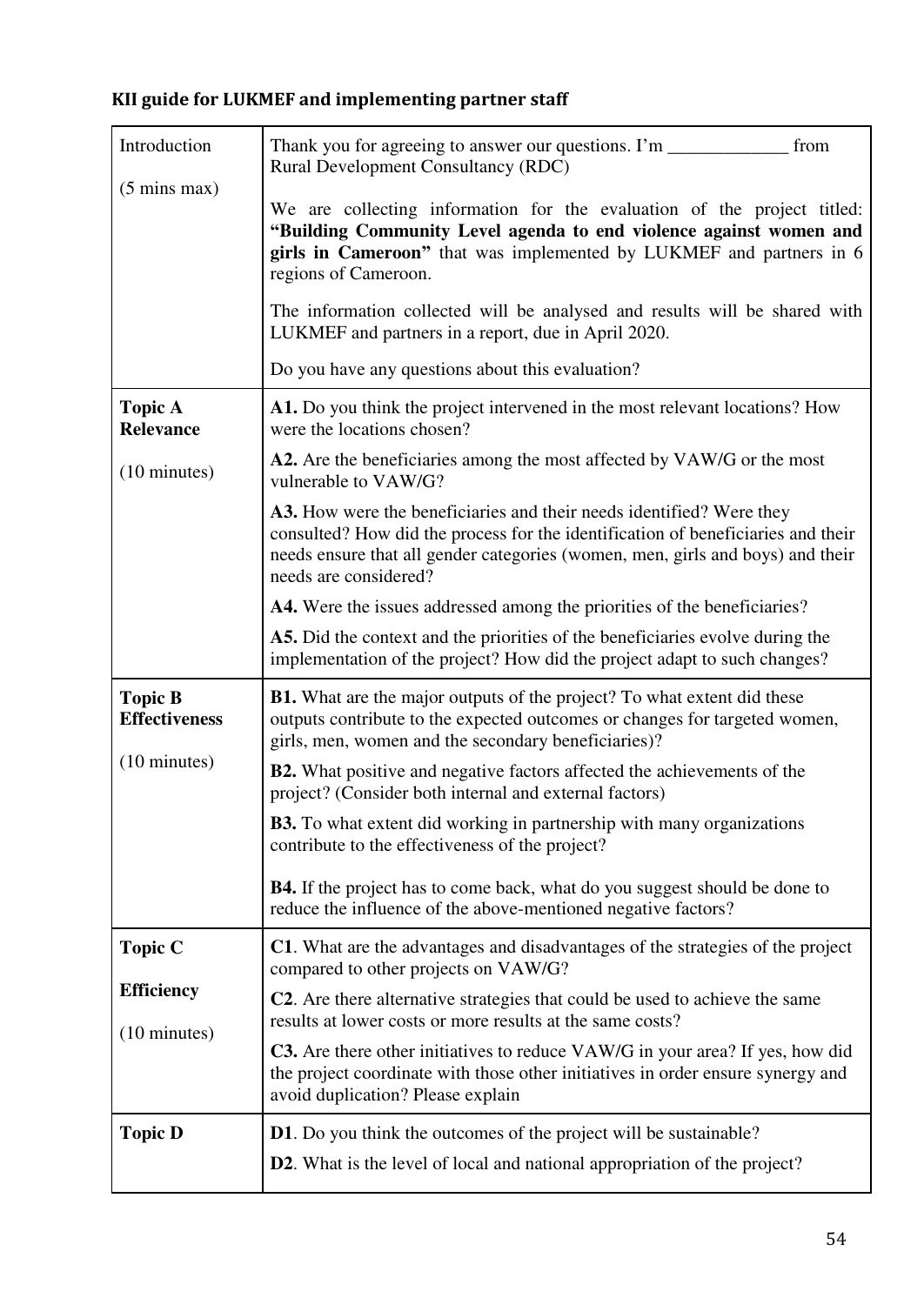| Sustainability<br>(10 minutes)                                                      | D3. Has the project put in place any mechanisms that will help local actors and<br>relevant government services to continue to address recurrent VAW/G in the<br>project area? Please explain.<br><b>D4.</b> Are there prospects for such mechanisms to be funded? If yes, explain.                                                                               |  |
|-------------------------------------------------------------------------------------|-------------------------------------------------------------------------------------------------------------------------------------------------------------------------------------------------------------------------------------------------------------------------------------------------------------------------------------------------------------------|--|
| <b>Topic E</b><br><b>Impact</b><br>(5 minutes)                                      | E1. To what extent (how) has the project contributed to ending VAW/G in the<br>area?<br>E2. What other lasting changes has the project brought about in the<br>community? (Consider both positive and negative impacts)                                                                                                                                           |  |
| <b>Topic F</b><br><b>Gender and</b><br><b>Human</b> rights<br>$(5 \text{ minutes})$ | F1. Was gender was properly mainstreamed in the design and implementation<br>of this project? How was this done?<br><b>F2.</b> Did the project consider the specific situation of women, men, boys and<br>girls during implementation? Explain.<br><b>E3.</b> Did the project consider the rights of women, men, boys and girls during<br>implementation? Explain |  |
| <b>Topic G</b><br><b>Knowledge</b><br>generation<br>$(10 \text{ minutes})$          | G1. Is there any new knowledge or good practice resulting from this project<br>that you think other organizations or actors working on VAW/G would be<br>interested to learn and apply?<br>G2. Have you noticed any capacity gaps at the level of the project team that<br>needs to be strengthened?<br><b>G3.</b> What are the key lessons learnt?               |  |
| <b>Final thoughts</b><br>(H)<br>$(5 \text{ minutes})$                               | <b>G1</b> . Do you have any final thoughts about this project that you would like to<br>share?<br><b>F2.</b> Would you like to share any shortcomings and recommendations that have<br>not been captured in our conversation?<br>Those were all the questions that we wanted to ask.<br>Thank you for your time.                                                  |  |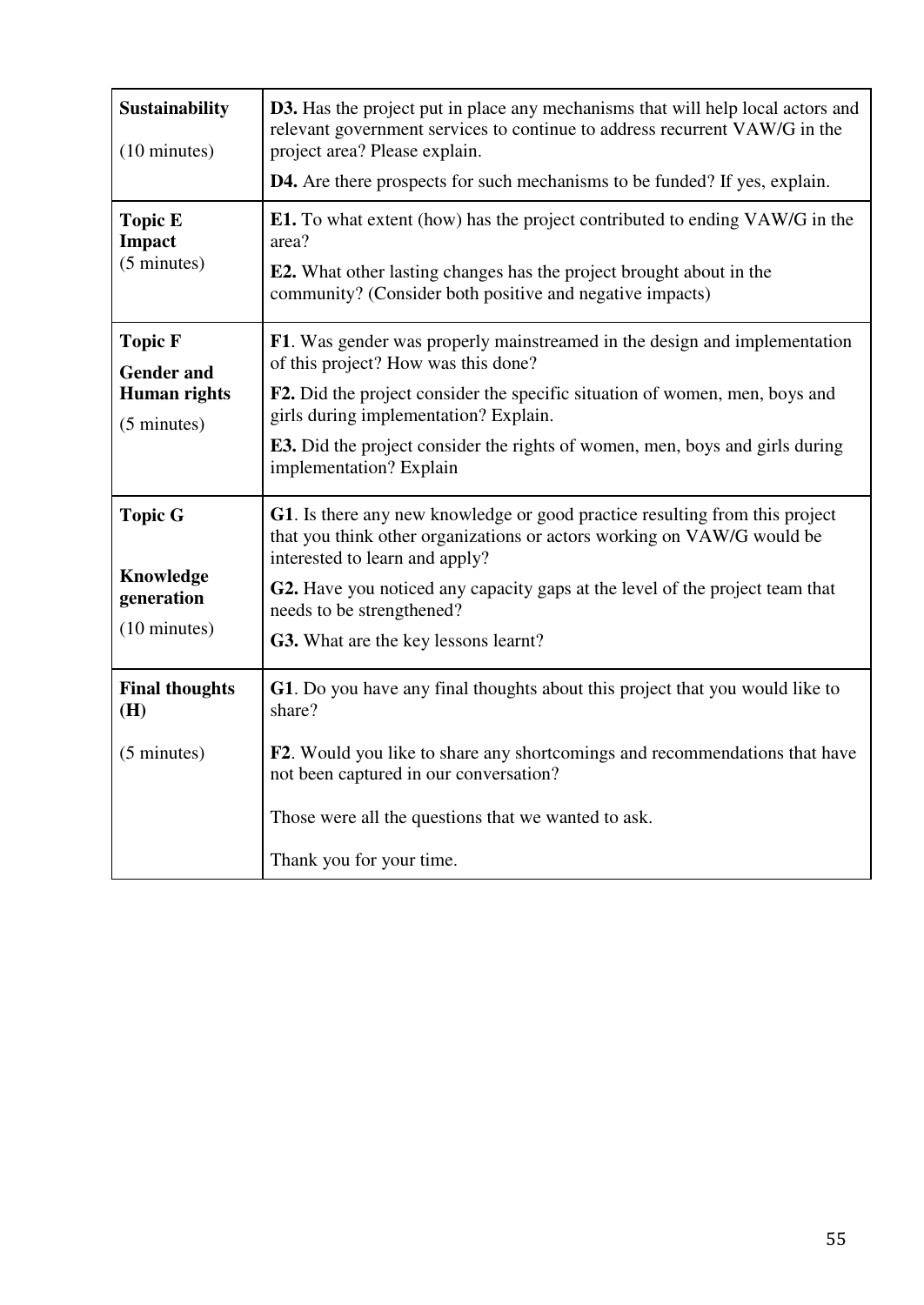#### **Polling Questions for LUKMEF and implementing partners**

**A.** To what extent did the following elements contribute to the success of the project? (Rate from 1-10 where  $0 = No$  contribution and  $10 = most$  significant contribution)

- 1. Needs assessment
- 2. Staff capacity building
- 3. Capacity building for other stakeholders
- 4. Collaboration with relevant stakeholders
- 5. Acceptance of the project by the communities and other stakeholders
- 6. Coordination
- 7. Proper communication
- 8. Implementing organisations' experience working on VAW/G
- 9. Monitoring and evaluation
- 10. Adaptation to changes in the context

B. How much do you agree with the following statements about the project  $(0 =$  strongly disagree;  $10 =$  strongly agree)

- 1. The project targeted the most needy and vulnerable persons as far as VAW/G is concerned
- 2. It addressed the most relevant issues around VAW/G
- 3. It succeeded in attaining its objectives
- 4. Its implementation strategy was the best
- 5. It was cost-effective
- 6. There was synergy with other initiatives on VAW/G in the project area
- 7. There was no duplication of efforts
- 8. Long-term needs of victims and potential victims (women and girls) were considered and addressed
- 9. The project has been appropriated by local and national actors
- 10. There are mechanisms in place for the beneficiary communities to continue handling VAW/G
- 11. Gender was properly mainstreamed in the project
- 12. Human rights were respected during the implementation of the project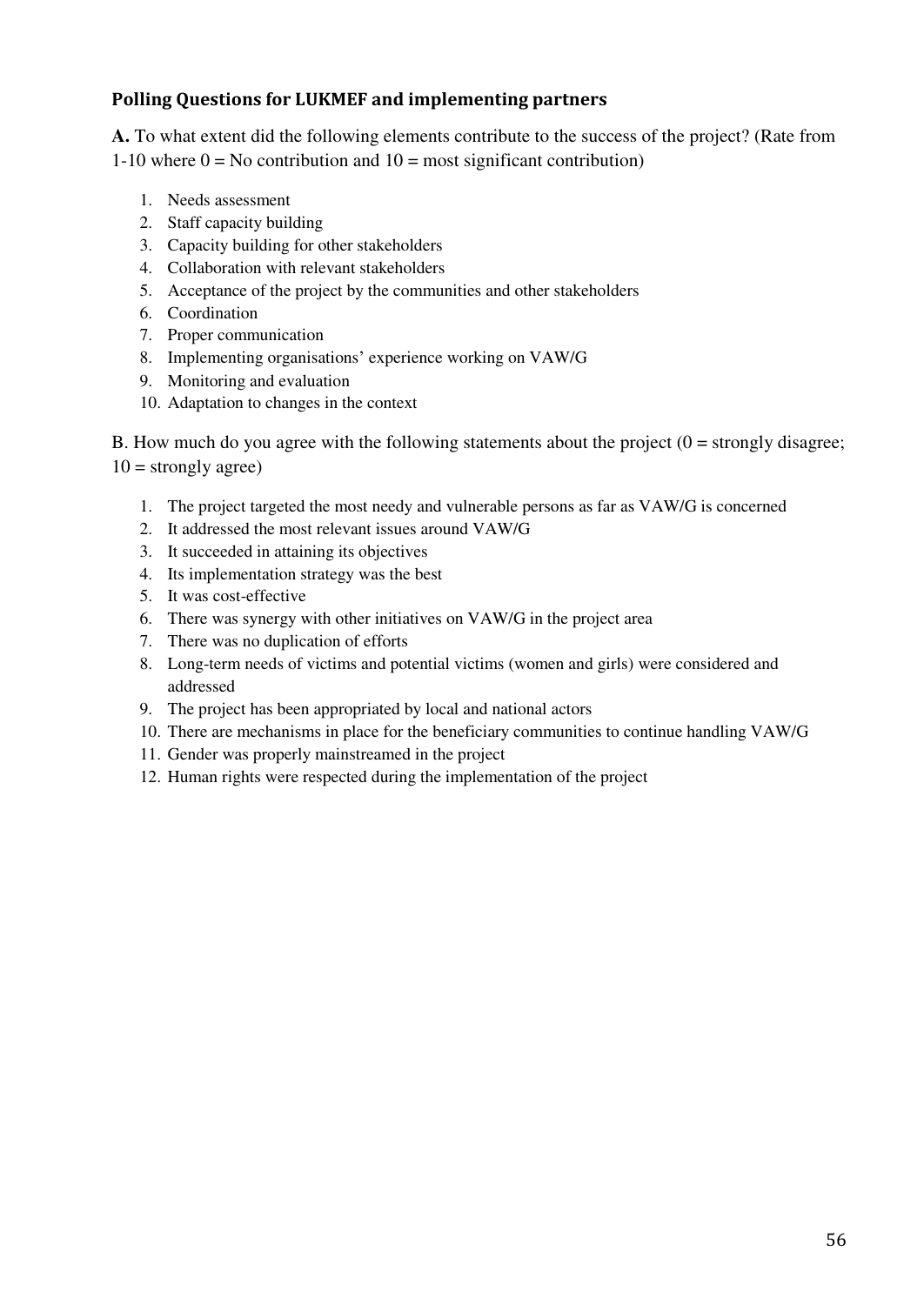#### **Polling questions for beneficiaries**

How much do you agree with the following statements about the project  $(0 =$  strongly disagree;  $10 =$ strongly agree)

- 1. The project responded to our priority concerns in the area of VAW/G
- 2. The project has contributed to positive changes in the situation of VAW/G in our community
- 3. The strategies used in this project were more efficient than those of other projects
- 4. There was synergy between the project and other initiatives implemented by other actors in our community
- 5. There was no duplication of efforts
- 6. The project took into consideration our long-term needs
- 7. Women and girls in our community will continue to enjoy the positive outcomes of the project
- 8. The project has strengthened our capacity and empowered us to address our recurrent challenges in the area of VAW/G
- 9. The project considered the specific needs of women, girls, men and boys
- 10. The project has promoted gender equity in our community
- 11. Human rights were respected during implementation

#### **Annex 4. List of List of documents to be consulted**

| S.N | Name of document                                       |
|-----|--------------------------------------------------------|
|     | Project proposal                                       |
| 2.  | Monitoring reports                                     |
| 3.1 | Project progress reports                               |
| 4.  | National action plan to end VAW/G                      |
| 5.1 | UNTF guidelines for final external project evaluations |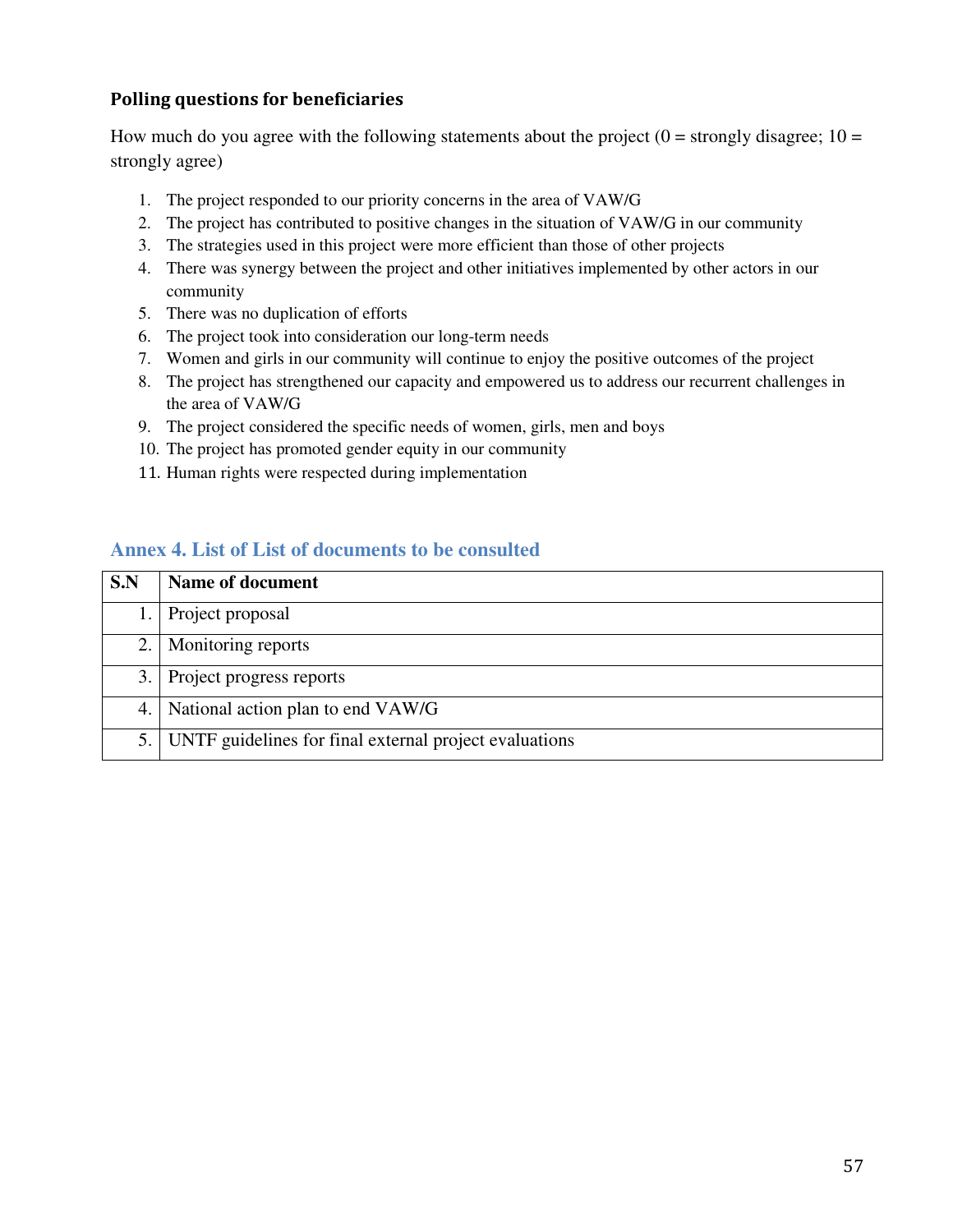#### **Annex 5. Informed consent to take part in the Evaluation of:**

#### *Building Community Level Agenda to End Violence Against Women and Girls in Cameroon*

I………………………………………………….…… voluntarily agree to participate in this end of project evaluation.

- i. I understand that even if I agree to participate now, I can withdraw at any time or refuse to answer any question without any consequences of any kind.
- ii. I understand that I can withdraw permission to use data from my interview within two weeks after the interview, in which case the material will be deleted.
- iii. I have had the purpose and nature of the evaluation explained to me and I have had the opportunity to ask questions about the evaluation.
- iv. I understand that participation involves giving genuine information about the project and how involved I was during the project implementation.
- v. I agree to my interview being audio-recorded.

 I understand that all information I provide for this end of project evaluation will be treated confidentially.

- vi. I understand that in any report on the results of this evaluation my identity will remain anonymous. This will be done by changing my name and disguising any details of my interview which may reveal my identity or the identity of people I speak about
- vii. I understand that if I inform the evaluator that myself or someone else is at risk of harm, they may have to report this to the relevant authorities - they will discuss this with me first but may be required to report with or without my permission.
- viii. I understand that signed consent forms and original audio recordings will be retained in at LUKMEF
- ix. I understand that I am free to contact any of the people involved in the evaluation to seek further clarification and information.

Names, degrees, affiliations and contact details of researchers (and academic supervisors when relevant).

*Signature of evaluation participant* 

----------------------------------------- Date: ----------------

*Signature of evaluator* 

-----------------------------Date: ------------- ----------------------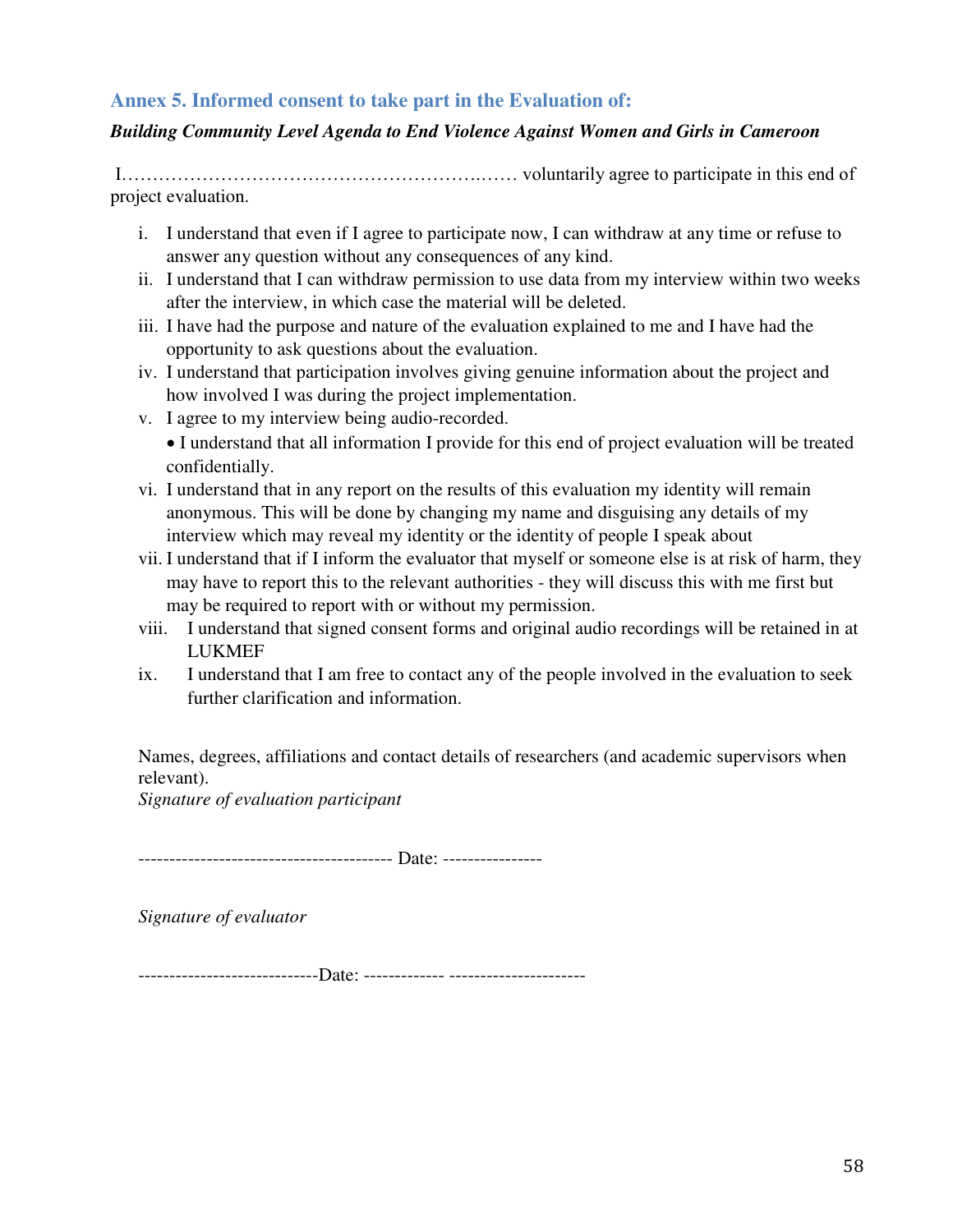| S. N | Name of partner                                                                    |
|------|------------------------------------------------------------------------------------|
| 1.   | Ms. Delia Andze - North West Regional Delegation of Women's Affairs and the Family |
| 2.   | Ms. Eteki Stella Dopgima - South West Regional Chief for Gender and Women's rights |
| 3.   | Mr. Anye Henry Mofor - Quarter Head Musang                                         |
| 4.   | Mr. Nguti Nde John - Quarter Head Ngomgham                                         |
| 5.   | Ms. Caroline Awah Formukon - Traditional councillor                                |
| 6.   | Mr. Beh Dremy - Traditional Leader                                                 |
| 7.   | Mr Bonga David - Traditional Leader                                                |
| 8.   | Ms. Bithe Mbuh Veronica - Medical Practitioner                                     |
| 9.   | Mr. Mulik Suyinyuy Amidu - Imam, Buea Town                                         |
| 10.  | Mr. Ntoh Kere Nicho - Community Leader Muyuka                                      |
| 11.  | Mr. Tifuh Linus Njeck - Barrister at Law                                           |
| 12.  | Ms. Lamago Tenguh Fian - Barrister at Law                                          |
| 13.  | Ms. Amboufeh Esther A - Barrister at Law                                           |
| 14.  | Ms. Mbole Nadege - Barrister at Law                                                |
| 15.  | Ms. Mbio Kelly Vera - Journalist                                                   |
| 16.  | Ms. Priscilia Ninge - Journalist                                                   |
| 17.  | Mr. Gjeald Bouvart - Journalist                                                    |
| 18.  | Mr. Eboa Gael - Journalist                                                         |
| 19.  | Ms. Ango Fanny - Magistrate                                                        |
| 20.  | Mr Bayombi Martin - Warder                                                         |
| 21.  | Mr. Evemabe Honysan Atra - Project Partner - Bonakanda Community Radio             |
| 22.  | Ngwa Evans Fuh - Project Partner - IVCAM                                           |
| 23.  | Ms. Manga Clara Evenge - Project Partner - VOW                                     |
| 24.  | Ms. Berenice Andofughi Ayong - Project Partner - VOW                               |
| 25.  | Ms. Sewele Antoinnet - Project Partner - Espoir Mokolo                             |
| 26.  | Ms. Anne Munjong - Project Partner - VOW                                           |
| 27.  | Ms. Cecilia E. Tutuwan - Project Partenr - FIDA                                    |
| 28.  | Ms. Gladys Mbuya - Project Partner - FIDA                                          |
| 29.  | Mr. Moukam Frank Emmanuel - Project Partner - ASAD                                 |
| 30.  | Mr. Zollo Mitntya Rene Rhandy - Project Partner - ASAD                             |
| 31.  | Mr. Wankuy Theodore - Project Partner - BONET                                      |
| 32.  | Mr. Angah Terence - Project Partner - BONET                                        |
| 33.  | Ms. Juli Yauba Bobo - Project Partner - IAEL                                       |
| 34.  | Mr. Tatah Jean Noel - - Project Partner - IAEL                                     |
| 35.  | Mr. Derick Burunuy - Project Partner - CITEC                                       |
| 36.  | Mr. Hammadou Musa - - Project Partner - MBOSCUDA                                   |
| 37.  | Mr. Esembeson Ewang - Pastor Redeemed Christian Church of God                      |
| 38.  | Ms. Belinga Blance - Medical Practioner                                            |
| 39.  | Mr. Zoufack Nouria - Community Leader                                              |
| 40.  | Ms. Moyopo Victorine - Journalist                                                  |

## **Annex 6. List of stakeholders/partners consulted**